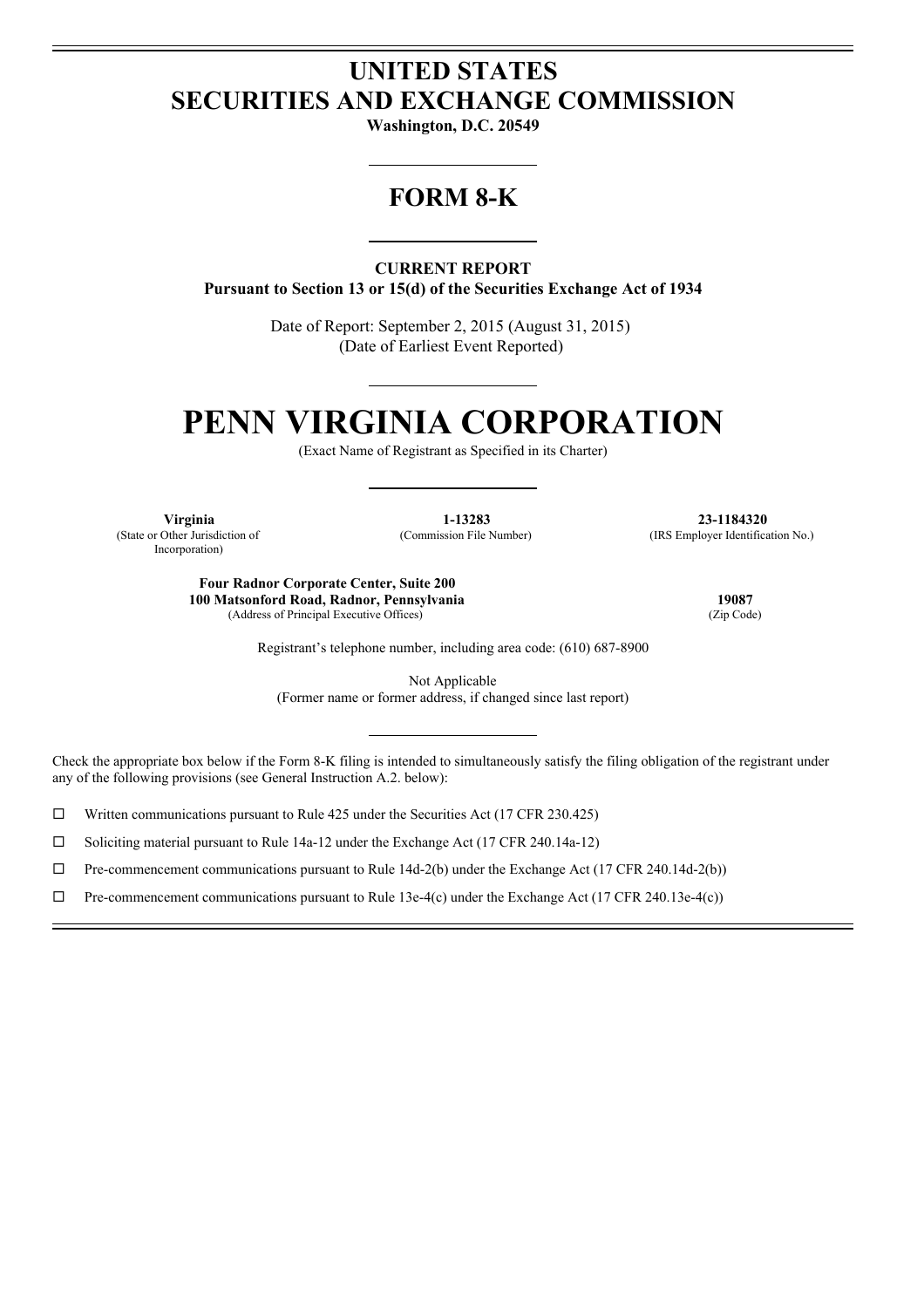#### **Item 2.01. Completion of Acquisition or Disposition of Assets.**

On August 31, 2015, Penn Virginia Corporation (the "Company"), through its indirect wholly owned subsidiary, Penn Virginia Oil & Gas, L.P. ("PVOG"), completed the previously announced sale of all of PVOG's East Texas and North Louisiana oil and gas assets to Covey Park Energy LLC for \$74.5 million in cash (the "Transaction"). The purchase price for the Transaction is subject to adjustment to reflect the effective date of the Transaction of May 1, 2015. The oil and gas assets subject to the Transaction are located in Harrison, Marion and Panola Counties in Texas and Bossier and Caddo Parishes in Louisiana.

A copy of the Purchase and Sale Agreement related to the Transaction, as amended, is filed as Exhibit 2.1 to this Current Report on Form 8-K and is incorporated by reference herein.

#### **Item 7.01. Regulation FD Disclosure.**

On September 1, 2015, the Company issued a press release announcing closing of the Transaction described in Item 2.01 of this Form 8-K. The press release is attached hereto as Exhibit 99.1 and is hereby incorporated into this Item 7.01. In accordance with General Instruction B.2 of Form 8-K, the information contained in this Item 7.01 and the press release are being furnished under Item 7.01 of Form 8-K and shall not be deemed "filed" for purposes of Section 18 of the Securities Exchange Act of 1934, as amended (the "Exchange Act"), or otherwise subject to the liabilities of that section, nor shall such information and exhibit be incorporated by reference into any filing under the Securities Act of 1933, as amended, or the Exchange Act, except as shall be expressly set forth by specific reference in such a filing.

#### **Item 9.01. Financial Statements and Exhibits.**

(b) Pro Forma Financial Information.

Included herein as Exhibit 99.2 to this Current Report on Form 8-K is the following pro forma financial information:

- Unaudited Pro Forma Condensed Consolidated Balance Sheet as of June 30, 2015, which is based on the Company's unaudited consolidated balance sheet as of June 30, 2015 and gives effect to the Transaction as if the Transaction had occurred on June 30, 2015;
- Unaudited Pro Forma Condensed Consolidated Statement of Operations for the six months ended June 30, 2015, which has been derived from the Company's unaudited consolidated statement of operations for the six months ended June 30, 2015 and gives effect to the Transaction as if the Transaction had occurred on January 1, 2014;
- Unaudited Pro Forma Condensed Consolidated Statement of Operations for the year ended December 31, 2014, which has been derived from the Company's audited consolidated statement of operations for the year ended December 31, 2014 and gives effect to the Transaction as if the Transaction had occurred on January 1, 2014; and

 $\mathcal{L}$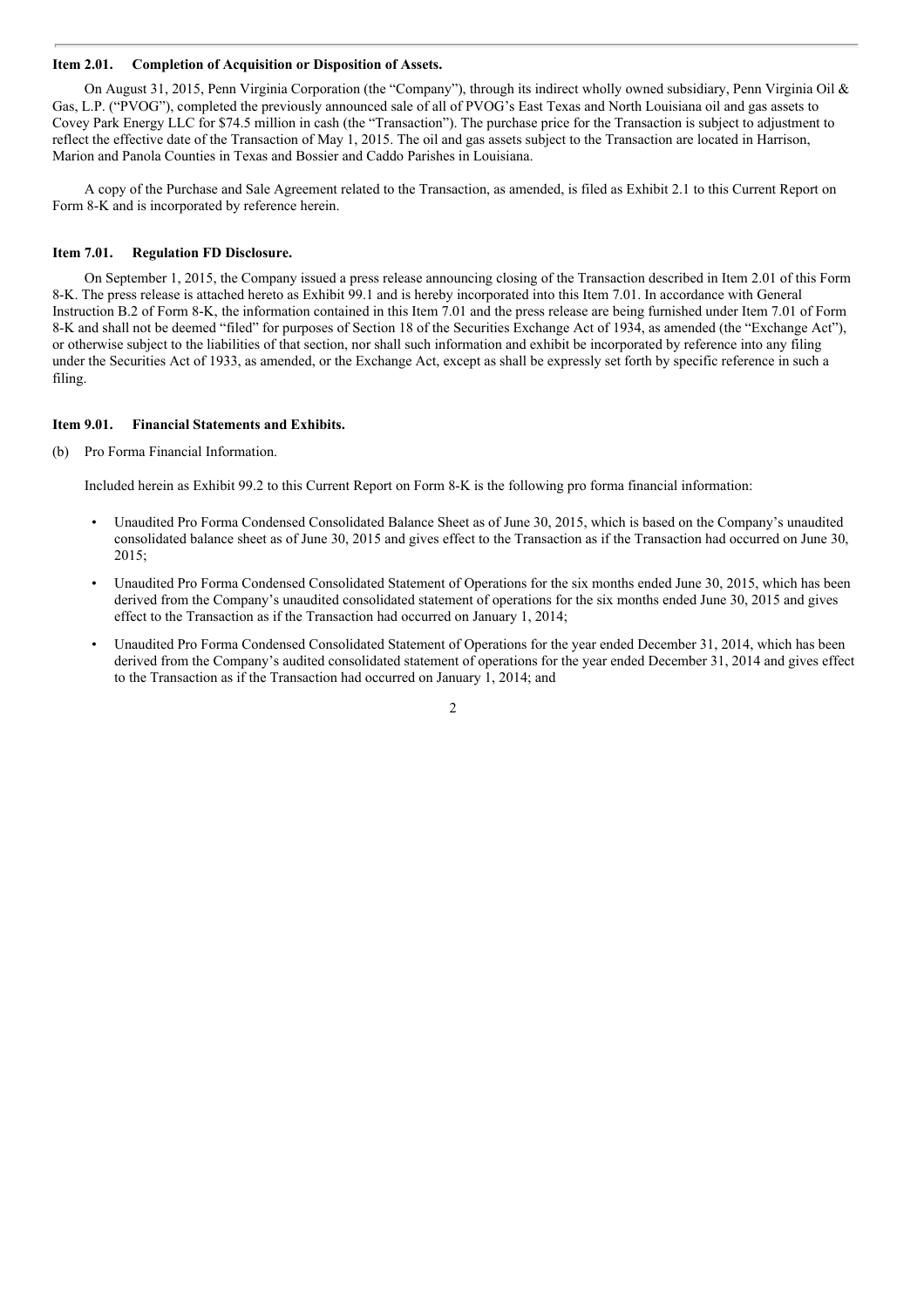- Notes to Unaudited Pro Forma Condensed Consolidated Financial Statements.
- (d) Exhibits.
- 2.1 Purchase and Sale Agreement, dated July 15, 2015, by and between Penn Virginia Oil & Gas, L.P. and Covey Park Energy LLC, as amended by Amendment and Supplement to Purchase and Sale Agreement dated August 31, 2015.
- 99.1 Press release of Penn Virginia Corporation dated August 31, 2015.
- 99.2 Unaudited Pro Forma Condensed Consolidated Financial Statements of Penn Virginia Corporation.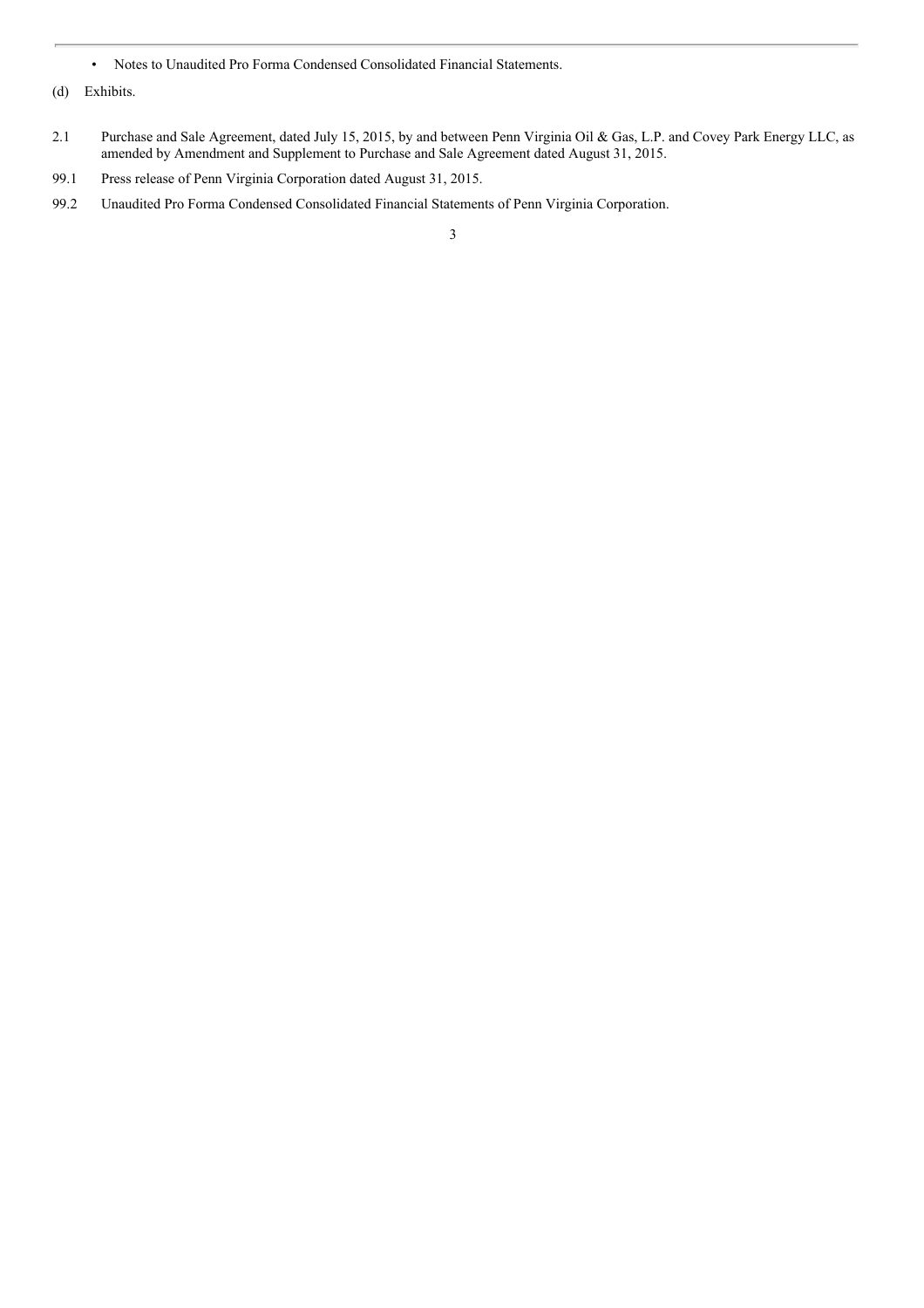# **SIGNATURES**

Pursuant to the requirements of the Securities Exchange Act of 1934, the Registrant has duly caused this report to be signed on its behalf by the undersigned hereunto duly authorized.

Date: September 2, 2015

# **Penn Virginia Corporation**

By: /S/ NANCY M. SNYDER

Name: Nancy M. Snyder Title: Executive Vice President, Chief Administrative Officer, General Counsel and Corporate Secretary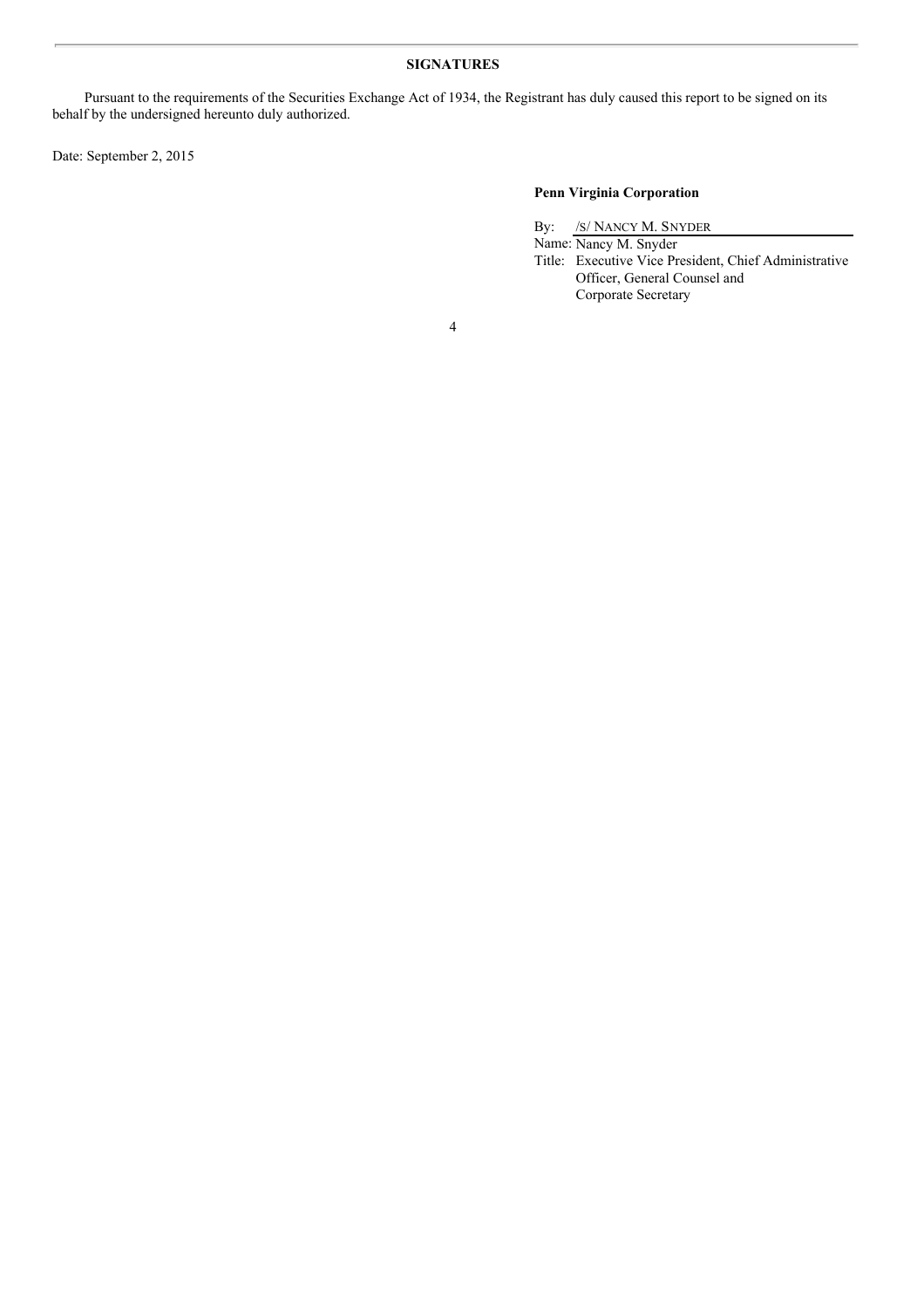# Exhibit<br>No. **No. Description** 2.1 Purchase and Sale Agreement, dated July 15, 2015, by and between Penn Virginia Oil & Gas, L.P. and Covey Park Energy LLC, as amended by Amendment and Supplement to Purchase and Sale Agreement dated August 31, 2015.

99.1 Press release of Penn Virginia Corporation dated August 31, 2015.

99.2 Unaudited Pro Forma Condensed Consolidated Financial Statements of Penn Virginia Corporation.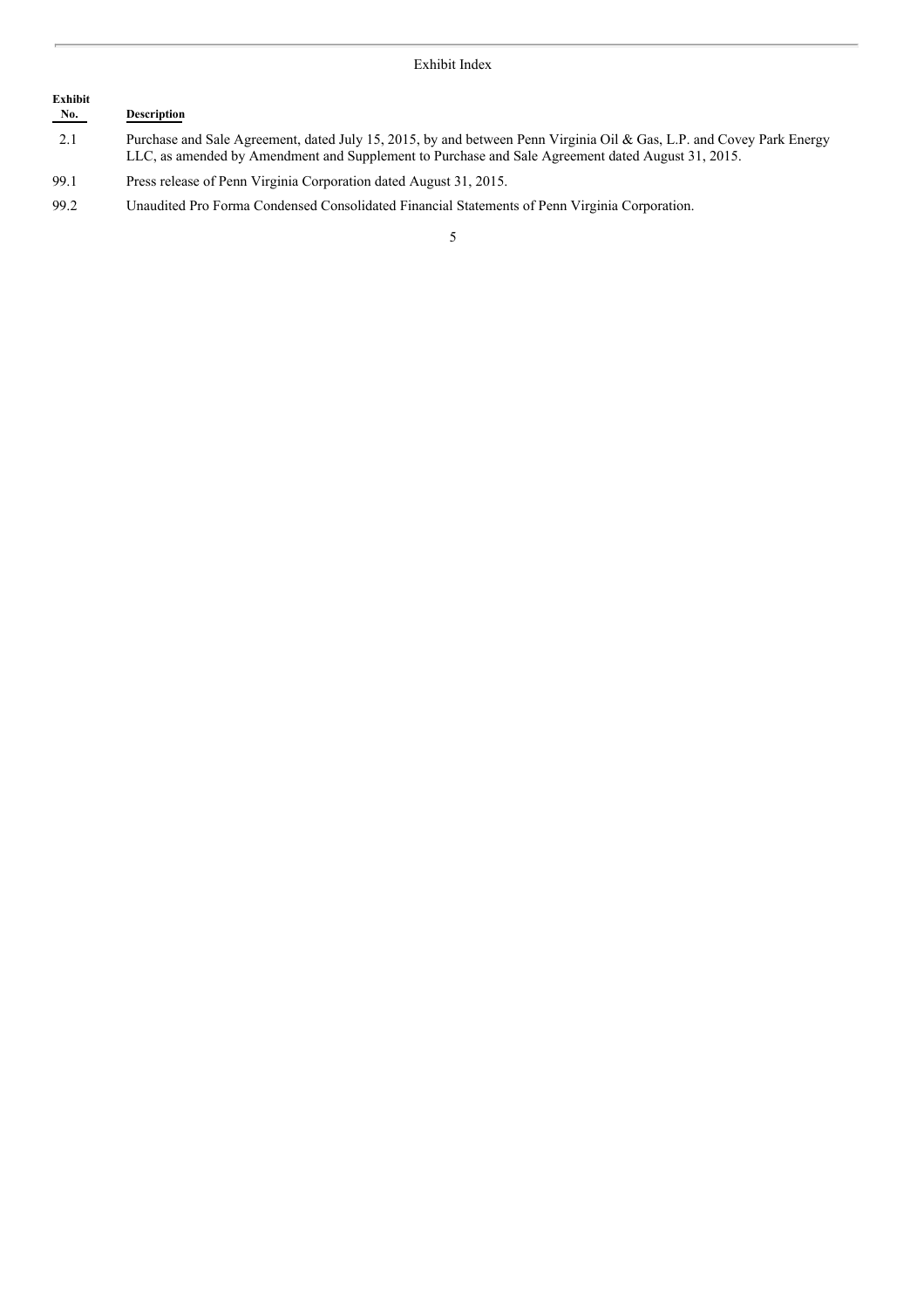#### **Exhibit 2.1**

*Execution Version*

#### **PURCHASE AND SALE AGREEMENT**

# **DATED AS OF JULY 15, 2015**

# **BY AND BETWEEN**

**PENN VIRGINIA OIL & GAS, L.P.**

**AS SELLER**

**AND**

# **COVEY PARK ENERGY LLC**

**AS BUYER**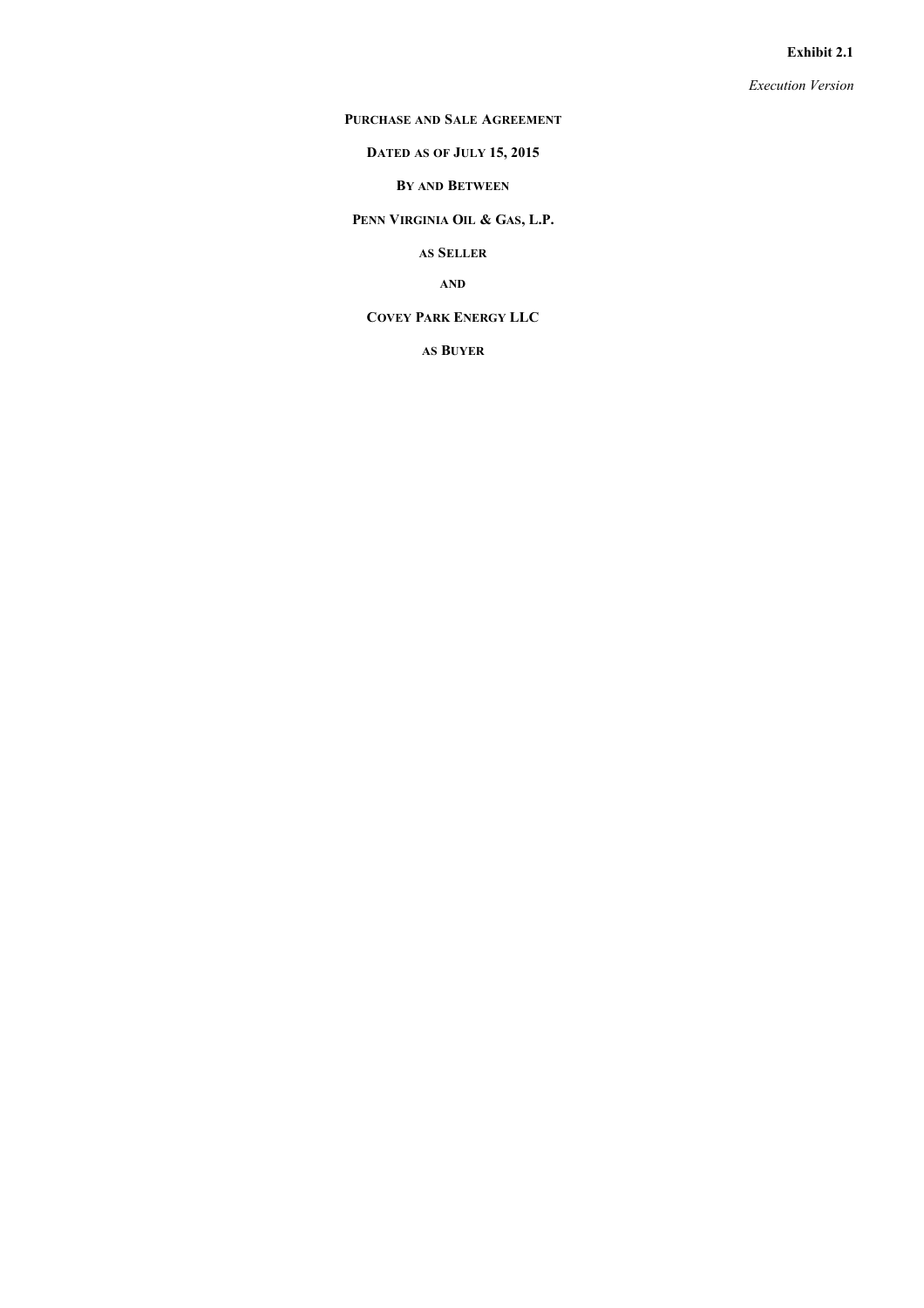|                          |                                                  | Page         |
|--------------------------|--------------------------------------------------|--------------|
|                          | <b>ARTICLE 1 DEFINITIONS</b>                     | $\mathbf{1}$ |
| 1.1                      | Defined Terms                                    | 1            |
| 1.2                      | References and Titles                            | 10           |
|                          | ARTICLE 2 PURCHASE AND SALE                      | 11           |
| 2.1                      | Purchase and Sale of Purchased Assets            | 11           |
| 2.2                      | <b>Purchased Assets</b>                          | 11           |
| 2.3                      | No Other Assets                                  | 12           |
| 2.4                      | <b>Assumed Liabilities</b>                       | 12           |
|                          | <b>ARTICLE 3 PURCHASE PRICE</b>                  | 12           |
| 3.1                      | Purchase Price                                   | 12           |
| 3.2                      | Purchase Price Allocation                        | 13           |
| 3.3                      | Deposit                                          | 13           |
| 3.4                      | Purchase Price Adjustments                       | 14           |
| 3.5                      | <b>Closing Payment</b>                           | 15           |
| 3.6                      | Proceeds Received and Expenses Paid Post-Closing | 15           |
|                          | ARTICLE 4 REPRESENTATIONS AND WARRANTIES         | 16           |
| 4.1                      | Representations and Warranties of Seller         | 16           |
| 4.2                      | Representations and Warranties of Buyer          | 21           |
|                          | ARTICLE 5 TITLE AND ENVIRONMENTAL MATTERS        | 23           |
| 5.1                      | Title and Environmental Adjustments              | 23           |
| 5.2                      | Determination of Defects, Benefits and Values    | 23           |
| 5.3                      | Calculation of Defect Value and Benefit Value    | 24           |
| 5.4                      | Remedies for Defects                             | 25           |
| 5.5                      | Consents                                         | $27\,$       |
| 5.6                      | Preferential Rights                              | 29           |
| 5.7                      | Casualty and Condemnation                        | 30           |
| 5.8                      | Termination as a Remedy                          | 30           |
|                          | <b>ARTICLE 6 COVENANTS</b>                       | 31           |
| 6.1                      | General                                          | 31           |
| 6.2                      | Access                                           | 31           |
| 6.3                      | Conduct of Seller's Business                     | 31           |
| 6.4                      | Taxes                                            | 33           |
| 6.5                      | <b>Transaction Expenses</b>                      | 34           |
| 6.6                      | Maintenance of Books and Records                 | 34           |
| 6.7                      | Confidentiality                                  | 34           |
| 6.8                      | Names                                            | 35           |
| 6.9                      | <b>Further Assurances</b>                        | 35           |
| 6.10                     | Revised Schedules                                | 35           |
| 6.11                     | <b>Bonds</b>                                     | 35           |
| 6.12                     | <b>Employment Matters</b>                        | 35           |
| <b>ARTICLE 7 CLOSING</b> |                                                  | 36           |
| 7.1                      | Time and Place of Closing                        | 36           |
| 7.2                      | Conditions to Obligation of Buyer                | 36           |

i

7.2 Conditions to Obligation of Buyer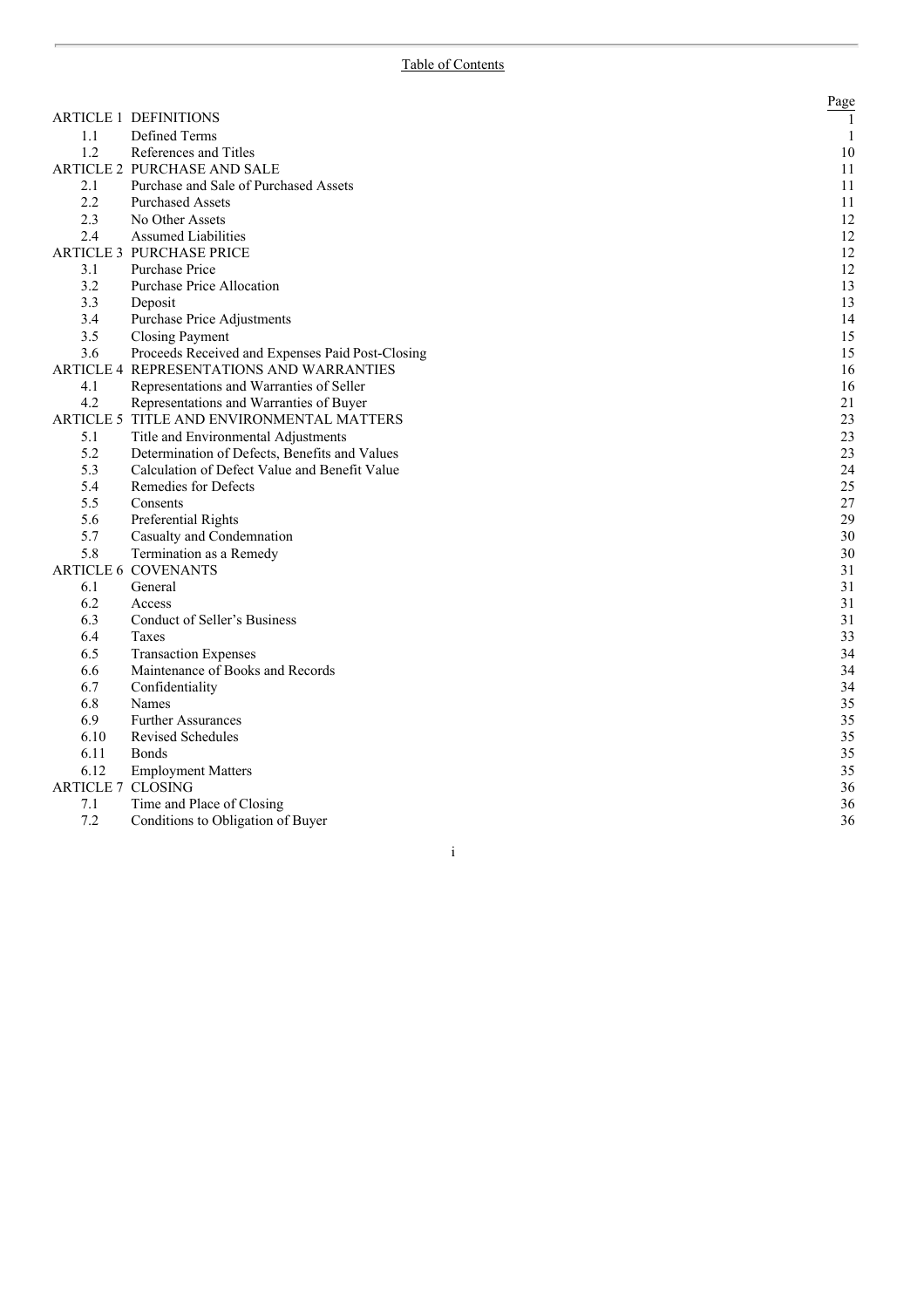| 7.3              | Conditions to Obligation of Seller                    | 37 |
|------------------|-------------------------------------------------------|----|
| 7.4              | Deliveries by Seller at Closing                       | 37 |
| 7.5              | Deliveries by Buyer at Closing                        | 38 |
| <b>ARTICLE 8</b> | <b>INDEMNIFICATION</b>                                | 39 |
| 8.1              | Survival of Representations, Warranties and Covenants | 39 |
| 8.2              | Indemnification By Seller                             | 39 |
| 8.3              | Indemnification By Buyer                              | 40 |
| 8.4              | <b>Indemnification Procedures</b>                     | 40 |
| 8.5              | Other Limitations on Indemnification                  | 41 |
| 8.6              | Adjustment to Purchase Price                          | 42 |
| 8.7              | <b>Exclusive Remedy</b>                               | 42 |
| <b>ARTICLE 9</b> | <b>TERMINATION</b>                                    | 43 |
| 9.1              | Termination of Agreement                              | 43 |
| 9.2              | <b>Effect of Termination</b>                          | 43 |
|                  | <b>ARTICLE 10 MISCELLANEOUS</b>                       | 44 |
| 10.1             | Amendment and Waiver                                  | 44 |
| 10.2             | Successors and Assigns                                | 44 |
| 10.3             | <b>Notices</b>                                        | 45 |
| 10.4             | Severability                                          | 46 |
| 10.5             | No Third Party Beneficiaries                          | 46 |
| 10.6             | Construction                                          | 46 |
| 10.7             | <b>Exhibits and Schedules</b>                         | 46 |
| 10.8             | Headings                                              | 46 |
| 10.9             | Counterparts                                          | 47 |
| 10.10            | <b>Entire Agreement</b>                               | 47 |
| 10.11            | Applicable Law; Venue; Waiver of Jury Trial           | 47 |
|                  |                                                       |    |

i i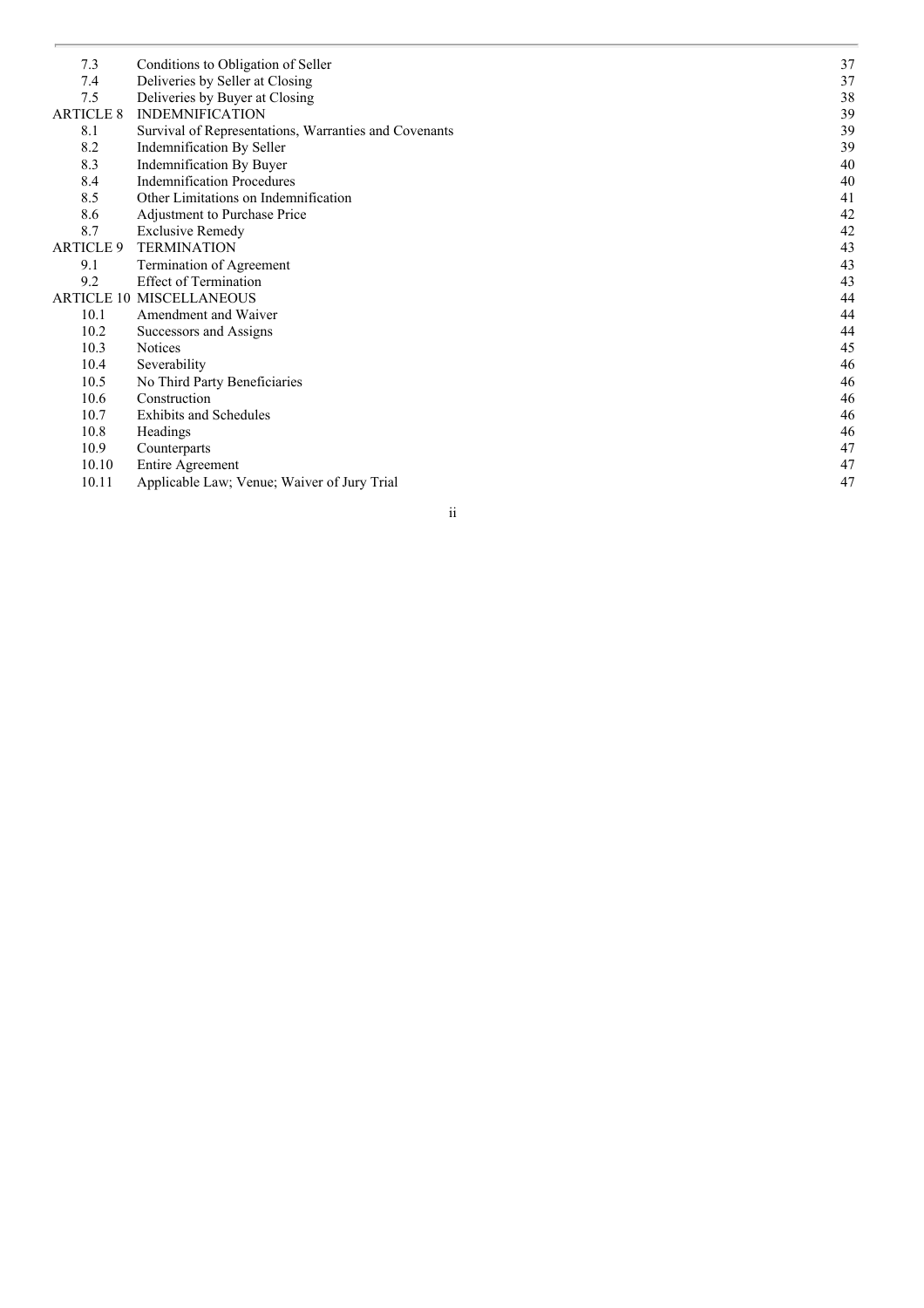# Exhibits

| Exhibit A-1 | <b>Purchased Leases</b>                |
|-------------|----------------------------------------|
| Exhibit A-2 | Purchased Wells                        |
| Exhibit A-3 | <b>Purchased Easements</b>             |
| Exhibit A-4 | <b>Purchased Contracts</b>             |
| Exhibit A-5 | <b>Purchased Personal Property</b>     |
| Exhibit A-6 | <b>Purchased Surface Real Property</b> |
| Exhibit B   | Allocated Values                       |
| Exhibit C   | Form of Deed                           |
| Exhibit D   | Form of Assignment                     |
| Exhibit E   | Form of Transition Services Agreement  |
|             |                                        |

# Schedules

| Schedule I-1      | Seller Officers with Knowledge              |
|-------------------|---------------------------------------------|
| Schedule I-2      | Buyer Officers with Knowledge               |
| Schedule $2.2(g)$ | Oil in Tanks                                |
| Schedule 3.5      | <b>Seller Wire Instructions</b>             |
| Schedule $4.1(d)$ | Approvals, Consents and Preferential Rights |
| Schedule $4.1(e)$ | Seller Proceedings                          |
| Schedule $4.1(g)$ | Seller Violations                           |
| Schedule $4.1(i)$ | Seller Gas Imbalances                       |
| Schedule $4.1(m)$ | Seller Capital Expenditures                 |
| Schedule $4.1(q)$ | Leases                                      |
| Schedule $4.1(r)$ | Wells and Equipment                         |
| Schedule $4.1(s)$ | <b>Non-Consent Operations</b>               |
| Schedule $4.1(t)$ | Environmental                               |
| Schedule $4.1(w)$ | Suspense Funds                              |
| Schedule 6.11     | Seller Bonds                                |

iii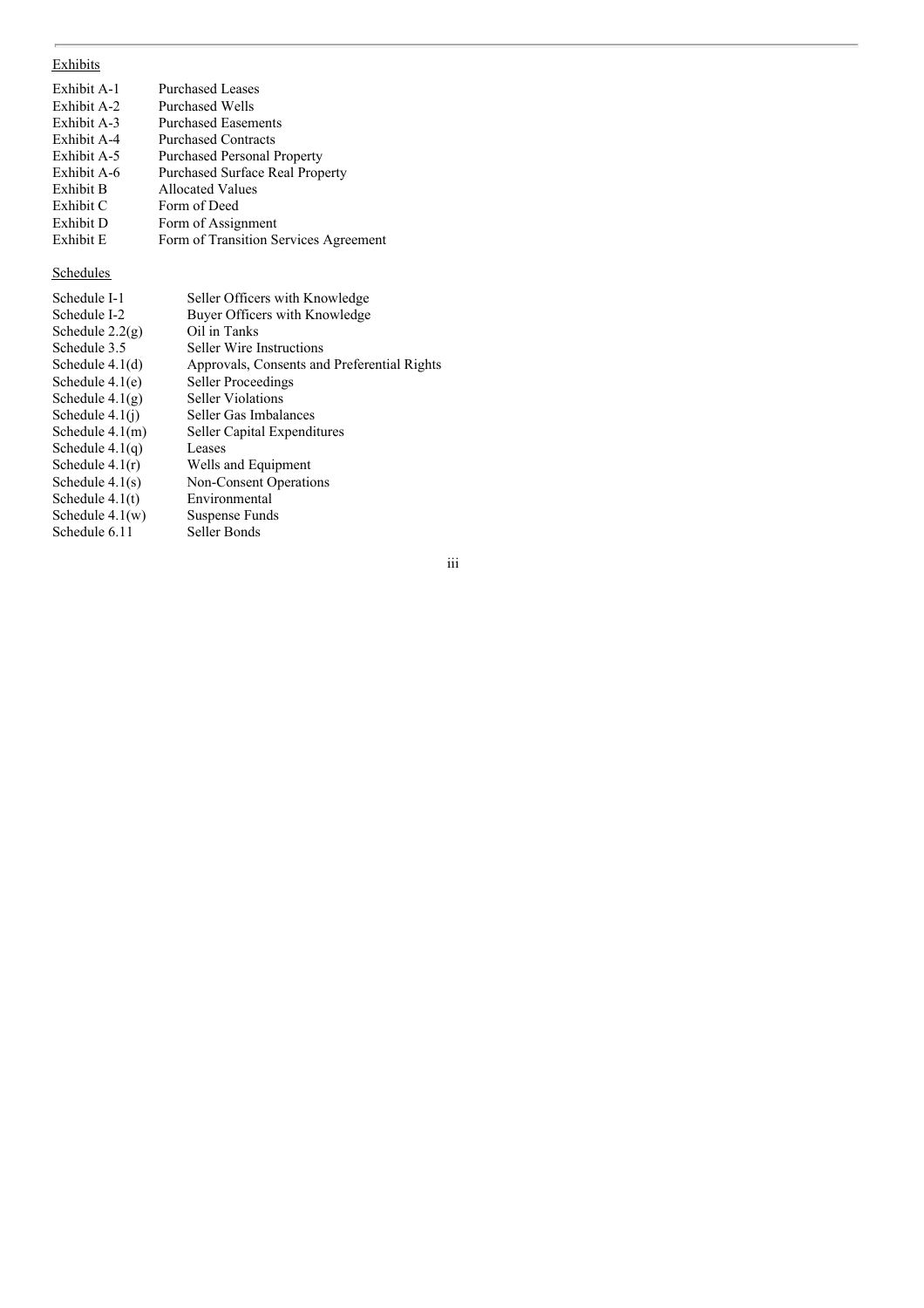#### **PURCHASE AND SALE AGREEMENT**

THIS PURCHASE AND SALE AGREEMENT (this "Agreement"), dated July 15, 2015 is by and between Penn Virginia Oil & Gas, L.P., a Texas limited partnership whose mailing address is 840 Gessner Road, Suite 800, Houston, Texas 77024 ("Seller"), and Covey Park Energy LLC, a Delaware limited liability company whose mailing address is 8401 N. Central Expressway, Suite 700, Dallas, Texas 75225 ("Buyer"). Seller and Buyer are referred to individually as a "Party" and collectively as the "Parties."

# **RECITALS**

WHEREAS, Seller desires to sell to Buyer, and Buyer desires to purchase from Seller, on the terms and conditions set forth in this Agreement, all of Seller's right, title and interest of whatever kind or nature in and to certain of Seller's oil, gas and other mineral interests, whether leasehold or other interests, located in Harrison, Marion and Panola Counties, Texas and Bossier and Caddo Parishes, Louisiana and described in this Agreement, together with certain equipment and assets described in this Agreement and associated with such interests;

NOW, THEREFORE, in consideration of the mutual covenants and promises contained in this Agreement, and for other good and valuable consideration, the receipt and sufficiency of which are hereby specifically acknowledged, and intending to be legally bound hereby, Seller and Buyer hereby agree as follows:

#### **ARTICLE 1 DEFINITIONS**

1.1 Defined Terms. As used in this Agreement, each of the following terms has the meaning given in this Section 1.1 or in the Section referred to below:

"Adverse Environmental Condition" means any condition, occurrence, event or activity on or attributable to, related to or incurred with respect to the ownership, operation or use of the Purchased Assets to the extent that the same (i) constitutes a violation of applicable Environmental Laws or (ii) currently requires remediation or corrective action pursuant to applicable Environmental Laws, whether such remediation is required prior to or after the Closing.

"Affiliate" means, with respect to any Person, each other Person that, directly or indirectly (through one or more intermediaries or otherwise), controls, is controlled by, or is under common control with such Person. For purposes of this definition, the term "control" (including the terms "controlled by" and "under common control with") means (i) the ownership, directly or indirectly, of an equity interest entitled to cast more than fifty percent (50%) of the votes entitled to be cast with respect to the election of members of the board of directors or other governing body of such Person or (ii) the ability to direct the management or policies of a Person through ownership of voting shares, equity interests or other securities, pursuant to a written agreement or otherwise.

1

"Agreement" has the meaning set forth in the introductory paragraph to this Agreement, and includes all exhibits and schedules attached hereto.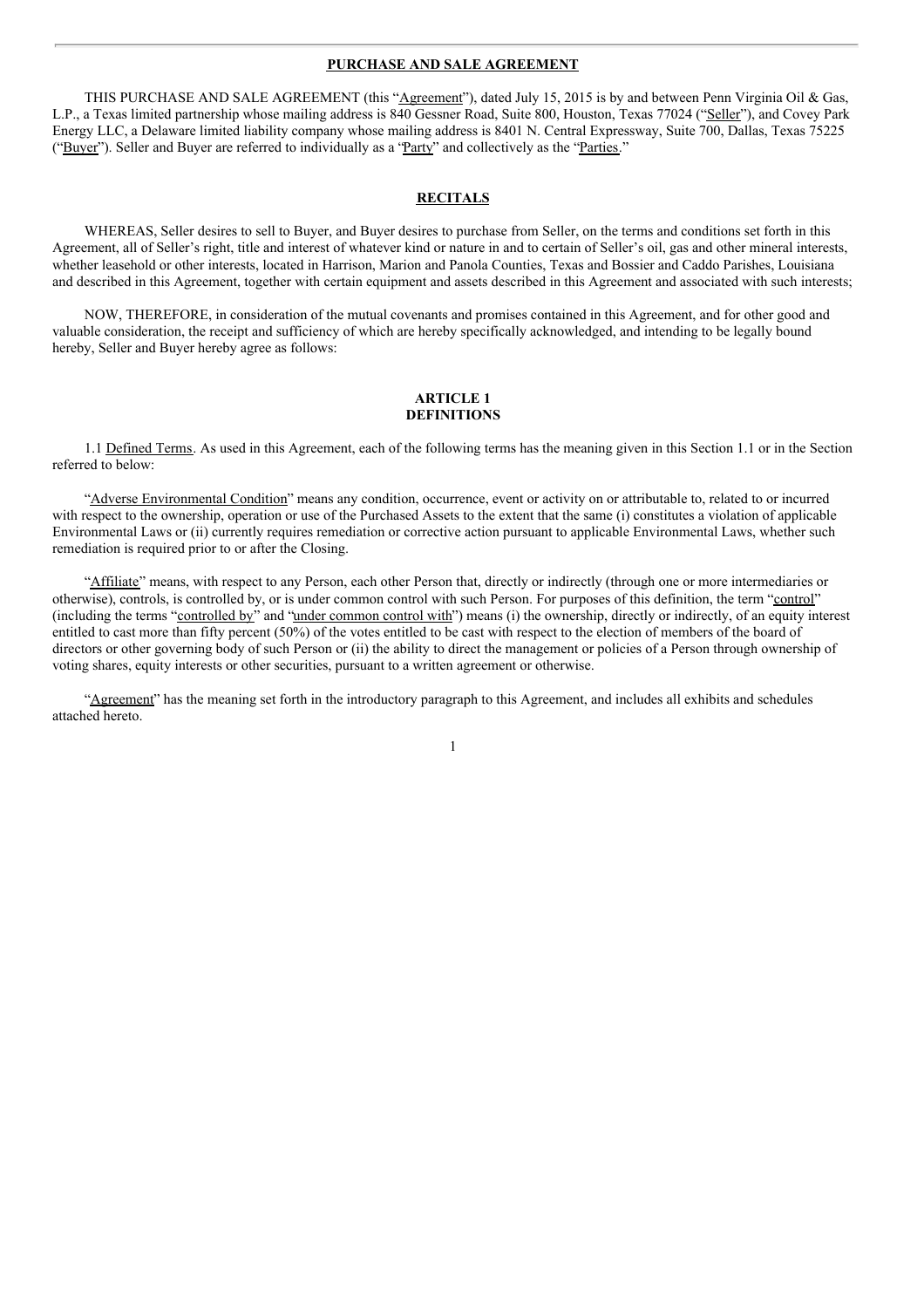"Allocated Value" means, with respect to any Purchased Asset, that portion of the Base Purchase Price, if any, allocated to such Purchased Asset on Exhibit B.

"Asset Taxes" has the meaning set forth in Section 6.4(b).

"Assignments" has the meaning set forth in Section 7.4(b).

"Assumed Liabilities" has the meaning set forth in Section 2.4.

"Audit Firm" means KPMG LLP.

"Available Employees" has the meaning set forth in Section 6.12(a).

"Base Purchase Price" has the meaning set forth in Section 3.1.

"Benefit Value" means the amount determined in accordance with Section 5.3 with respect to each Title Benefit which is accepted by Buyer or determined to be a Title Benefit pursuant to Section 5.2.

"Business Day" means any day other than a Saturday, a Sunday or a day on which banks are closed for business in New York, New York or Houston, Texas, United States of America.

"Buyer" has the meaning set forth in the introductory paragraph to this Agreement.

"Buyer Indemnified Parties" has the meaning set forth in Section 8.2.

"Casualty Event" has the meaning set forth in Section 5.7.

"Closing" has the meaning set forth in Section 7.1.

"Closing Date" has the meaning set forth in Section 7.1.

"Closing Payment" means (i) the Base Purchase Price, minus (ii) the Deposit, minus (iii) Seller's good faith estimate of the Operating Balance if such estimate is more than zero, plus (iv) the absolute value of Seller's good faith estimate of the Operating Balance if such estimate is less than zero, minus (v) the aggregate amount of all reductions of the Base Purchase Price, if any, required pursuant to Sections 5.4, 5.5, 5.6 and 5.7, plus (vi) the aggregate Benefit Values with respect to all valid Title Benefits, if any, determined as of the Closing Date for which Seller is entitled to an increase of the Base Purchase Price pursuant to Article 5.

"Code" means the Internal Revenue Code of 1986, as amended.

"Confidentiality Agreement" means that certain Confidentiality Agreement dated May 11, 2015 between the Parties.

"Consultant" means (i) Stephen Toeppich of Houston, Texas with respect to any Title Defects and (ii) Trevor Phillips of Houston, Texas with respect to any Adverse Environmental Conditions.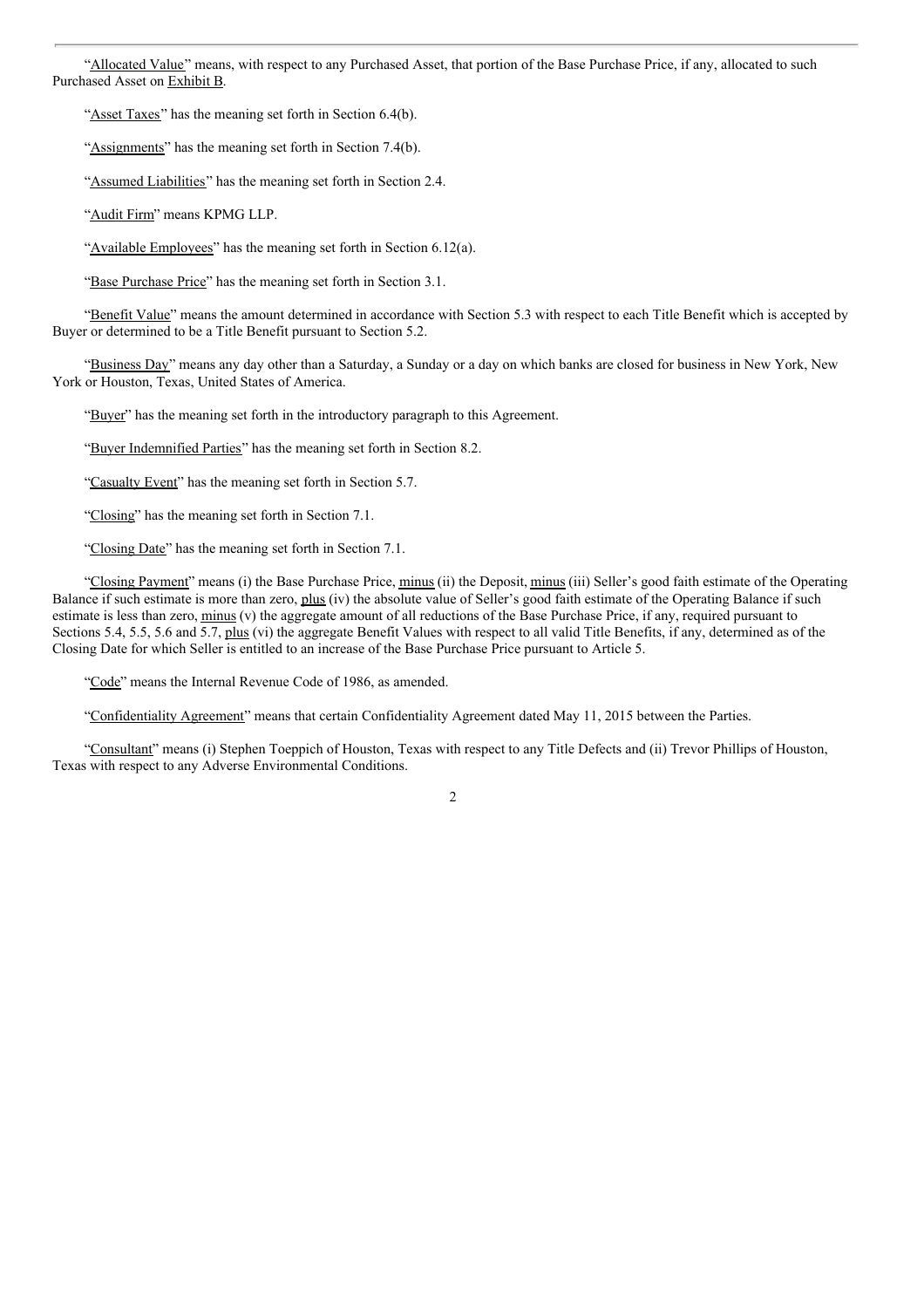"Customary Post-Closing Consents" has the meaning set forth in Section 4.1(d).

"Damages" means all liabilities, Taxes, Liens, injunctions, awards, judgments, orders, obligations, damages, losses, fines, penalties, amounts paid in settlement, and all costs, fees and expenses (including court costs and reasonable legal and other professional fees and expenses actually incurred in investigating, defending and preparing for any claim, demand, charge, suit, litigation, judicial or administrative proceeding, action, suit, hearing, investigation or complaint).

"Deeds" has the meaning set forth in Section 7.4(a).

"Defect" means any Title Defect or Adverse Environmental Condition.

"Defect Notice" has the meaning set forth in Section 5.1(a).

"Defect Threshold" means \$1,125,000.

"Defect Value" means the amount determined in accordance with Section 5.3 with respect to each Defect which is accepted by Seller or determined to be a Defect pursuant to Section 5.2.

"Deposit" has the meaning set forth in Section 3.3(a).

"Effective Time" has the meaning set forth in Section 7.1.

"Environmental Laws" means Laws and Regulations relating to pollution or the protection of human health or the environment, as the same have been amended to the date hereof, including the Comprehensive Environmental Response, Compensation and Liability Act, 42 U.S.C. § 9601 et seq.; the Resource Conservation and Recovery Act, 42 U.S.C. § 6901 et seq.; the Federal Water Pollution Control Act, 33 U.S.C. § 1251 et seq.; the Clean Air Act, 42 U.S.C. § 7401 et seq.; the Hazardous Materials Transportation Act, 49 U.S.C. § 1471 et seq.; the Toxic Substances Control Act, 15 U.S.C. §§ 2601 through 2629; the Oil Pollution Act, 33 U.S.C. § 2701 et seq.; the Coastal Zone Management Act, 33 U.S.C. § 1451 et seq.; and the Safe Drinking Water Act, 42 U.S.C. §§ 300f through 300j, in each case as amended to the date hereof.

"Escrow Account" has the meaning set forth in Section 3.3(a).

"Escrow Agent" means Wells Fargo Bank, N.A.

"Escrow Agreement" has the meaning set forth in Section 3.3(a).

"Fundamental Representations" means (i) with respect to Seller, Sections  $4.1(a)$ ,  $(b)$ ,  $(c)(i)$  and  $(f)$  and  $(ii)$  with respect to Buyer, Sections 4.2(a), (b), (c)(i), (f) and (h).

"Gas Imbalance Adjustment" means the positive or negative amount, if any, equal to (i)(A) all Gas Imbalances owed to Seller minus (B) all Gas Imbalances owed by Seller, in each case, existing with respect to the Purchased Assets at the Effective Time (expressed in Mcf), multiplied by (ii) \$3.00 per Mcf.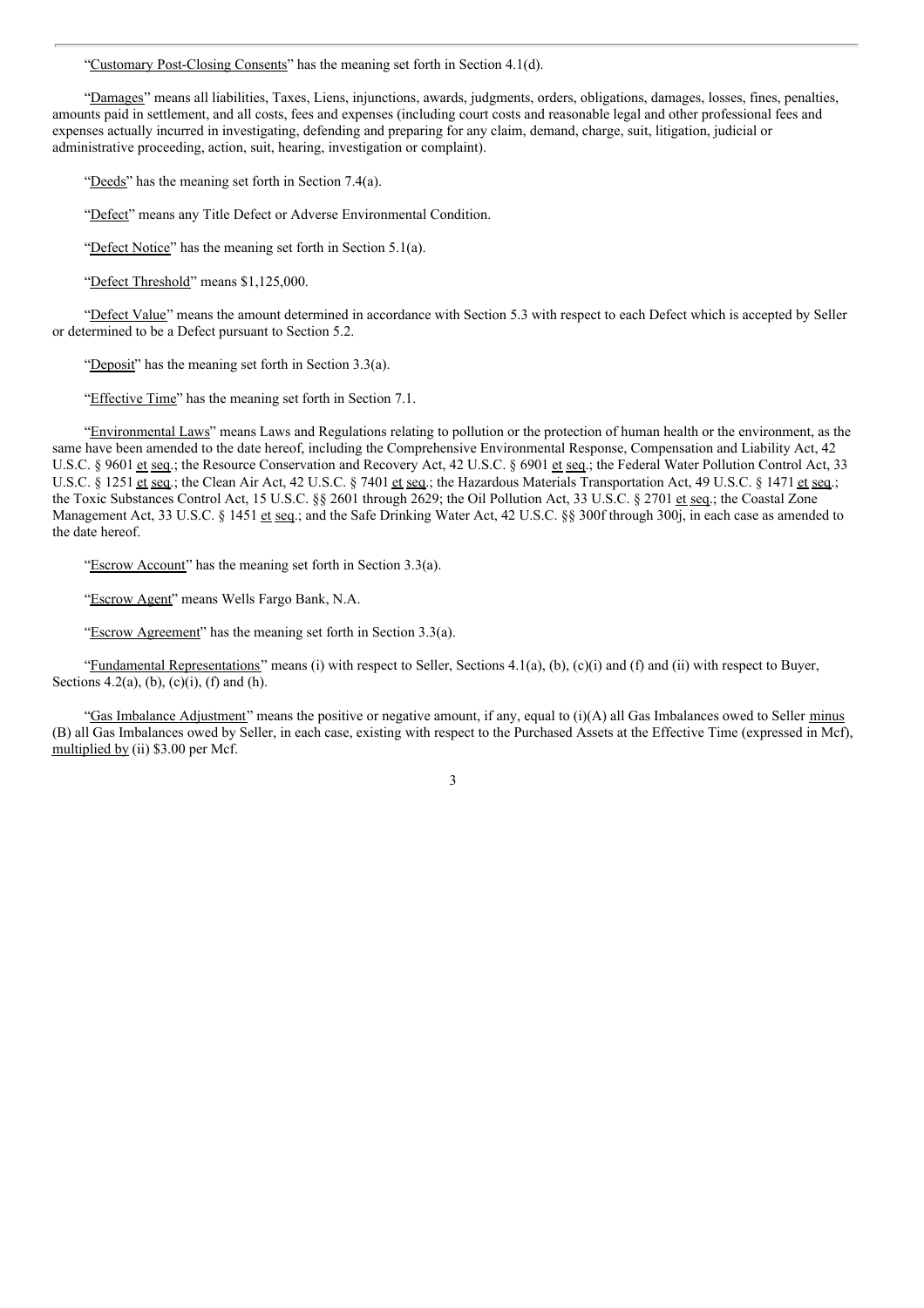"Gas Imbalances" has the meaning set forth in Section 4.1(j).

"Governmental Authority" means any federal, state or local governmental or regulatory entity (or any agency, authority, board, bureau, commission, department, tribal authority or political subdivision thereof) or any court or arbitrator.

"Income Tax" shall mean any federal, state or local Tax measured by or imposed on, in whole or in part, the net income of Seller or any of its Affiliates or any combined, unitary or consolidated group of which any of the foregoing is or was a member.

"Indemnification Threshold" means \$1,125,000.

"Indemnified Party" has the meaning set forth in Section 8.4(a).

"Indemnifying Party" has the meaning set forth in Section 8.4(a).

"Joint Written Instructions" has the meaning set forth in Section 7.4(i).

"Knowledge" means (i) with respect to Seller, the actual knowledge of any of the officers, managers or employees of Seller or any Affiliate of Seller set forth on Schedule I-1, after a reasonable inquiry with regards to the matters referenced or (ii) with respect to Buyer, the actual knowledge of any of the officers, managers or employees of Buyer or any Affiliate of Buyer set forth on Schedule I-2, after a reasonable inquiry with regards to the matters referenced.

"Laws and Regulations" means all federal, state or local constitutions, statutes, laws, ordinances, rules, regulations and Orders of any Governmental Authority.

"Lien" means any lien, mortgage, pledge (other than liens, mortgages and pledges to be released at the Closing), claim, charge, option or other encumbrance substantially equivalent thereto.

"Material Adverse Effect" means an event, occurrence or condition, either individually or together with all other events, occurrences or conditions, that  $(x)$  individually or in the aggregate has a material adverse effect on the ownership, use, operation or value of the Purchased Assets, as applicable, taking into account the nature and valuation of the Purchased Assets, or (y) individually or in the aggregate materially hinders or impedes the consummation of the transactions contemplated by this Agreement, except to the extent resulting from or arising in connection with (i) this Agreement or the transactions contemplated hereby or the public announcement thereof; (ii) changes, circumstances or effects (A) that affect generally the oil and gas industry, such as fluctuations in the price of oil and gas, or (B) that result from (1) international, national, regional, state or local economic conditions, (2) general developments or conditions in the oil and gas industry, (3) changes in applicable Laws and Regulations or the application or interpretation thereof by any Governmental Authority enacted, promulgated or issued on or after the date hereof or (4) other general economic conditions, facts or circumstances that are not subject to the reasonable control of the Parties; (iii) effects of conditions or events resulting from an outbreak or escalation of hostilities (whether nationally or internationally), or the occurrence of any other calamity or crisis (whether nationally or internationally), including the occurrence of one or more terrorist attacks; or (iv) any action

 $\overline{\Delta}$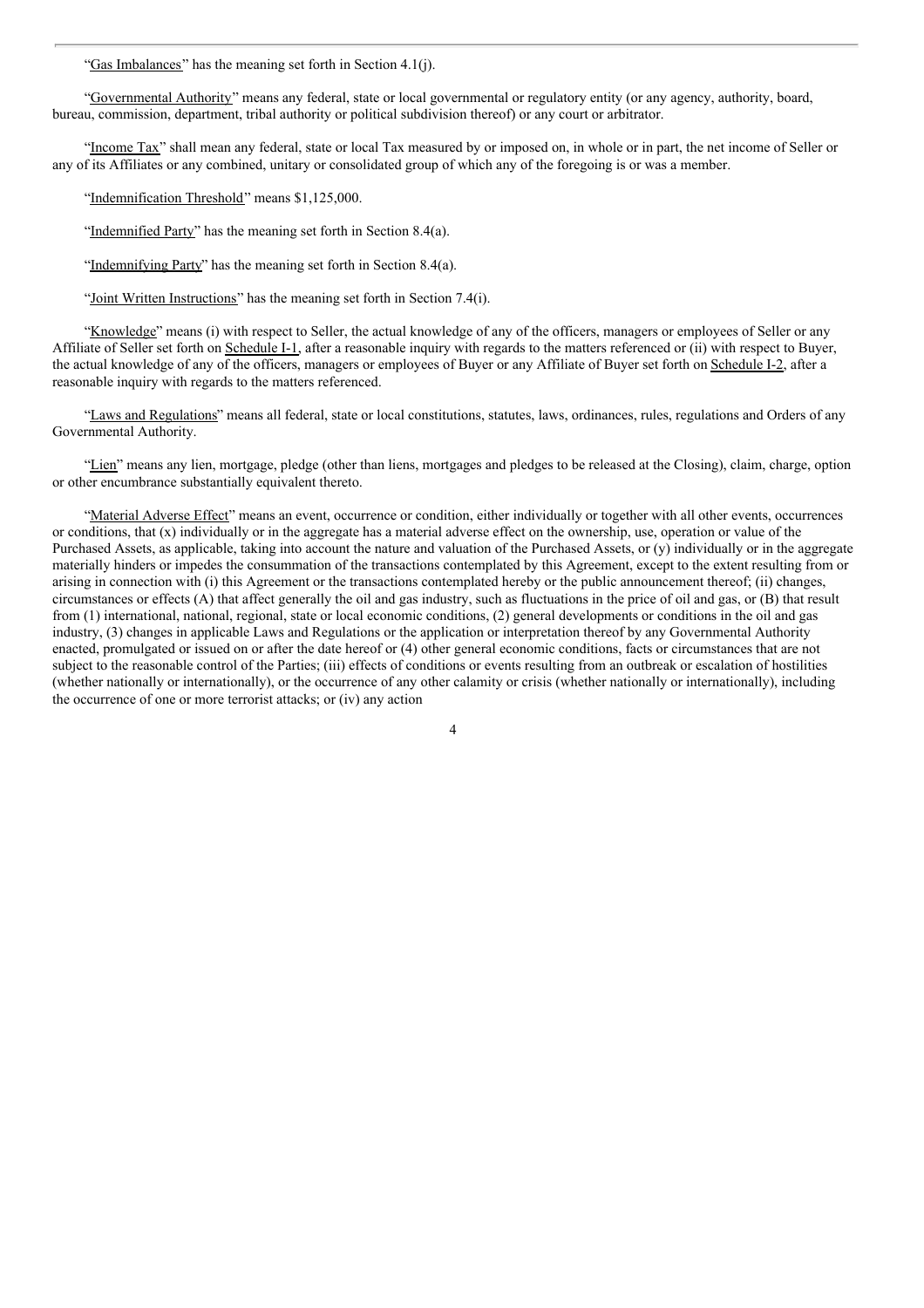taken at the written request, or with the written approval, of the other Party; *provided, however*, that for purposes of Buyer's representations and warranties set forth in Section 4.2, subpart (x) of this definition of "Material Adverse Effect" shall be deemed to be deleted.

"Material Contract" means, to the extent binding on the Purchased Assets or Buyer's ownership thereof after Closing, any contract, agreement, or other arrangement which is one or more of the following types: (i) contracts with any Affiliate of Seller; (ii) contracts for the sale, purchase, exchange or other disposition of hydrocarbons which are not cancelable without penalty on sixty (60) days prior written notice; (iii) contracts to sell, lease, farmout, exchange or otherwise dispose of all or any part of the Purchased Assets, but excluding conventional rights of reassignment upon intent to abandon or release a Purchased Lease or Purchased Well; (iv) joint operating agreements, unit operating agreements, unit agreements, exploration agreements, participation agreements, pooling agreements, acquisition agreements, development agreements, settlement agreements, area of mutual interest agreements or other similar agreements; (v) non-competition agreements or any agreements that purport to restrict, limit or prohibit Seller from engaging in any line of business or the manner in which, or the locations at which, Seller (or Buyer, as successor in interest to Seller) conducts business, including area of mutual interest agreements; (vi) contracts for the gathering, treatment, processing, storage or transportation of hydrocarbons; (vii) indentures, mortgages or deeds of trust, loans, credit or note purchase agreements, sale-lease back agreements, guaranties, bonds, letters of credit or similar financial agreements; or (viii) contracts for the construction and installation or rental of equipment, fixtures, or facilities with guaranteed production throughput requirements or demand charges or which cannot be terminated by Seller without penalty on sixty (60) days or less notice.

#### "Missing Consent Period" has the meaning set forth in Section 5.5(b)(i).

"Net Mineral Acre" means, as computed separately with respect to each Purchased Lease, (i) the number of gross acres in the lands covered by such Purchased Lease, multiplied by (ii) the interest in oil, gas and other minerals covered by such Purchased Lease in such lands, multiplied by (iii) the working interest to be transferred to Buyer as part of the Purchased Leases; *provided, however,* that if items (ii) and/or (iii) vary as to different areas of such lands (including depths) covered by such Purchased Lease, a separate calculation shall be done for each such area.

"Net Revenue Interest" means, with respect to any Purchased Well or Purchased Lease, Seller's decimal interest in and to all production of oil, gas and other minerals saved, produced and sold from such Purchased Well or Purchased Lease, after giving effect to all valid lessors' royalties, overriding royalties, production payments, carried interests, Liens or charges against production therefrom.

"Notice Deadline" has the meaning set forth in Section 5.1(a).

"Notice of Disagreement" has the meaning set forth in Section 3.4(c).

"Operating Balance" means the positive or negative amount, if any, equal to (i) all proceeds collected by Seller in respect of the Purchased Assets attributable to the period after the Effective Time (unless such proceeds are remitted to Buyer pursuant to Section 3.6), minus (ii) all costs and expenses incurred after the Effective Time and paid by Seller in respect of the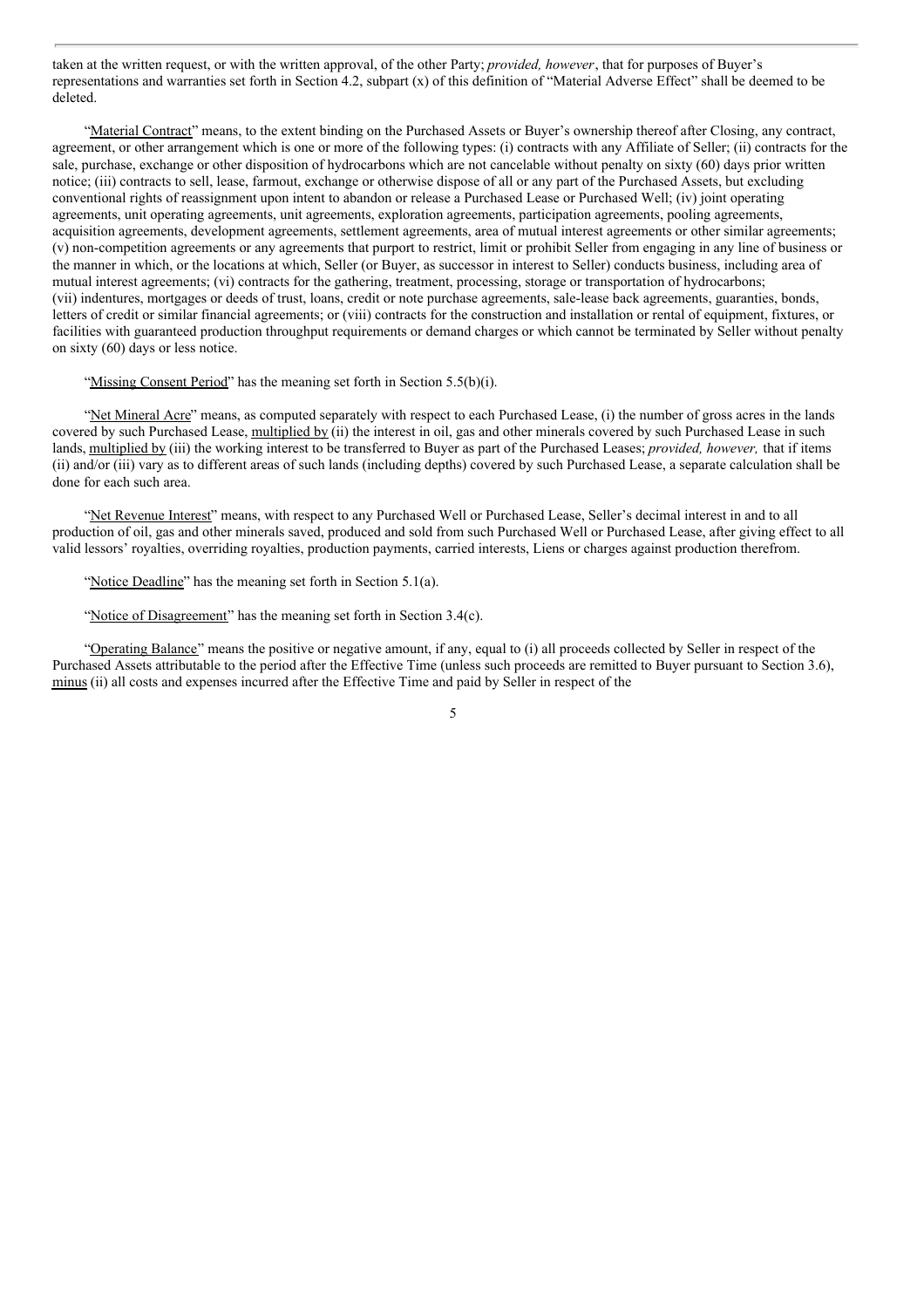Purchased Assets (it be understood that all Asset Taxes shall be allocated as determined in accordance with the procedures set forth in Section 6.4), minus (iii) the amount, if any, by which the Gas Imbalance Adjustment is more than zero, plus (iv) the amount, if any, by the Gas Imbalance Adjustment is less than zero, plus (v) the amount of Suspense Funds, minus (vi) the amount set forth on Schedule 2.2(g).

"Orders" means all judgments, writs, decrees, injunctions, rulings, orders or awards of any Governmental Authority.

"Party" and "Parties" have the meanings set forth in the introductory paragraph to this Agreement.

"Permits" has the meaning set forth in Section 2.2(d).

"Permitted Liens" means all (i) defects, irregularities and deficiencies in title and lessors' royalties, overriding royalties, reversionary interests and similar burdens so long as the cumulative effect of such items for a Purchased Lease or Purchased Well does not operate to (A) reduce the Net Revenue Interest of Seller for such Purchased Lease or Purchased Well from that set forth in Exhibit A-1 or Exhibit A-2 or (B) increase the Working Interest of Seller for such Purchased Lease or Purchased Well from that set forth in Exhibit A-1 or Exhibit A-2, without a corresponding increase in the Net Revenue Interest for such Purchased Lease or Purchased Well, (ii) materialman's, mechanic's, repairman's, employee's, contractor's, operator's, Tax and other similar liens or charges arising in the ordinary course of business for obligations that are not delinquent and that will be paid and discharged in the ordinary course of business or, if delinquent, that are being contested in good faith by appropriate action of which Buyer is notified in writing before the Closing, (iii) Customary Post-Closing Consents, (iv) easements, rights-of-way, servitudes, permits, surface leases and other rights in respect of surface operations that do not materially interfere with or have an adverse effect on the ownership, use, value or operation of the Purchased Assets, (v) operating agreements, unit agreements and unit operating agreements affecting the Purchased Assets, (vi) pooling agreements and pooling designations affecting the Purchased Assets so long as the cumulative effect of such items for a Purchased Lease or Purchased Well does not operate to (A) reduce the Net Revenue Interest of Seller for such Purchased Lease or Purchased Well from that set forth in Exhibit A-1 or Exhibit A 2 or (B) increase the Working Interest of Seller for such Purchased Lease or Purchased Well from that set forth in Exhibit A-1 or Exhibit A 2, without a corresponding increase in the Net Revenue Interest for such Purchased Lease or Purchased Well, (vii) conventional rights of reassignment of oil and gas leases requiring notice to the holders before release or surrender of such rights, (viii) rights reserved to or vested in any Governmental Authority to control or regulate any of the Purchased Assets in any manner, (ix) applicable Laws and Regulations, (x) terms and conditions of the Purchased Leases, Purchased Easements and Purchased Contracts so long as they do not operate to (A) reduce the Net Revenue Interest of Seller for any Purchased Lease or Purchased Well from that set forth in Exhibit A-1 or Exhibit A-2 or (B) increase the Working Interest of Seller for any Purchased Lease or Purchased Well from that set forth in Exhibit A-1 or Exhibit A-2, without a corresponding increase in the Net Revenue Interest for such Purchased Well, (xi) Liens released at the Closing; (xii) Required Consents and Preferential Rights; and (xiii) Defects Buyer has expressly waived in writing or which are deemed to have become Permitted Liens under Section 5.1(a).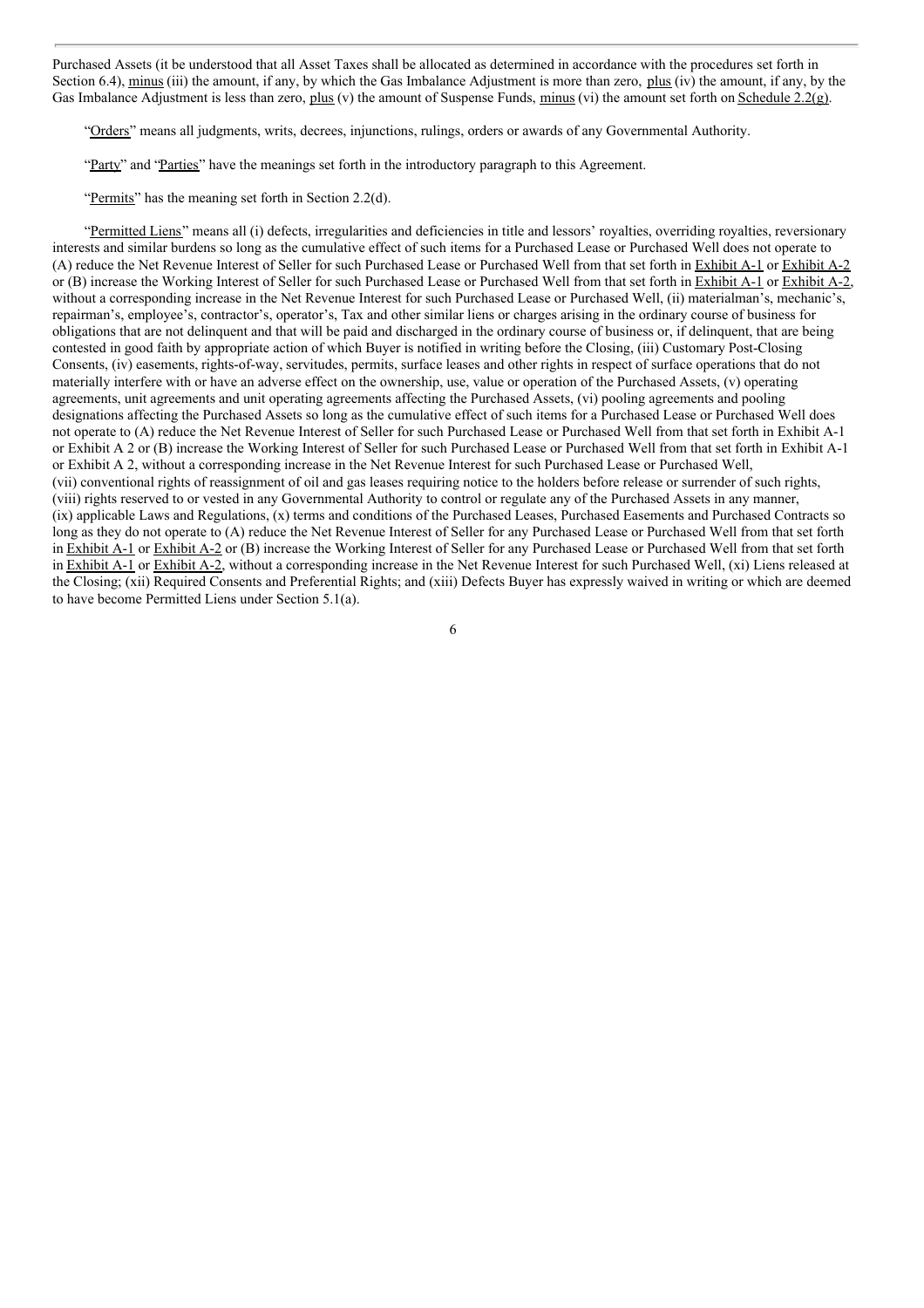"Person" means an individual, a partnership, a corporation, a limited liability company, an association, a joint stock company, a trust, a joint venture, an unincorporated organization, any other business entity or a Governmental Authority.

"Phase I" has the meaning set forth in Section 6.2.

"Phase II" has the meaning set forth in Section 6.2.

"Post-Closing Period" has the meaning set forth in Section 5.5(b)(ii).

"Preferential Rights" has the meaning set forth in Section 5.6(a).

"Preliminary Settlement Statement" has the meaning set forth in Section 3.4(a).

"Proceedings" means all actions, suits, claims or proceedings (including arbitrations, mediations or similar proceedings) by or before any Governmental Authority.

"Production Payment Documents" has the meaning set forth in Section 7.4(b).

"Proposed Final Settlement Statement" has the meaning set forth in Section 3.4(b).

"Purchase Price" has the meaning set forth in Section 3.1.

"Purchased Assets" has the meaning set forth in Section 2.2.

"Purchased Contracts" has the meaning set forth in Section 2.2(e).

"Purchased Easements" has the meaning set forth in Section 2.2(c).

"Purchased Leases" has the meaning set forth in Section 2.2(a).

"Purchased Permits" has the meaning set forth in Section 2.2(d).

"Purchased Personal Property" has the meaning set forth in Section 2.2(f).

"Purchased Records" has the meaning set forth in Section 2.2(i).

"Purchased Surface Real Property" has the meaning set forth in Section 2.2(h).

"Purchased Wells" has the meaning set forth in Section 2.2(b).

"Required Consents" has the meaning set forth in Section 5.5(a).

"Restricted Assets" has the meaning set forth in Section 5.5(b)(i).

"Restricted Contracts" has the meaning set forth in Section 5.5(b)(i).

"Retained Liabilities" means any and all liabilities, claims, losses, Orders, duties, obligations and responsibilities of every kind whatsoever attributable to, related to or incurred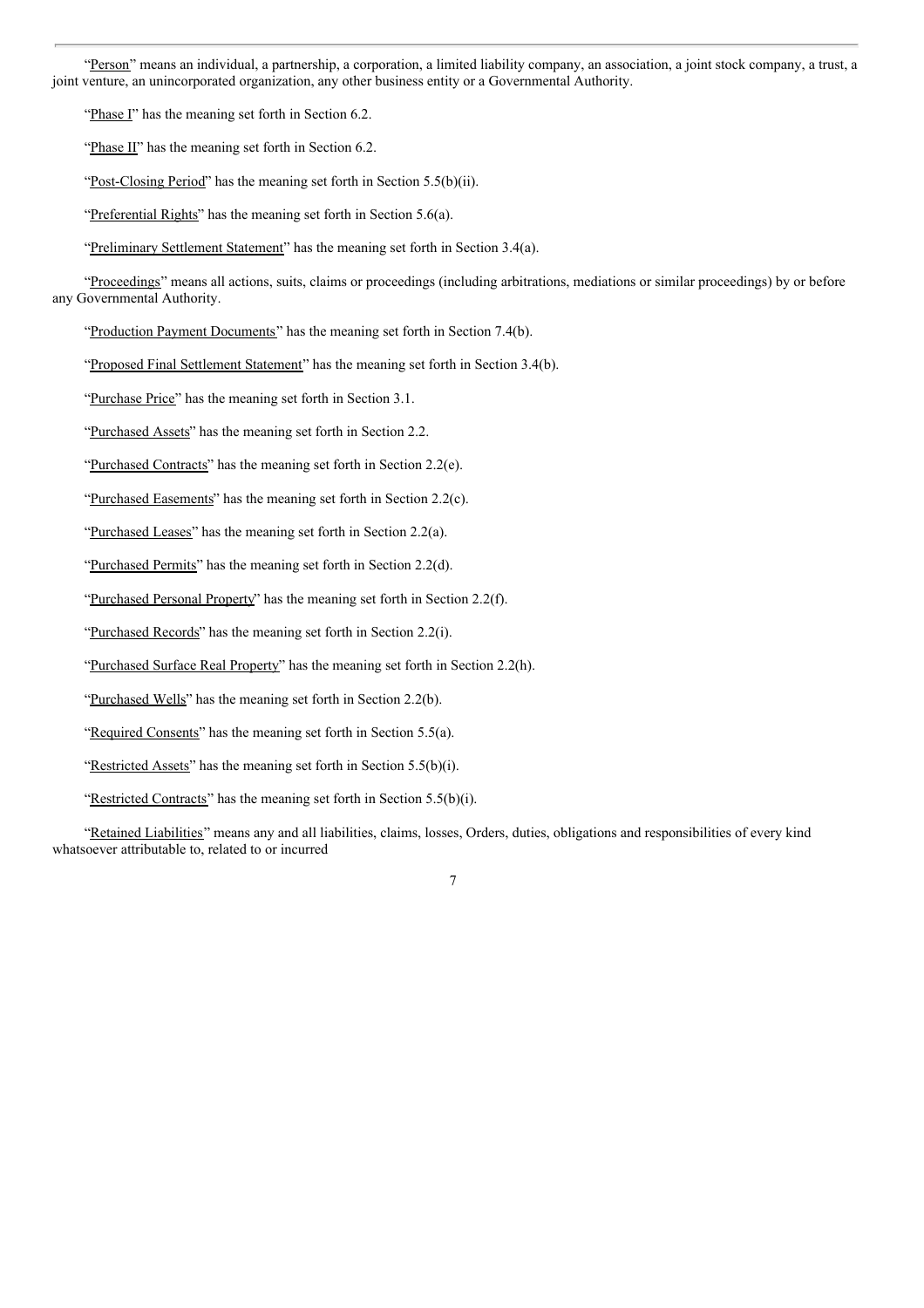with respect to: (i) any and all property damage, death and personal injury claims of any Persons arising from events occurring prior to the Closing Date with respect to the ownership or operation of the Purchased Assets; (ii) any and all Proceedings and claims related to or incurred in connection with the ownership or operation of the Purchased Assets pending or threatened in writing on or prior to the Closing Date (whether or not described on any schedule or exhibit hereto); (iii) the ownership or operation of any assets or properties originally included in the Purchased Assets that are excluded from the Purchased Assets in accordance with the terms hereof; (iv) the offsite disposal by Seller or any of its Affiliates or their respective employees, agents or contractors (including any contractor or subcontractors of any of the foregoing) of any chemicals, materials or substances which are now defined as or included in the definition of "hazardous substances," "hazardous wastes," "hazardous materials," "toxic substances," "toxic pollutants," or words of similar import under any Environmental Law, from or used in connection with the operation of Seller's interest in the Purchased Assets in, on or below any locations or properties that are not included in, on or below the Purchased Assets in violation of any Environmental Law; and (v) any and all amounts owed by Seller to any Affiliate as of the Closing Date that are not incurred for the provision of goods or services, for employment related costs, or otherwise in the ordinary course of business with respect to the ownership or operation of the Purchased Assets.

"Seller" has the meaning set forth in the introductory paragraph to this Agreement.

"Seller Indemnified Parties" has the meaning set forth in Section 8.3.

"Seller Taxes" means (i) Income Taxes imposed by any applicable Laws and Regulations on Seller or any of its Affiliates, or any combined, unitary or consolidated group of which any of the foregoing is or was a member, (ii) Asset Taxes allocable to Seller pursuant to Section 6.4, (iii) the Transfer Taxes allocable to Seller pursuant to Section 6.4, or (iv) and any all other Taxes imposed on or with respect to the ownership or operation of the Purchased Assets for any tax period (or portion thereof) ending before the Effective Time.

"Subject Formation" means, as to each Purchased Lease and Purchased Well, the depths, productive formations, strata or horizons specified for such Purchased Lease or Purchased Well set forth in Exhibit A-1 or Exhibit A-2, as applicable.

"Survival Period" has the meaning set forth in Section 8.1.

"Suspense Funds" means proceeds of production and associated penalties and interest in respect of any of the Purchased Wells that are payable to third parties and are being held in suspense by Seller as the operator of such Purchased Wells as of the Closing Date.

"Taxes" means (i) all taxes, assessment, fees, unclaimed property and escheat obligations, and other charges of any kind, including any foreign, federal, state or local income tax, surtax, remittance tax, presumptive tax, net worth tax, special contribution, production tax, pipeline transportation tax, freehold mineral tax, value added tax, withholding tax, gross receipts tax, windfall profits tax, profits tax, severance tax, personal property tax, real property tax, ad valorem tax, sales tax, goods and services tax, service tax, transfer tax, use tax, excise tax, premium tax, stamp tax, motor vehicle tax, entertainment tax, insurance tax, capital stock tax,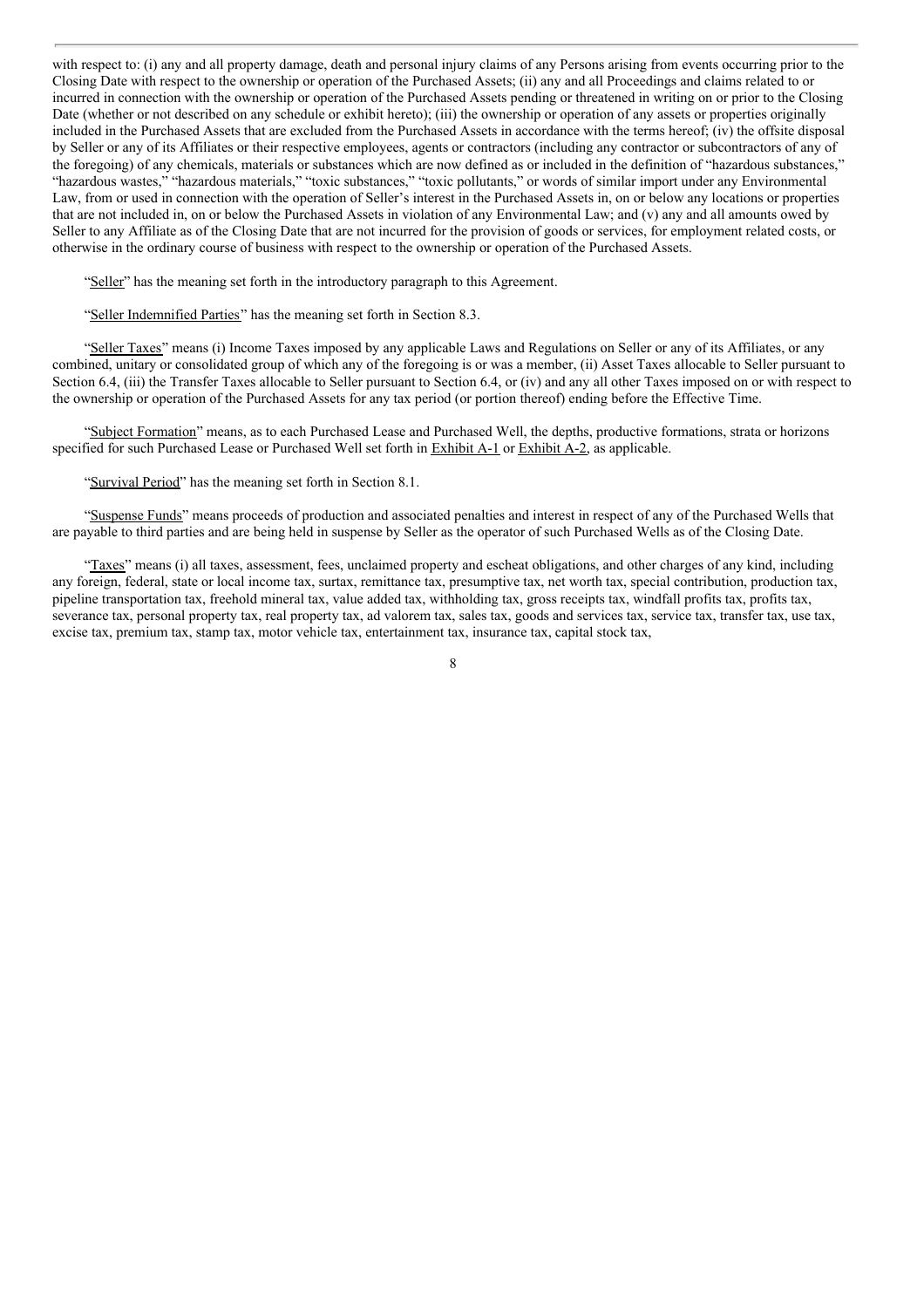franchise tax, occupation tax, payroll tax, employment tax, unemployment tax, disability tax, alternative or add-on minimum tax and estimated tax, imposed by a Governmental Authority, together with any interest, fine or penalty thereon, and (ii) any liability in respect of any item described in clause (i) that arises by reason of a contract, assumption, transferee or successor liability, operation of Law and Regulations (including by reason of participation in a consolidated, combined or unitary Tax Return) or otherwise.

"Tax Return" shall mean any report, return, information statement, schedule, attachment, payee statement or other information required to be provided to any Governmental Authority with respect to Taxes or any amendment thereof, including any return of an affiliated, combined or unitary group, and any and all work papers relating to any Tax Return.

"Termination Date" means September 30, 2015.

"Third Party" means any Person other than Seller, Buyer or any Affiliate thereof.

"Third Party Claim" has the meaning set forth in Section 8.4(a).

"Title Benefit" means, as of the Notice Deadline, with respect to Seller's interest in any Purchased Well, (i) Seller being entitled to receive a percentage of all proceeds of production therefrom throughout the duration of the productive life of such Purchased Well greater than the Net Revenue Interest of Seller set forth in Exhibit A-2 for such Purchased Well or (ii) Seller being obligated to pay costs and expenses relating to the operations on and the maintenance and development of such Purchased Well throughout the duration of the productive life of such Purchased Well in an amount lesser than the Working Interest set forth in Exhibit A-2 for such Purchased Well, without a corresponding decrease in the Net Revenue Interest for such Purchased Well.

"Title Benefit Notice" has the meaning set forth in Section 5.1(b).

"Title Defect" means, as of the Effective Time and the Closing Date, with respect to Seller's interest in:

(i) as to each applicable Subject Formation with respect to any Purchased Well, any defect or Lien, other than a Permitted Lien, which results in (A) Seller being entitled to receive a percentage of all proceeds of production therefrom less than the Net Revenue Interest of Seller set forth in **Exhibit A-2** for such Purchased Well or (B) Seller (and Buyer immediately after Closing) being obligated to pay costs and expenses relating to the operations on and the maintenance and development of such Purchased Well in an amount greater than the Working Interest set forth in Exhibit A-2 for such Purchased Well, without a corresponding increase in the Net Revenue Interest for such Purchased Well;

(ii) as to each applicable Subject Formation with respect to any Purchased Lease, any defect or Lien, other than a Permitted Lien, which results in (A) Seller being entitled to receive a percentage of all proceeds of production therefrom less than the Net Revenue Interest of Seller set forth in Exhibit A-1 for such Purchased Lease or (B) Seller being obligated to pay costs and expenses relating to the operations on and the maintenance and development of such Purchased Lease in an amount greater than the Working Interest set forth in Exhibit A-1 for such Purchased Lease, without a corresponding increase in the Net Revenue Interest for such Purchased Lease;

 $\overline{Q}$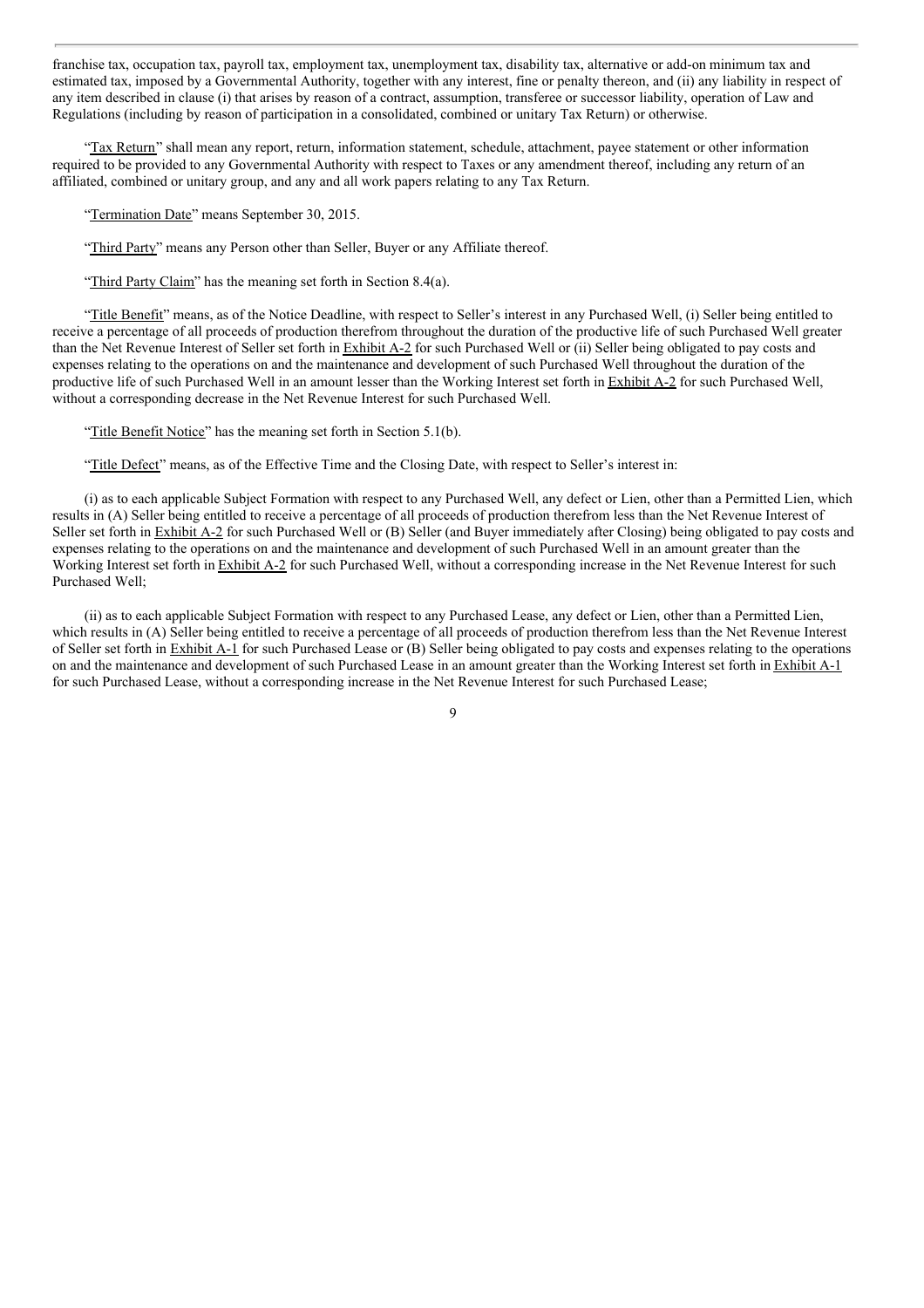(iii) as to any Purchased Lease, Seller being entitled to less than the number of Net Mineral Acres for such Lease as set forth on Exhibit A-1 for such Purchased Lease;

(iv) as to any Purchased Asset, any Lien burdening such Purchased Asset other than a Permitted Lien; and

(v) as to any Purchased Personal Property, the failure of Seller to have title thereto, free and clear of all Liens other than Permitted Liens.

"Transaction Documents" means this Agreement and all other agreements and documents entered into by one or more of the Parties as contemplated by or in connection with this Agreement.

"Transfer Taxes" has the meaning set forth in Section 6.4(a).

"Transition Services Agreement" has the meaning set forth in Section 7.4(f).

"Transition Services Period" means the period commencing on the Closing Date and ending the date on which the Transition Services Agreement expires or terminates, all as more fully set forth in the Transition Services Agreement.

"Transferred Contracts" means all of the Purchased Leases, Purchased Easements and Purchased Contracts (or interests therein) to be sold, assigned or transferred by Seller to Buyer pursuant to the terms and conditions of this Agreement.

"Working Interest" means, with respect to any Purchased Well, Seller's decimal interest in and to such Purchased Well and all rights and obligations of every kind and character appurtenant thereto or arising therefrom, without regard to any valid lessors' royalties, overriding royalties, production payments, carried interests, Liens or charges against production therefrom insofar as such interest in such Purchased Well is burdened with the obligation to bear and pay costs of operations.

1.2 References and Titles. All references to cash or monetary amounts refer to U.S. Dollars only unless specifically stated to be in the currency of another government. The words "this Agreement," "herein," "hereby," "hereunder" and "hereof," and words of similar import, refer to this Agreement as a whole and not to any particular subdivision, unless expressly so limited. The words "this Article," "this Section" and "this subsection," and words of similar import, refer only to the Articles, Sections or subsections, respectively, hereof in which such words occur. The word "including" (in its various forms) means "including without limitation." Any reference to any federal, state or local statute or law shall be deemed also to refer to all rules and regulations promulgated thereunder, unless the context requires otherwise. Pronouns in masculine, feminine or neuter genders shall be construed to state and include any other gender and words, terms and titles (including terms defined herein) in the singular form shall be construed to include the plural and vice versa, unless the context otherwise expressly requires. Unless the context otherwise requires, all defined terms contained herein shall include the singular and plural and the conjunctive and disjunctive forms of such defined terms.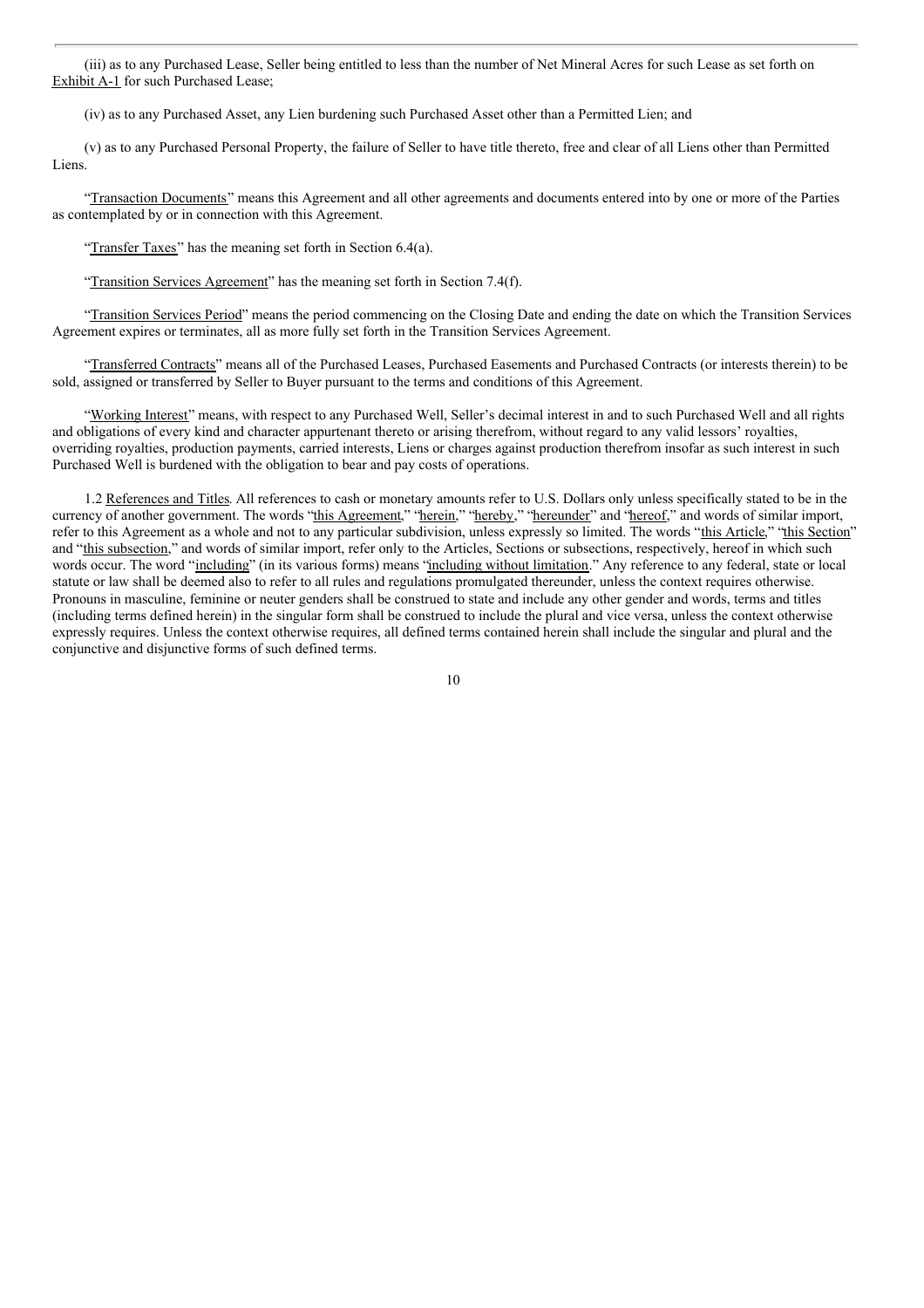# **ARTICLE 2 PURCHASE AND SALE**

2.1 Purchase and Sale of Purchased Assets. Subject to the terms and conditions of this Agreement, Seller agrees to sell, assign, transfer and deliver to Buyer, and Buyer agrees to purchase and acquire from Seller, as of the Effective Time, the Purchased Assets.

2.2 Purchased Assets. The "Purchased Assets" shall consist of all right, title and interest of Seller in and to the following assets:

(a) all of the oil, gas and mineral interests in Harrison, Marion and Panola Counties, Texas and Bossier and Caddo Parishes, Louisiana, including those described in Exhibit A-1 or described in or referred to in the instruments and agreements listed in Exhibit A-1, whether the interests of Seller in such property are real or beneficial fee interests, leasehold interests, mineral servitudes, royalty interests, overriding royalty interests, licenses, concessions, working interests, farmout rights or other mineral rights of any nature (collectively, the "Purchased Leases");

(b) all oil and/or gas wells (whether producing, non-producing or shut-in), water source wells and other types of injection and disposal wells located on the property subject to the Purchased Leases, including those described in Exhibit A-2, and with respect to the foregoing, the rights to pooled or unitized acreage of which the Purchased Leases and such wells are a part (collectively, the "Purchased Wells");

(c) all servitudes, easements, rights-of-way, surface leases and other similar interests used, or held for use, in connection with the ownership or operation of the other Purchased Assets, or with the production or treatment of hydrocarbons from, or attributable to, the Purchased Assets, including the easements and other items described in Exhibit A-3 (collectively, the "Purchased Easements");

(d) to the extent assignable under applicable Laws and Regulations, all permits, licenses, variances, exemptions, orders, franchises, registrations, approvals and authorizations obtained from any Governmental Authority, and all pending applications therefor (collectively, "Permits"), used, or held for use, primarily in connection with the ownership or operation of the Purchased Assets, or with the production or treatment of hydrocarbons from, or attributable to, the Purchased Assets (collectively, the "Purchased Permits");

(e) with respect to rights and obligations from and after the Effective Time, all lease agreements (other than the Purchased Leases and the Purchased Easements), royalty agreements, gas purchase and sale contracts, oil purchase and sale agreements, farmin and farmout agreements, transportation and marketing agreements, joint and other operating agreements, exploration agreements, area of mutual interest agreements, processing agreements, options, facilities or equipment leases and other contracts, agreements and rights used, or held for use, primarily in connection with the ownership or operation of the Purchased Assets, or with the production or treatment of hydrocarbons from, or attributable to, the Purchased Assets, including the contracts and other items described in Exhibit A-4 (collectively, the "Purchased Contracts"); it being understood and agreed that any master service contracts entered into by Seller with a Third Party shall not be Purchased Contracts;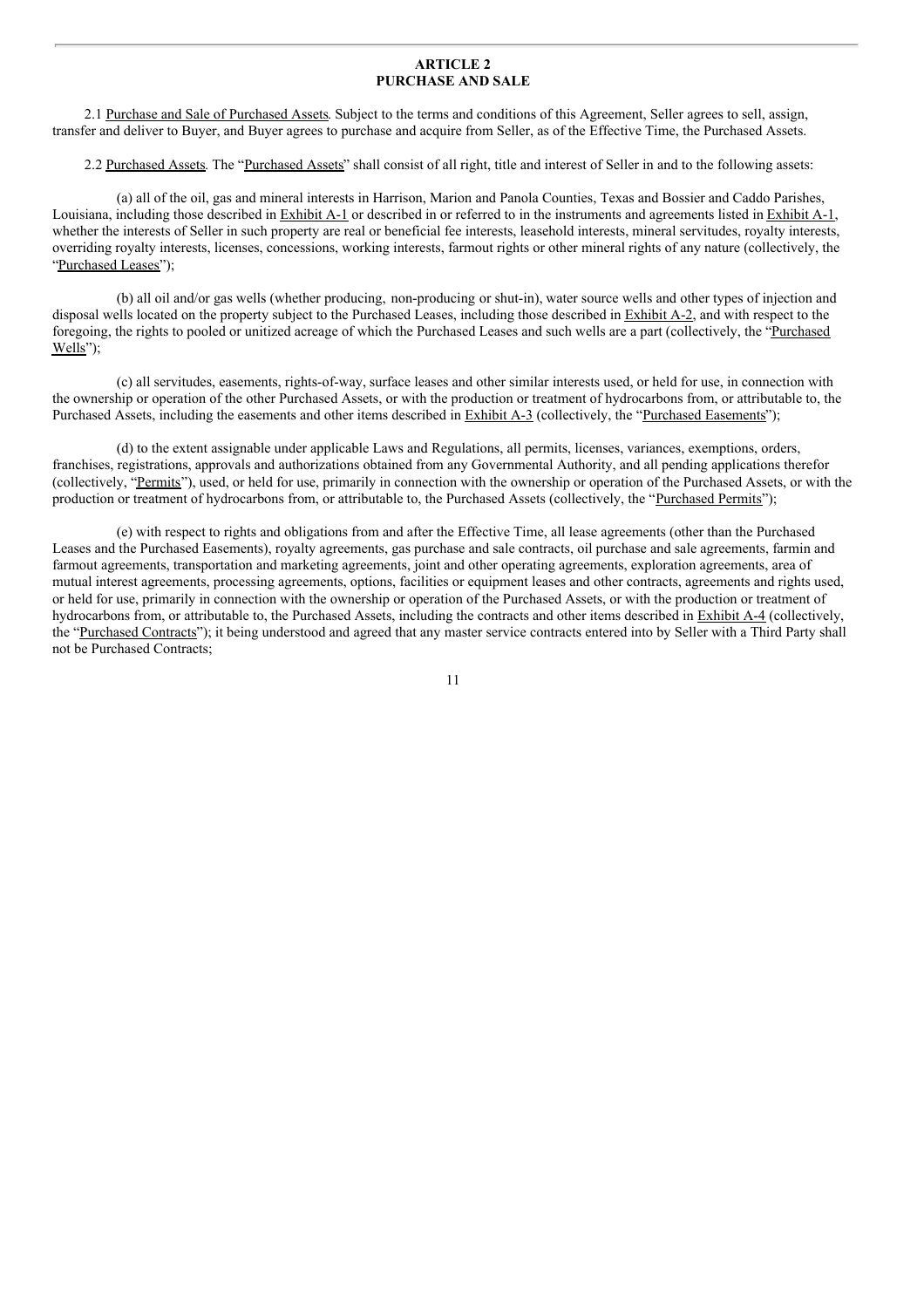(f) all equipment, machinery, vehicles, fixtures and other real, personal and mixed property situated on the property subject to the Purchased Leases and used or held for use primarily in connection with the ownership or operation of the Purchased Assets, including well equipment, SCADA or other well monitoring equipment and frequencies, casing, rods, tanks, boilers, buildings, tubing, pumps, motors, fixtures, machinery, inventory, separators, dehydrators, compressors, treaters, power lines, field processing facilities, flowlines, gathering lines, transmission lines and all other pipelines, equipment and property, including all applicable rolling stock which is described in Exhibit A-5 (collectively, the "Purchased Personal Property");

(g) all oil, gas, hydrocarbons and other minerals produced from or attributable to the Purchased Leases or Purchased Wells after the Effective Time and all oil in Seller's tanks at the Effective Time, the amount of which is set forth on Schedule 2.2(g);

(h) all interests in surface real property and leasehold estates in surface real property used or held for use in connection with the ownership or operation of the Purchased Assets, including those listed in Exhibit A-6 (collectively, the "Purchased Surface Real Property"); and

(i) all files, books, records, information and data directly pertaining to the Purchased Assets in Seller's possession or control or to which Seller has a right, including title records, abstracts, title opinions, title certificates, interpretive data, computer records, production records, severance tax records, geological and geophysical data, reservoir and well information, but excluding any files, books, records, information and data (i) to the extent that the disclosure or transfer thereof is prohibited by Third Party agreement or applicable Laws and Regulations, (ii) relating to Seller's business generally, (iii) constituting work product of Seller's legal counsel (other than title opinions) and (iv) relating to the negotiation and consummation of the sale of the Purchased Assets (collectively, the "Purchased Records"); *provided, however,* that Seller may retain copies of the Purchased Records as may be necessary for litigation, Tax, accounting or auditing purposes or as otherwise may be required by applicable Laws and Regulations.

2.3 No Other Assets. Except for the Purchased Assets expressly described in Sections 2.1 and 2.2 above, Seller shall not sell, and Buyer shall not purchase, any other assets, properties, interests or rights of Seller.

2.4 Assumed Liabilities. Subject to the Closing, as of the Effective Time, Buyer shall assume all liabilities, duties, obligations and responsibilities of every kind whatsoever attributable to the Purchased Assets, whether known or unknown, whether attributable to the period of time before or after the Effective Time (collectively, the "Assumed Liabilities"); *provided, however,* that the Assumed Liabilities shall exclude, and Seller shall retain, any and all Retained Liabilities.

#### **ARTICLE 3 PURCHASE PRICE**

3.1 Purchase Price. The aggregate purchase price for the Purchased Assets shall be (a) \$75,000,000 (the "Base Purchase Price"), minus (b) the amount, if any, by which the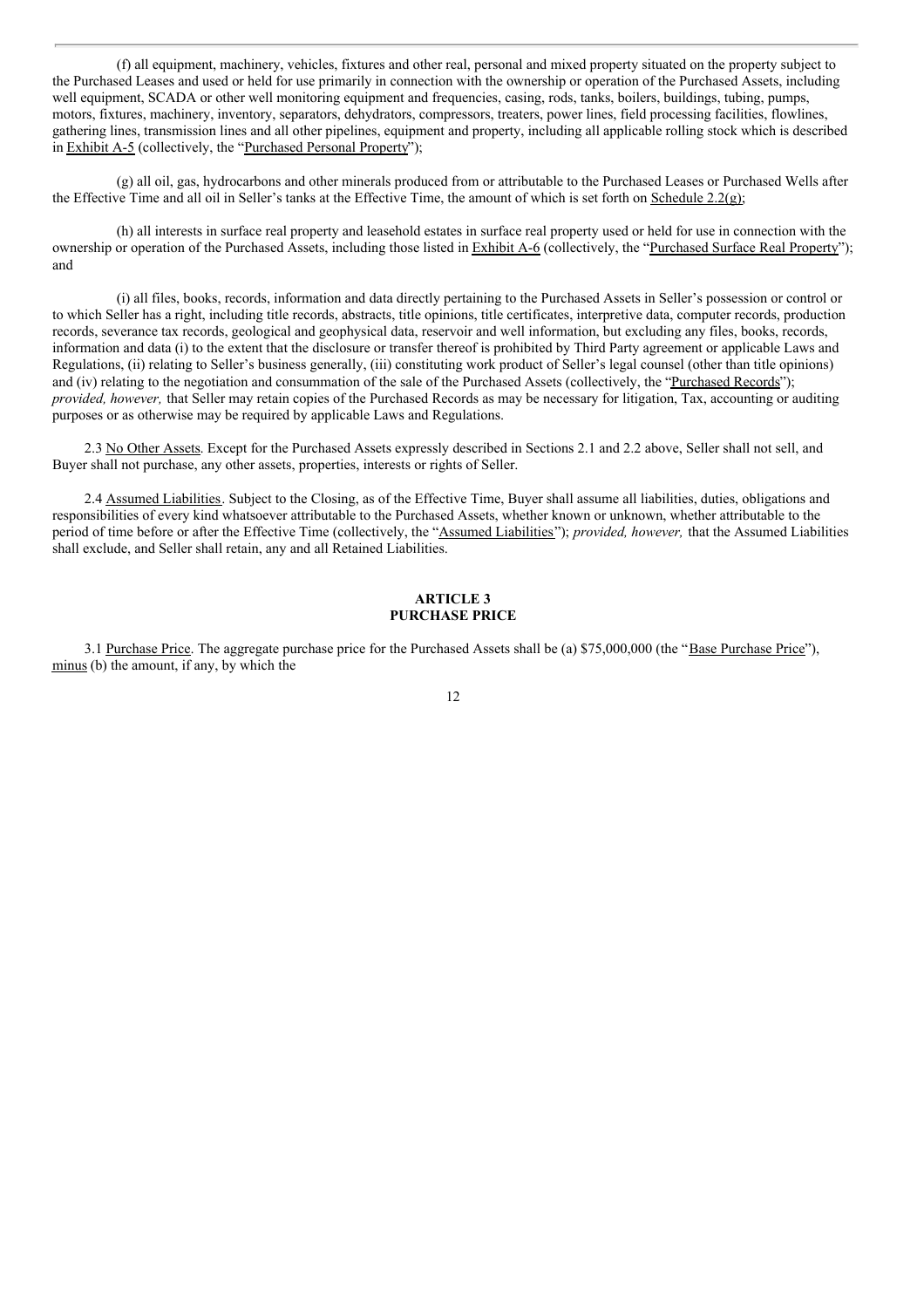Operating Balance is more than zero, plus (c) the absolute value of the amount, if any, by which the Operating Balance is less than zero, minus (d) the aggregate amount of all reductions of the Base Purchase Price, if any, required pursuant to Sections 5.4, 5.5, 5.6 and 5.7, plus (e) the aggregate Benefit Values with respect to all valid Title Benefits, if any, for which Seller is entitled to an increase of the Base Purchase Price pursuant to Article 5 (the "Purchase Price").

3.2 Purchase Price Allocation. The Base Purchase Price and other items constituting consideration for income Tax purposes are hereby allocated by the Parties among the Purchased Assets as set forth in Exhibit B. The Parties agree to amend Exhibit B to reflect adjustments to the Purchase Price and other items constituting consideration for income Tax purposes. The Parties shall each report the federal, state and local income and other Tax consequences of the transactions contemplated by this Agreement (which for such purposes includes the Transaction Documents) in a manner consistent with such allocation, including the preparation and filing of Form 8594 under Section 1060 of the Code (or any successor form or successor provision of any future Tax law, or any comparable provision of state or local Tax law), with respect to their respective Tax Returns for the taxable year that includes the Closing Date, unless otherwise required by a final determination as defined in Section 1313 of the Code.

#### 3.3 Deposit.

(a) Concurrently with the execution of this Agreement by Buyer and Seller, Buyer shall establish with the Escrow Agent an interest-bearing joint order escrow account (the "Escrow Account") and shall deposit with the Escrow Agent a performance guarantee deposit in the amount of \$5,000,000 (the "Deposit") pursuant to an escrow agreement (the "Escrow Agreement"), the form of which has been agreed by the Parties and the Escrow Agent on or prior to the execution of this Agreement. Interest accruing on the Deposit shall become part of the Deposit for all purposes under this Agreement. If the Closing occurs, the Deposit shall be delivered to Seller by wire transfer of immediately available funds to the account set forth on Schedule 3.5.

(b) If (i) Seller terminates this Agreement pursuant to Section 9.1(c)(i) or Section 9.1(c)(ii), (ii) Buyer has knowingly taken any action or knowingly omitted to take any action where such action or failure resulted in the breach or omission in any material respect of any representations or warranties of Buyer set forth herein or any covenants of Buyer contained in this Agreement which are to be performed or observed at or prior to the Closing (including Buyer's failure to consummate the transactions contemplated by this Agreement upon satisfaction of the conditions set forth in Section 7.2) and (iii) as of the date of such termination, Seller has not breached in any material respect any representations or warranties of Seller set forth herein or any covenants of Seller contained in this Agreement which are to be performed or observed at or prior to the Closing (including Seller's failure to consummate the transactions contemplated by this Agreement upon satisfaction of the conditions set forth in Section 7.3), then the Parties shall execute Joint Written Instructions instructing the Escrow Agent to release the Deposit to Seller as liquidated damages, which remedy shall be the sole and exclusive remedy available to Seller for Buyer's failure to consummate the transactions contemplated by this Agreement or any breach or failure of any representation, warranty or covenant of Buyer contained herein. Buyer and Seller acknowledge and agree that (x) Seller's actual Damages upon the event of such a termination are difficult to ascertain with any certainty, (y) the Deposit is a reasonable estimate by the Parties of such actual Damages and (z) such liquidated damages do not constitute a penalty.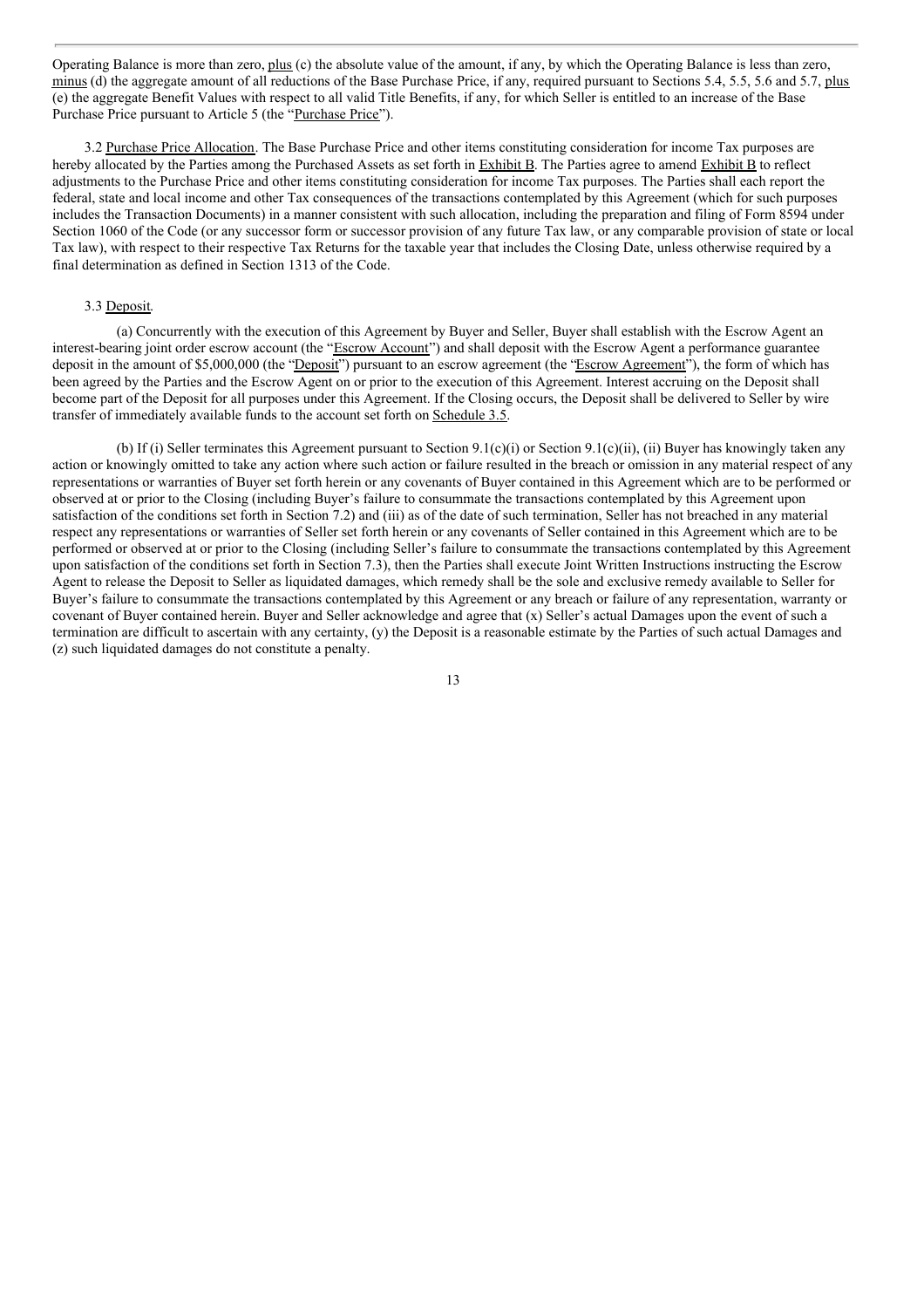(c) If this Agreement is terminated in accordance with Section 9.1 and Seller is not entitled to receipt of the Deposit pursuant to the terms set forth in Section 3.3(b), then the Parties shall promptly, but in no event later than three (3) Business Days after the termination of this Agreement, execute Joint Written Instructions instructing the Escrow Agent to release the Deposit to Buyer via wire transfer of immediately available funds to such account(s) as Buyer nominates in writing.

#### 3.4 Purchase Price Adjustments.

(a) No later than four (4) Business Days prior to the Closing, Seller shall prepare and deliver to Buyer a preliminary settlement statement in accordance with this Agreement and generally accepted accounting principles consistently applied by Seller (the "Preliminary Settlement Statement"), which sets forth Seller's good faith estimate of the Operating Balance and Seller's good faith calculation of the Closing Payment. For purposes of this Section 3.4(a), the calculation of the Operating Balance set forth in the Preliminary Settlement Statement shall not include the Suspense Funds.

(b) As soon as practicable but no later than the date that is the later of (i) 90 days after the Closing or (ii) two (2) Business Days after the final resolution of all disputed Defects and Title Benefits in accordance with Section 5.2, Seller shall prepare and deliver to Buyer a statement in the same form of and on the same basis as the Preliminary Settlement Statement (the "Proposed Final Settlement Statement"), which sets forth Seller's calculation of the final Purchase Price and each adjustment or payment that was not set forth on the Preliminary Settlement Statement, including the Suspense Funds. Each Party shall, during normal business hours, grant and provide the other Party access to the Purchased Records in the possession or control of such Party for the purposes of conducting an audit of the information set forth in the Proposed Final Settlement Statement.

(c) Within 30 days following receipt by Buyer of the Proposed Final Settlement Statement, Buyer shall, if applicable, provide Seller with a written objection (a "Notice of Disagreement") detailing Buyer's objections, if any, to Seller's calculation of the final Purchase Price. To the extent such written notice is not delivered by Buyer within such time period, Seller's calculation of the final Purchase Price, and each component thereof, shall become final and binding upon the Parties.

(d) Any disagreement between Buyer and Seller regarding Seller's calculation of the final Purchase Price that cannot be resolved within 30 days after the date of the Notice of Disagreement shall be resolved by the Audit Firm, who shall calculate the final Purchase Price in a manner consistent with the Preliminary Settlement Statement and this Agreement in all respects. Seller and Buyer shall each have an opportunity to present its position to the Audit Firm and shall cooperate with the Audit Firm in making available to it any records or work papers requested by the Audit Firm. The determination of the Audit Firm shall be expressly limited to the determination of the final Purchase Price, and the Audit Firm will not render any decision or have any authority to render a decision with respect to any other matter relating to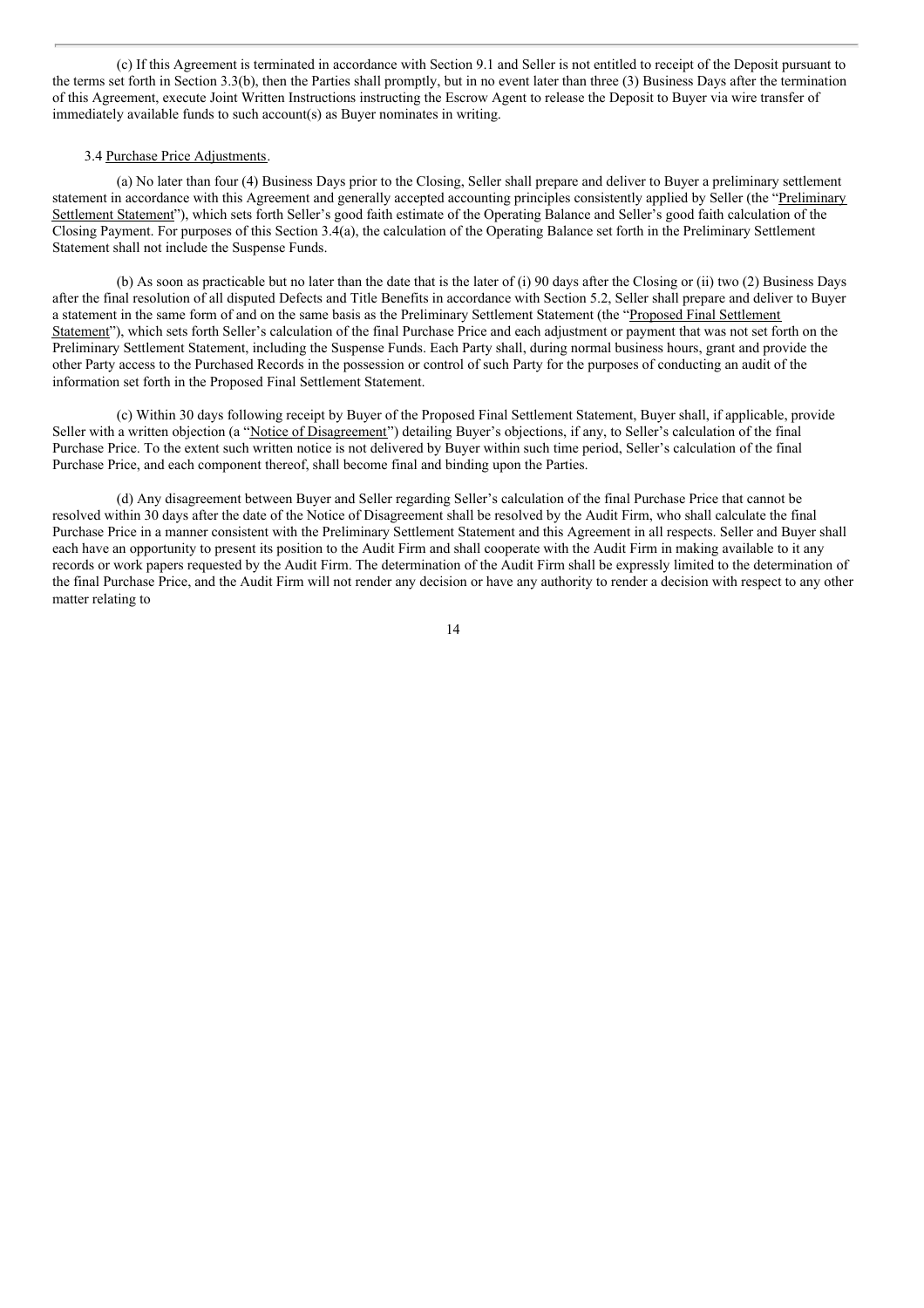this Agreement, including with respect to any alleged breach of a representation, warranty or covenant by any Party. In making such determination, the Audit Firm shall consider only those items and amounts in the Proposed Final Settlement Statement with which Buyer has disagreed and which are set forth in the Notice of Disagreement. In no event shall the final Purchase Price as determined by the Audit Firm be more favorable to Seller than reflected on the Proposed Final Settlement Statement by Seller nor more favorable to Buyer than shown in the proposed changes set forth in the Notice of Disagreement. Subject to the provisions set forth in this Section 3.4(d), the decision of the Audit Firm shall be set forth in writing and shall be conclusive and binding on the Parties and subject to judicial enforcement. The fees charged by the Audit Firm shall be borne 50% by Buyer and 50% by Seller, and each Party shall bear all of its own costs and expenses associated with the submission of any disputed matters to the Audit Firm.

(e) If the final Purchase Price, as determined pursuant to this Section 3.4, exceeds the sum of (i) the Closing Payment plus (ii) the Deposit, then Buyer shall pay to Seller the amount of such excess. If the final Purchase Price, as determined pursuant to this Section 3.4, is less than the sum of (A) the Closing Payment plus (B) the Deposit, then Seller shall pay to Buyer the amount of such deficiency. Any payment shall be made within three days after the date the final Purchase Price is deemed to be finally determined pursuant to this Section 3.4 via wire transfer of immediately available funds to the account(s) designated in writing by the Party entitled to such payment.

3.5 Closing Payment. At the Closing, Buyer shall pay to Seller the Closing Payment by wire transfer of immediately available funds to the account set forth on Schedule 3.5.

#### 3.6 Proceeds Received and Expenses Paid Post-Closing.

(a) After the Closing, if Buyer or any of its Affiliates receives any proceeds (including any refunds of Seller Taxes) attributable to the ownership, use or operation of the Purchased Assets for periods prior to the Effective Time, then Seller shall be entitled to all such proceeds, and Buyer shall remit to Seller all such proceeds within 30 days of receipt thereof.

(b) After the Closing, if Buyer receives any invoice for any operating expenses or capital costs that are not otherwise the subject of an indemnity from Buyer to Seller pursuant to Section 8.3 and are attributable to the ownership, use or operation of the Purchased Assets for periods prior to the Effective Time, then Buyer shall promptly deliver such invoice to Seller. If Seller does not pay such invoice, or dispute such invoice in good faith, within 20 days following such delivery, Buyer may pay the full amount of such invoice and Seller shall reimburse Buyer for such amount within 30 days following request from Buyer.

(c) During the Transition Services Period, if any, if Seller or any of its Affiliates receives any proceeds attributable to the ownership, use or operation of the Purchased Assets for periods on or after the Effective Time, then Seller shall hold such proceeds until it has (i) processed associated revenue distributions, revenue deductions and tax remittances and has (ii) recouped amounts attributable to Buyer's account as described in Section 3.6(d). The net amount due to Buyer after such payments and recoupments shall be paid to Buyer by the 25th of each month during the Transition Services Period.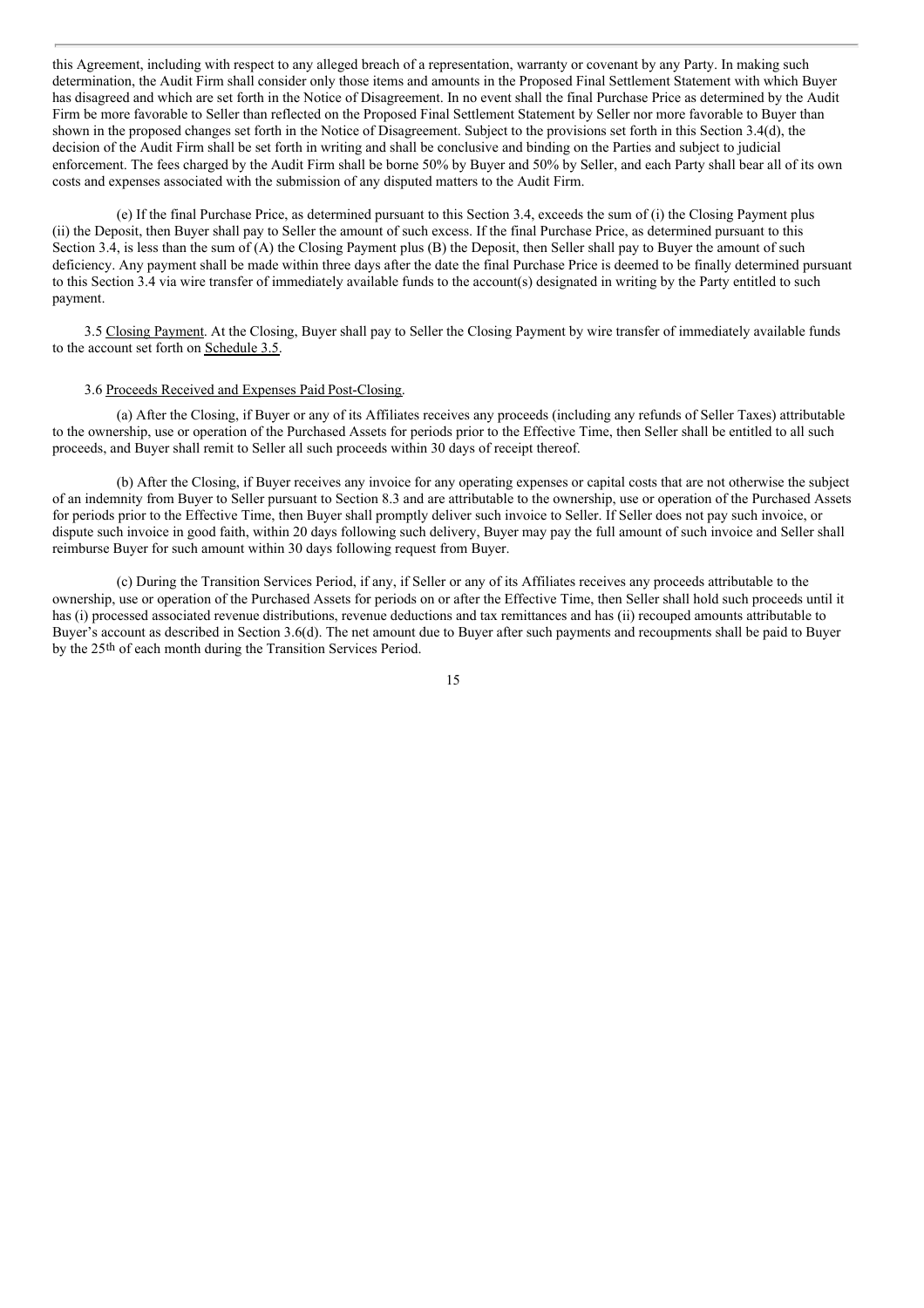(d) During the Transition Services Period, if any, if Seller receives any invoice for any operating expenses or capital costs that are not otherwise the subject of an indemnity from Seller to Buyer pursuant to Section 8.2 and are attributable to the ownership, use or operation of the Purchased Assets for periods after the Effective Time, then Seller shall pay such invoice and shall include the associated charge in the next joint interest billing that it prepares on behalf of Buyer. Buyer's working interest share of such charges shall be netted against proceeds otherwise payable to Buyer pursuant to Section 3.6(c).

(e) After the Closing and the Transition Services Period, if any, if Seller or any of its Affiliates receives any proceeds attributable to the ownership, use or operation of the Purchased Assets for periods on or after the Effective Time, then Buyer shall be entitled to all such proceeds, and Seller shall remit to Buyer all such proceeds within 30 days of receipt thereof.

(f) After the Closing and the Transition Services Period, if any, if Seller receives any invoice for any operating expenses or capital costs that are not otherwise the subject of an indemnity from Seller to Buyer pursuant to Section 8.2 and are attributable to the ownership, use or operation of the Purchased Assets for periods after the Effective Time, then Seller shall promptly deliver such invoice to Buyer. If Buyer does not pay such invoice, or dispute such invoice in good faith, within 20 days following such delivery, Seller may pay the full amount of such invoice and Buyer shall reimburse Seller for such amount within 30 days following request from Seller.

#### **ARTICLE 4 REPRESENTATIONS AND WARRANTIES**

4.1 Representations and Warranties of Seller. Seller represents and warrants to Buyer as of the date hereof and as of the Closing Date that:

(a) Organization and Good Standing. Seller is a limited partnership existing and in good standing under the laws of the State of Texas. Seller has all requisite limited partnership power and authority to own, lease and operate the Purchased Assets and conduct its business as and where such business is currently being conducted. Seller is qualified or registered to do business and is in good standing as a foreign entity in the State of Louisiana.

(b) Authorization and Enforceability. Seller has the requisite limited partnership power and authority to execute and deliver this Agreement and to consummate the transactions contemplated hereby. The execution and delivery of this Agreement and the consummation of the transactions contemplated hereby have been duly and validly authorized by all necessary limited partnership action on the part of Seller. This Agreement has been duly and validly executed and delivered by Seller and (assuming that this Agreement constitutes a valid and binding obligation of Buyer) constitutes a legal, valid and binding obligation of Seller enforceable against Seller in accordance with its terms, except as limited by applicable bankruptcy, insolvency, moratorium, reorganization, fraudulent conveyance and similar laws affecting creditors' rights generally and except to the extent that general equitable principles may affect the availability of certain remedies.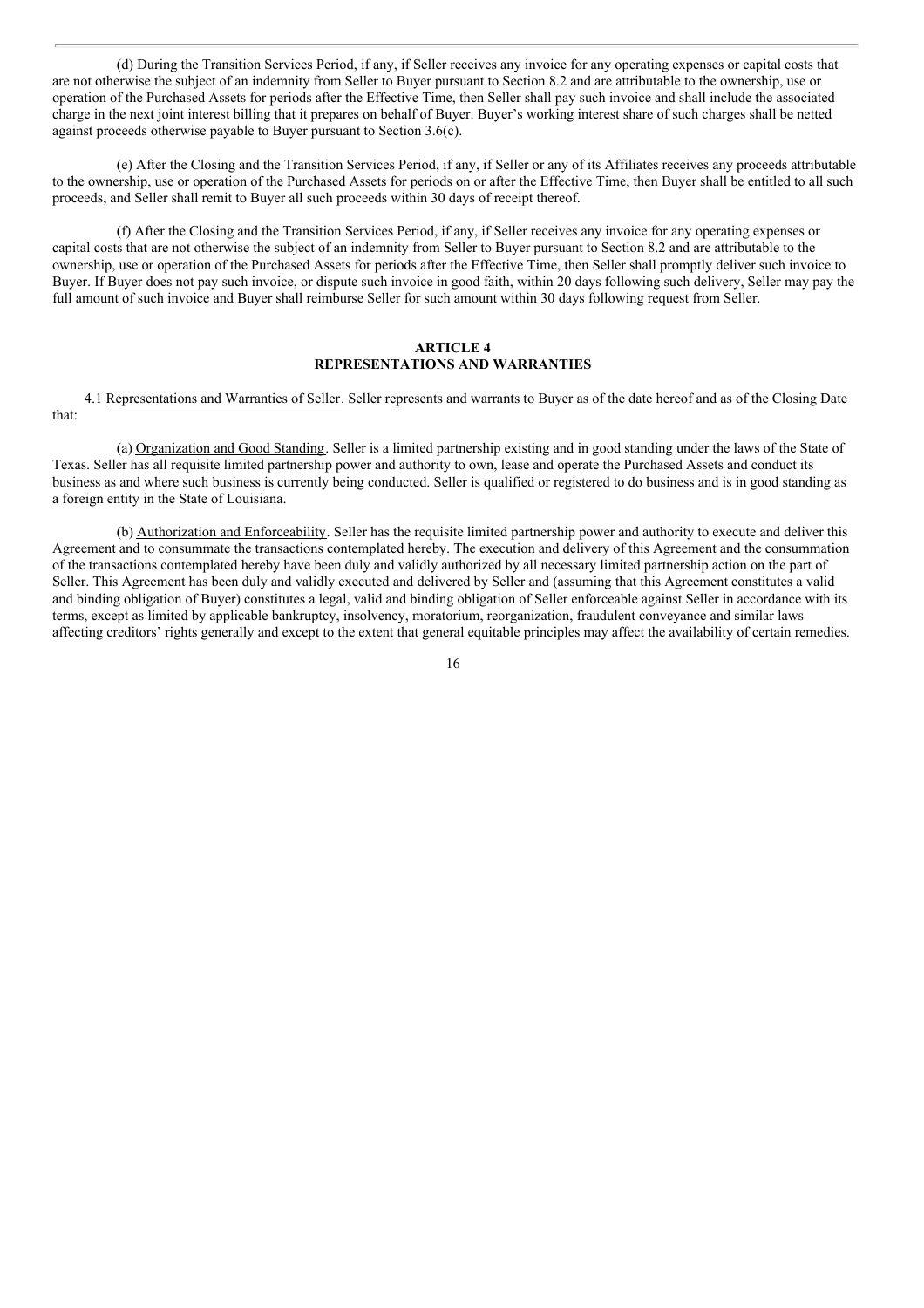(c) No Violations. The execution and delivery of this Agreement do not, and the consummation of the transactions contemplated hereby and the compliance by Seller with the provisions hereof will not, conflict with, result in any violation of or default (with or without notice or lapse of time or both) under, give rise to a right of termination, cancellation or acceleration of any obligation or to the loss of a material benefit under, or result in the creation of any Lien on any of the Purchased Assets under, any provision of (i) the organizational documents of Seller, (ii) any loan or credit agreement, note, bond, mortgage, indenture, contract, lease, permit, concession, franchise, license or other agreement or instrument applicable to Seller (other than any Purchased Lease, Purchased Easement or Purchased Contract), (iii) any Purchased Lease, Purchased Easement or Purchased Contract (except as set forth on Schedule 4.1(d)) or (iv) any Laws and Regulations applicable to Seller or the Purchased Assets, except, in the cases of clauses (ii), (iii) and (iv), for any such conflicts, violations, defaults, rights, losses or Liens that would not have a Material Adverse Effect on Seller or the Purchased Assets.

(d) Approvals, Consents and Preferential Rights. Except as set forth on Schedule 4.1(d), (i) there are no Required Consents and no other notice to, consent, approval, order or authorization of, registration, declaration or filing with, or permit from, any Governmental Authority or other Third Party is required by or with respect to Seller in connection with the execution and delivery of this Agreement by Seller or the consummation by Seller of the transactions contemplated hereby, except for consents or approvals of, or notices to, any Governmental Authority that are customarily obtained or given after closing in connection with the transactions contemplated hereby (collectively, the "Customary Post-Closing Consents"), and (ii) no Purchased Asset is subject to any preferential right to purchase, right of first refusal, right of first offer or similar right which would be binding on Buyer after the consummation of the transactions contemplated hereby.

(e) Proceedings; Orders. Except as set forth on Schedule 4.1(e), there are no Proceedings pending or, to Seller's Knowledge, threatened against Seller or the Purchased Assets affecting the Purchased Assets or that would delay in any material respect, prohibit or restrict the consummation of the transactions contemplated hereby. There are currently no outstanding Orders against Seller or which relate to or arise out of the ownership, use or operation of the Purchased Assets (including the future use of any Purchased Asset or that require remediation or other change in the present condition of any Purchased Asset) or that would delay, in any material respect, prohibit or restrict the consummation of the transactions contemplated hereby.

(f) Brokerage. Neither Seller nor any of its Affiliates has made any agreement or taken any other action which might cause any Person to become entitled to a broker's or finder's fee or commission for which Buyer or any of Buyer's Affiliates shall directly or indirectly have any responsibility, liability or expense as a result of the transactions contemplated hereby.

(g) Compliance with Laws. Except as set forth on Schedule 4.1(g), Seller has not violated or failed to comply with any Laws and Regulations applicable to the Purchased Assets, except for any such violations or failures as would not have a Material Adverse Effect on Seller or the Purchased Assets. Except as set forth on Schedule 4.1(g), Seller has not received any written notice from any Governmental Authority of any violation of any Laws and Regulations applicable to the Purchased Assets. The representations and warranties contained in this Section 4.1(g) shall not apply to violations of or compliance with Environmental Laws.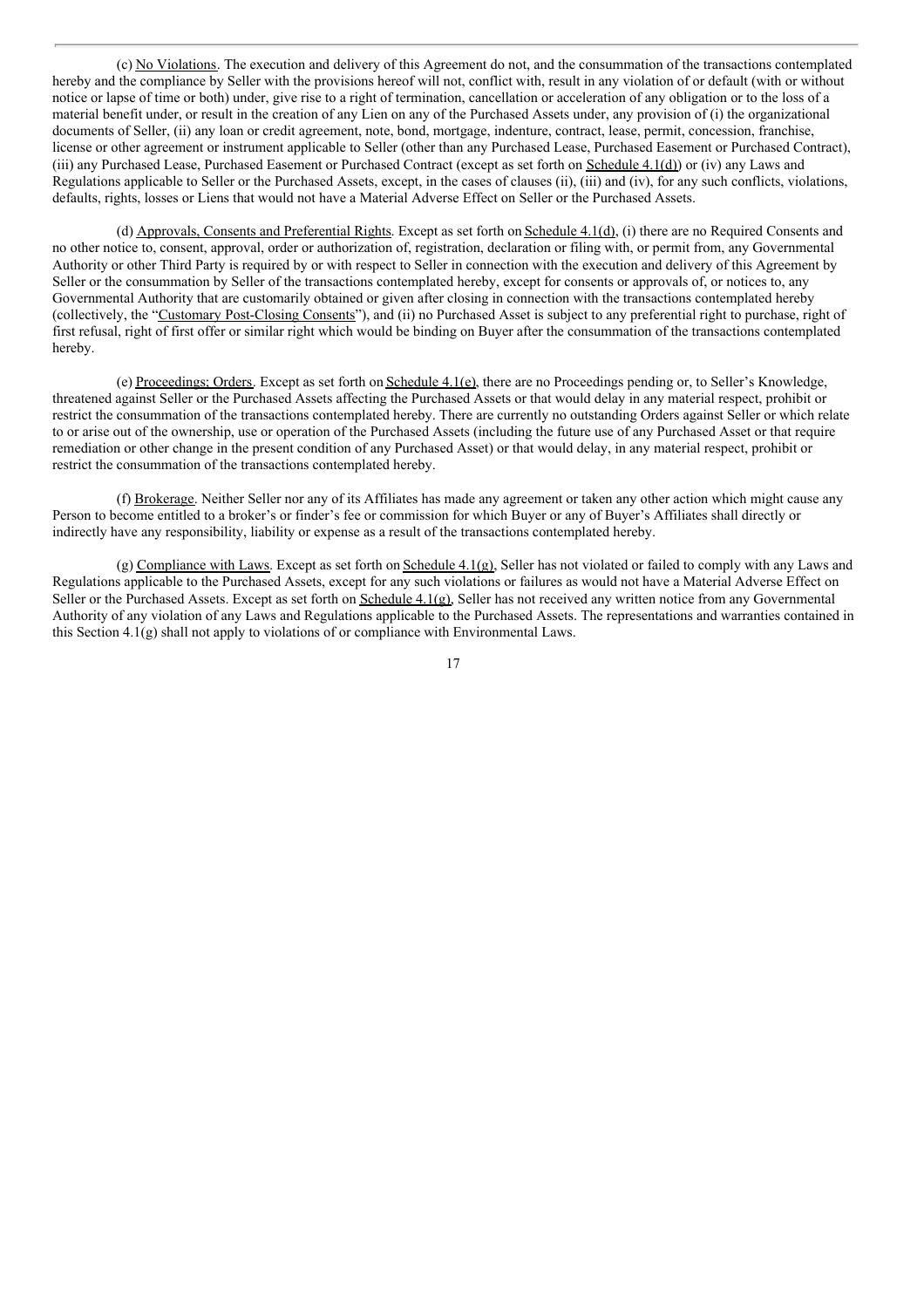(h) Permits. Seller (i) properly obtained and possesses all Permits required to own, lease, operate or use the Purchased Assets under all Laws and Regulations and (ii) is in compliance with all terms, provisions and conditions of the Purchased Permits, except, in the cases of clauses (i) and (ii), for any such failures to possess or comply as would not have a Material Adverse Effect on Seller or the Purchased Assets. All Purchased Permits are in full force and effect, and there are no Proceedings pending or, to Seller's Knowledge, threatened that seek the revocation, cancellation, suspension or any materially adverse modification, or the imposition of any penalty with respect to, any Purchased Permits. The representations and warranties contained in this Section 4.1(h) shall not apply to violations of or compliance with Purchased Permits issued under Environmental Laws.

(i) Leases, Easements and Material Contracts. Except for the Purchased Leases and Purchased Easements, all Material Contracts are listed and described in Exhibit A-4. Seller is not in breach of or default under, nor does Seller have any Knowledge of any other Person being in breach of or default under, nor has Seller received any written notice alleging any such breach of or default under, any Purchased Lease (including the failure to timely and properly pay all accrued bonuses, delay rentals, minimum royalties and royalties), Purchased Easement or Material Contract, and no event has occurred which with notice or lapse of time (or both) would constitute a breach by Seller of or default by Seller under, any such Purchased Lease, Purchased Easement or Material Contract, except, in all cases, for any such breaches or defaults as would not have a Material Adverse Effect on Seller or the Purchased Assets.

(j) Gas Imbalances. Except as set forth on Schedule 4.1(j), (i) there are no aggregate production, pipeline, transportation or processing imbalances existing with respect to the Purchased Assets ("Gas Imbalances") and (ii) Seller has not received any deficiency payments under gas contracts for which any party has a right to take deficiency gas from Seller, nor has Seller received any payments for production which are subject to refund or recoupment out of future production.

(k) Royalties. Seller has not received any written claims or demands that royalties and other payments due by it under any of the Purchased Leases have not been properly and timely paid or that any conditions necessary to keep the Purchased Leases in force have not been fully performed.

(l) Prepayments. No prepayments for hydrocarbon sales have been received by Seller for hydrocarbons produced from the Purchased Assets which have not been delivered as of the date hereof.

(m) Capital Expenditures. As of the date of this Agreement, except as set forth on Schedule 4.1(m), the presently approved face amount of any currently outstanding and effective authorizations for expenditure or other obligation for capital commitments with respect to the Purchased Assets would not require Buyer to make or incur after the Closing capital expenditures with respect to any individual Purchased Well or Purchased Lease in excess of \$100,000.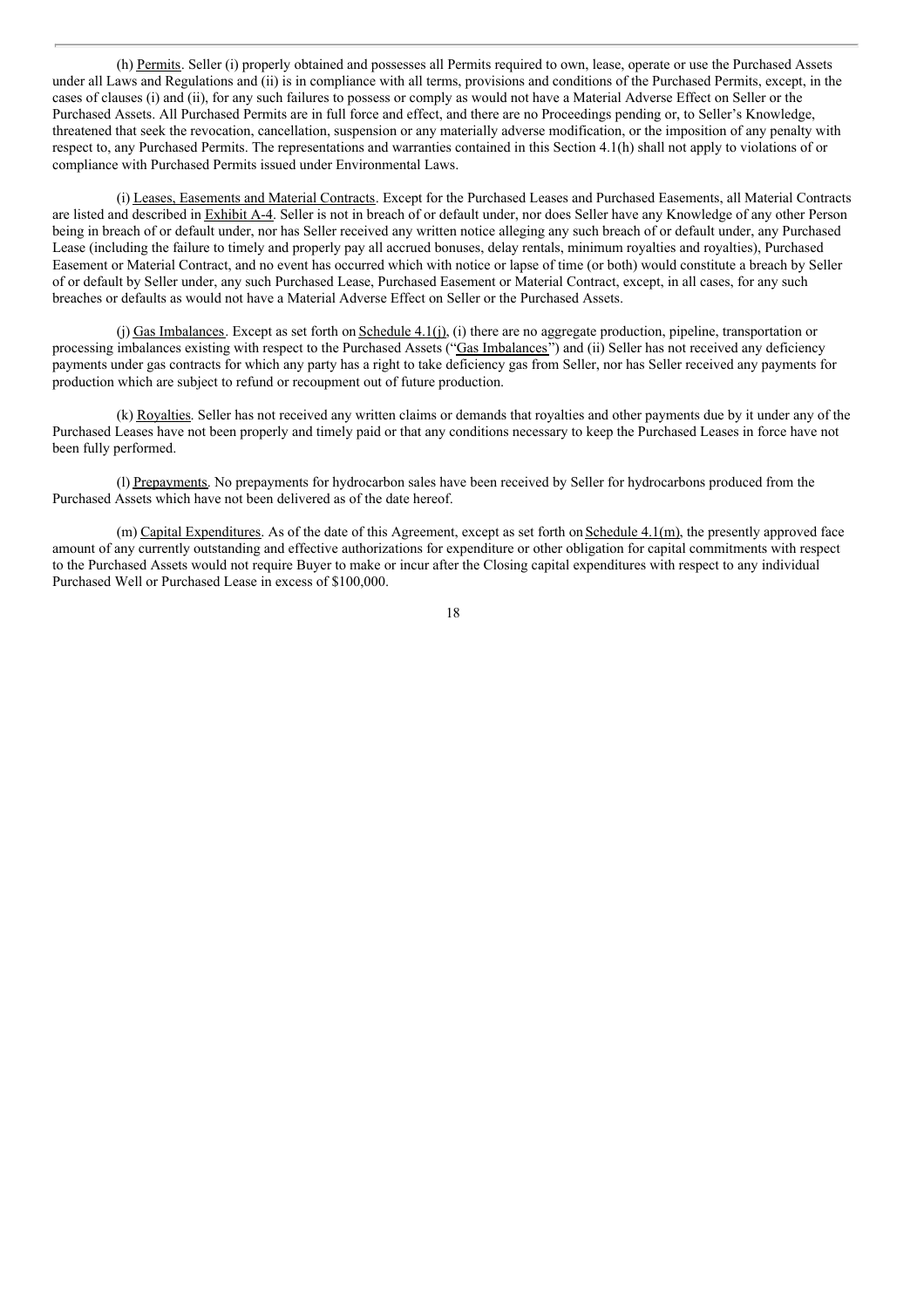(n) Future Delivery of Hydrocarbons. Seller is not obligated by virtue of any prepayment arrangement, "take or pay" arrangement, production payment arrangement, gas balancing agreement or otherwise to deliver hydrocarbons produced from the Purchased Assets at some future time without then or thereafter receiving full payment therefor without deduction or credit on account of such arrangement from the price that would otherwise be received.

#### (o) Taxes.

(i) All Asset Taxes that have become due and payable prior to the Closing Date have been duly and timely paid, and all Tax Returns with respect to Asset Taxes required to be filed prior to the Closing Date have been timely filed and all such Tax Returns are true, correct and complete in all material respects.

(ii) No extension of time within which to file any Tax Return with respect to the Purchased Assets is currently in effect (other than any Tax Return related to Income Taxes).

(iii) There are no Liens on any of the Purchased Assets attributable to Taxes other than statutory Liens for current period Taxes that are not yet due and payable.

(iv) No audit or Proceeding with respect to Asset Taxes has been commenced or is presently pending, and Seller has not received written notice of any pending claim against it from any Governmental Authority for assessment of Asset Taxes, and no such audit, Proceeding or claim has been threatened in writing.

(p) Tax Partnerships. None of the Purchased Assets are subject to any Tax partnership agreement requiring a partnership income Tax return to be filed under Subchapter K of Chapter 1 of Subtitle A of the Code.

(q) Leases. Schedule 4.1(q) contains a true, correct and complete list of all Purchased Leases which (i) are currently held by payment of shut-in royalties, reworking operations, any substitute for production in paying quantities or any other means other than production in paying quantities, or (ii) will expire, terminate or otherwise be materially impaired absent actions by or on behalf of Seller (other than continued production in paying quantities) on or before October 1, 2015, except for any errors or omissions in such list as would not have a Material Adverse Effect on Seller or the Purchased Assets.

(r) Wells and Equipment. Except as set forth on Schedule 4.1(r): (i) all Purchased Wells have been drilled and completed at legal locations and within the limits permitted by all applicable Purchased Leases, contracts and pooling or unit agreements; (ii) no Purchased Well is subject to penalties on allowables on or after the Effective Time because of any overproduction or any other violation of applicable Laws and Regulations; (iii) there are no Purchased Wells located on the Purchased Assets that (A) Seller is currently obligated by applicable Laws and Regulations or any contract to currently plug, dismantle or abandon; or (B) have been plugged, dismantled or abandoned in a manner that does not comply in all material respects with applicable Laws and Regulations; and (iv) except as would not, individually or in the aggregate have a Material Adverse Effect, (A) all currently producing Purchased Wells and Purchased Equipment are in an operable state of repair adequate to maintain normal operations in

<sup>19</sup>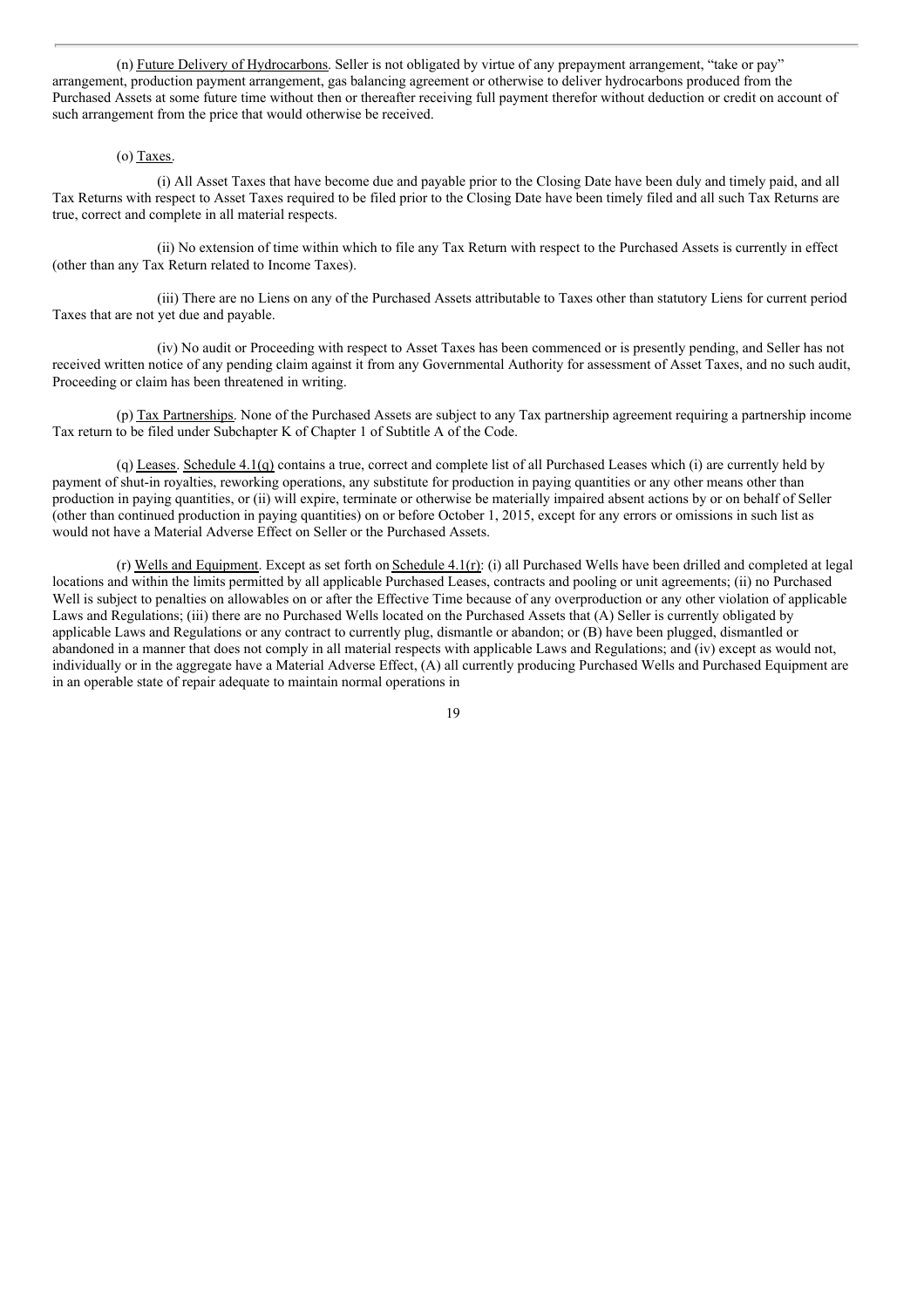accordance with past practices, ordinary wear and tear excepted, and (B) Seller (or the applicable operator) has all easements, rights of way, licenses and authorizations from Governmental Authorities necessary to access, construct, operate, maintain and repair the Purchased Equipment in the ordinary course of business as currently conducted.

(s) Non-Consent Operations. Except as set forth on Schedule 4.1(s), Seller has not elected not to participate in any operation or activity proposed with respect to the Purchased Assets which could result in any of Seller's interest in any Purchased Asset becoming subject to a penalty or forfeiture as a result of such election not to participate in such operation or activity. Schedule 4.1(s) contains a complete and accurate list of the status of any payout balances for each Purchased Asset which is subject to a reversion or other adjustment at any level of cost recovery or hydrocarbon production from or attributable to such Purchased Asset, as of the dates shown on such schedule with respect to each Purchased Asset.

(t) Environmental. Except as set forth on Schedule 4.1(t), Seller has received no written notice from any applicable Governmental Authority, or operator, surface owner or landowner of a Purchased Asset or any tract effected thereby of any unresolved condition on or with respect to, in relation to or arising from the Purchased Assets (including Permits issued under Environmental Laws) or any operations of Seller or its Affiliates relating thereto which, if true, would constitute violation of, or require remediation under, applicable Environmental Laws.

(u) Hedges. There are no futures, options, swaps or other derivatives with respect to the sale of hydrocarbons from the Purchased Assets that will be binding on the Purchased Assets after the Closing.

(v) Records and Information. The Purchased Records have been maintained in the ordinary course of business, consistent with Seller's past practice.

(w) Suspense Funds. Schedule  $4.1(w)$  contains a true, correct and complete list of Suspense Funds as of the Effective Time.

(x) No Other Seller Representations. EXCEPT AS EXPRESSLY SET FORTH IN THIS SECTION 4.1, THE DEEDS, THE ASSIGNMENTS OR ANY OTHER AGREEMENTS OR INSTRUMENTS DELIVERED AT THE CLOSING PURSUANT TO SECTION 7.4, SELLER AND ITS REPRESENTATIVES AND ADVISORS HAVE NOT MADE AND MAKE NO REPRESENTATION OR WARRANTY, EXPRESS OR IMPLIED, AT LAW OR IN EQUITY, IN RESPECT OF ANY OF THE PURCHASED ASSETS OR ANY LIABILITIES OR OPERATIONS RELATED THERETO (INCLUDING THE ASSUMED LIABILITIES), INCLUDING WITH RESPECT TO MERCHANTABILITY OR FITNESS FOR ANY PARTICULAR PURPOSE, AND ANY SUCH OTHER REPRESENTATIONS OR WARRANTIES ARE HEREBY EXPRESSLY DISCLAIMED, IN EACH CASE INCLUDING, BUT NOT LIMITED TO, ANY REPRESENTATION OR WARRANTY, EXPRESS OR IMPLIED AS TO (I) TITLE TO ANY OF THE PURCHASED ASSETS, (II) THE CONTENTS, CHARACTER OR NATURE OF ANY DESCRIPTIVE MEMORANDUM, OR ANY REPORT OF ANY PETROLEUM ENGINEERING CONSULTANT, OR ANY GEOLOGICAL OR SEISMIC DATA OR INTERPRETATION, RELATING TO THE PURCHASED ASSETS,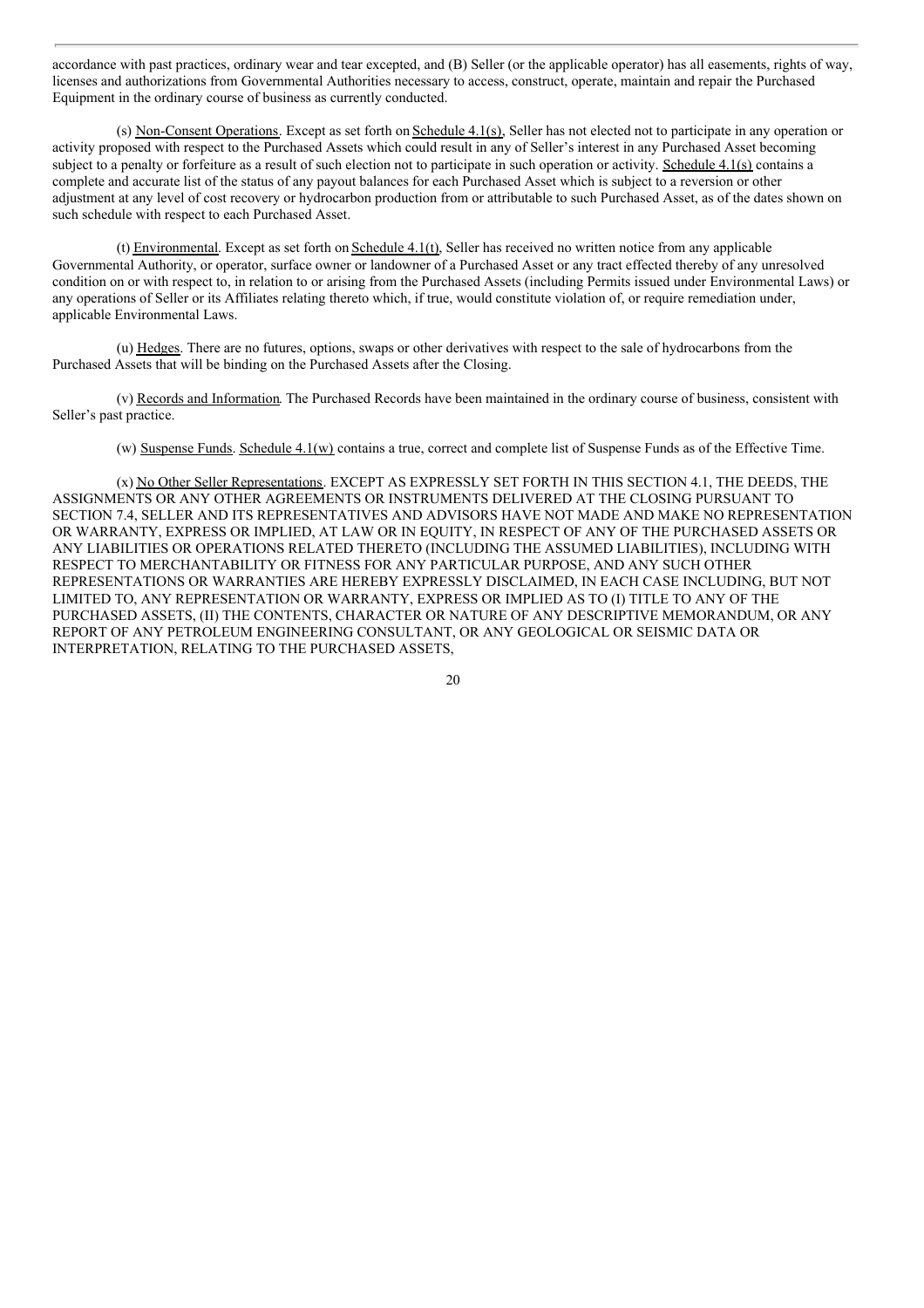(III) THE QUANTITY, QUALITY OR RECOVERABILITY OF PETROLEUM SUBSTANCES IN OR FROM THE PURCHASED ASSETS, (IV) THE EXISTENCE OF ANY PROSPECT, RECOMPLETION, INFILL OR STEP-OUT DRILLING OPPORTUNITIES, (V) ANY ESTIMATES OF THE VALUE OF THE PURCHASED ASSETS OR FUTURE REVENUES GENERATED BY THE PURCHASED ASSETS, (VI) THE PRODUCTION OF PETROLEUM SUBSTANCES FROM THE PURCHASED ASSETS, OR WHETHER PRODUCTION HAS BEEN CONTINUOUS, OR IN PAYING QUANTITIES, OR ANY PRODUCTION OR DECLINE RATES, (VII) THE MAINTENANCE, REPAIR, CONDITION, QUALITY, SUITABILITY, DESIGN OR MARKETABILITY OF THE PURCHASED ASSETS, (VIII) INFRINGEMENT OF ANY INTELLECTUAL PROPERTY RIGHT OR (IX) ANY OTHER RECORD, FILES OR MATERIALS OR INFORMATION THAT MAY HAVE BEEN MADE AVAILABLE OR COMMUNICATED TO BUYER OR ITS AFFILIATES, OR ITS OR THEIR EMPLOYEES, AGENTS, CONSULTANTS, REPRESENTATIVES OR ADVISORS IN CONNECTION WITH THE TRANSACTIONS CONTEMPLATED HEREBY. SELLER FURTHER DISCLAIMS ANY REPRESENTATION OR WARRANTY, EXPRESS OR IMPLIED, OF CONFORMITY TO MODELS OR SAMPLES OF MATERIALS OF ANY EQUIPMENT. BUYER HEREBY ACKNOWLEDGES AND AGREES THAT, EXCEPT TO THE EXTENT SPECIFICALLY SET FORTH IN THIS SECTION 4.1, THE DEEDS, THE ASSIGNMENTS OR ANY OTHER AGREEMENTS OR INSTRUMENTS DELIVERED AT THE CLOSING PURSUANT TO SECTION 7.4, BUYER IS PURCHASING THE PURCHASED ASSETS ON AN "AS-IS, WHERE-IS" BASIS WITH ALL FAULTS AND DEFECTS AND BUYER HAS MADE OR CAUSED TO BE MADE SUCH INSPECTIONS AS BUYER DEEMS APPROPRIATE.

4.2 Representations and Warranties of Buyer. Buyer represents and warrants to Seller as of the date hereof and as of the Closing Date that:

(a) Organization and Good Standing. Buyer is a limited liability company duly organized, validly existing and in good standing under the laws of the State of Delaware. Buyer has all requisite limited liability company power and authority to own, lease and operate its assets and properties and conduct its business as and where such business is currently being conducted. Buyer is qualified or registered to do business and is in good standing as a foreign entity in the State of Louisiana and the State of Texas.

(b) Authorization and Enforceability. Buyer has the limited liability company power and authority to execute and deliver this Agreement and to consummate the transactions contemplated hereby. The execution and delivery of this Agreement and the consummation of the transactions contemplated hereby have been duly and validly authorized by all necessary limited liability company action on the part of Buyer. This Agreement has been duly and validly executed and delivered by Buyer and (assuming that this Agreement constitutes a valid and binding obligation of Seller) constitutes a legal, valid and binding obligation of Buyer enforceable against Buyer in accordance with its terms, except as limited by applicable bankruptcy, insolvency, moratorium, reorganization, fraudulent conveyance and similar laws affecting creditors' rights generally and except to the extent that general equitable principles may affect the availability of certain remedies.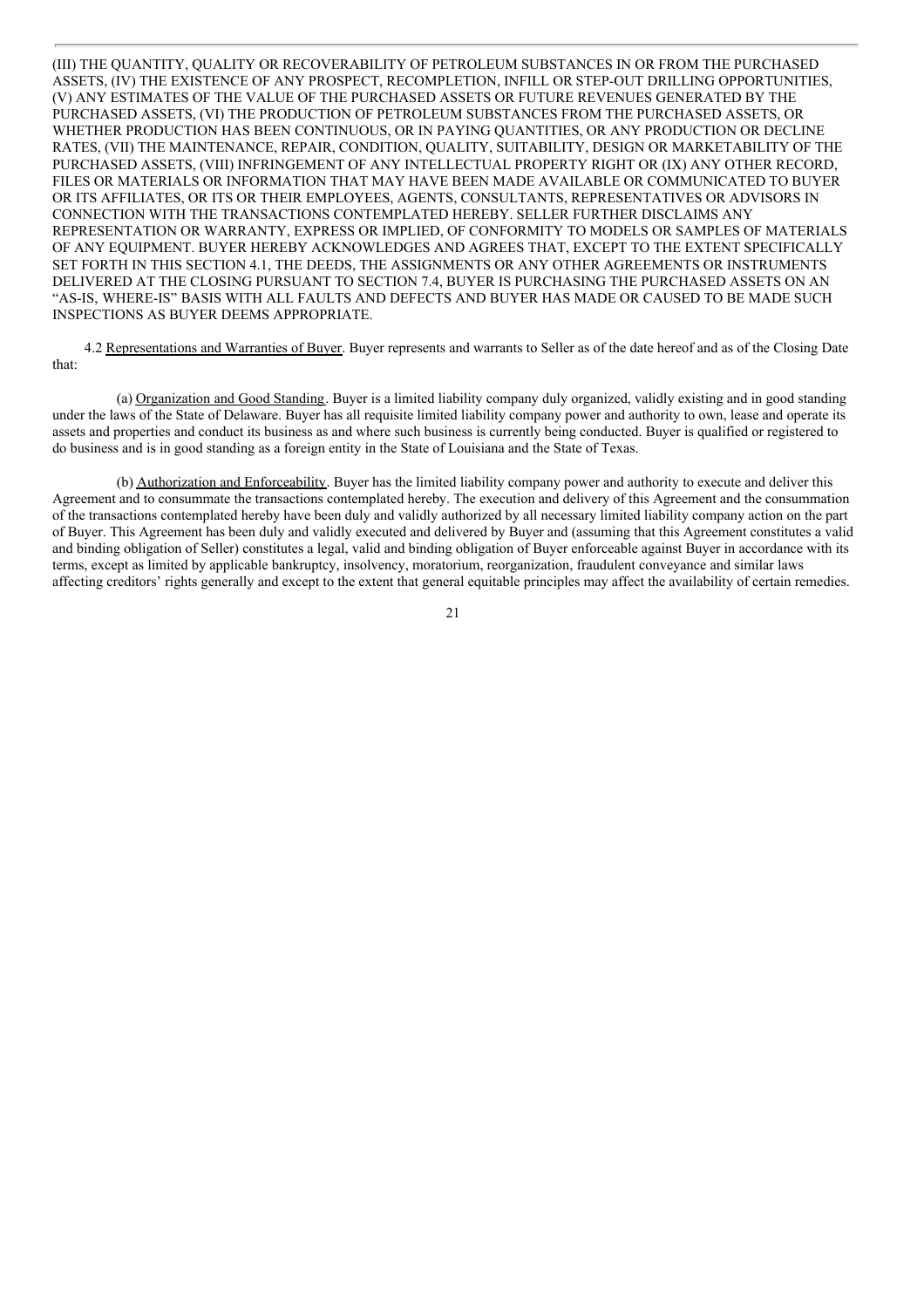(c) No Violations. The execution and delivery of this Agreement do not, and the consummation of the transactions contemplated hereby and the compliance by Buyer with the provisions hereof will not, conflict with, result in any violation of or default (with or without notice or lapse of time or both) under, give rise to a right of termination, cancellation or acceleration of any obligation or to the loss of a material benefit under, or result in the creation of any Lien on any of the assets or properties of Buyer under, any provision of (i) the organizational documents of Buyer, (ii) any loan or credit agreement, note, bond, mortgage, indenture, contract, lease, permit, concession, franchise, license or other agreement or instrument applicable to Buyer or (iii) any Laws and Regulations applicable to Buyer or any of its assets or properties, except, in the cases of clauses (ii) and (iii), for any such conflicts, violations, defaults, rights, losses or Liens that would not have a Material Adverse Effect.

(d) Approvals and Consents. No notice to, consent, approval, order or authorization of, registration, declaration or filing with, or permit from, any Governmental Authority or other Third Party is required by or with respect to Buyer in connection with the execution and delivery of this Agreement by Buyer or the consummation by Buyer of the transactions contemplated hereby, except for the Customary Post-Closing Consents.

(e) Proceedings; Orders. There are no Proceedings pending or, to Buyer's Knowledge, threatened against Buyer that would prohibit, restrict or delay in any material respect the consummation of the transactions contemplated hereby. There are currently no outstanding Orders against Buyer that would prohibit, restrict or delay in any material respect the consummation of the transactions contemplated hereby.

(f) Brokerage. Neither Buyer nor any of its Affiliates has made any agreement or taken any other action which might cause any Person to become entitled to a broker's or finder's fee or commission for which Seller or any of Seller's Affiliates shall directly or indirectly have any responsibility, liability or expense as a result of the transactions contemplated hereby.

(g) Funding. Buyer has available adequate funds or the means to obtain adequate funds in the aggregate amount sufficient to pay (i) the Purchase Price and (ii) all expenses incurred by Buyer in connection with this Agreement and the transactions contemplated hereby.

(h) Due Diligence Investigation. Buyer has the expertise, knowledge and sophistication in financial and business matters generally and with respect to the oil and gas industry that make it capable of evaluating, and it has evaluated, the merits and economic risks of its investment in the Purchased Assets. Buyer has had the opportunity to examine all aspects of the Purchased Assets Buyer has deemed relevant and has had access to all information requested by Buyer with respect to the Purchased Assets and the Assumed Liabilities in order to make an evaluation thereof. In making its decision to enter into this Agreement and to consummate the transactions contemplated hereby, Buyer has relied and will rely solely on the provisions of this Agreement and its own independent investigation and evaluation of the Purchased Assets and the value thereof.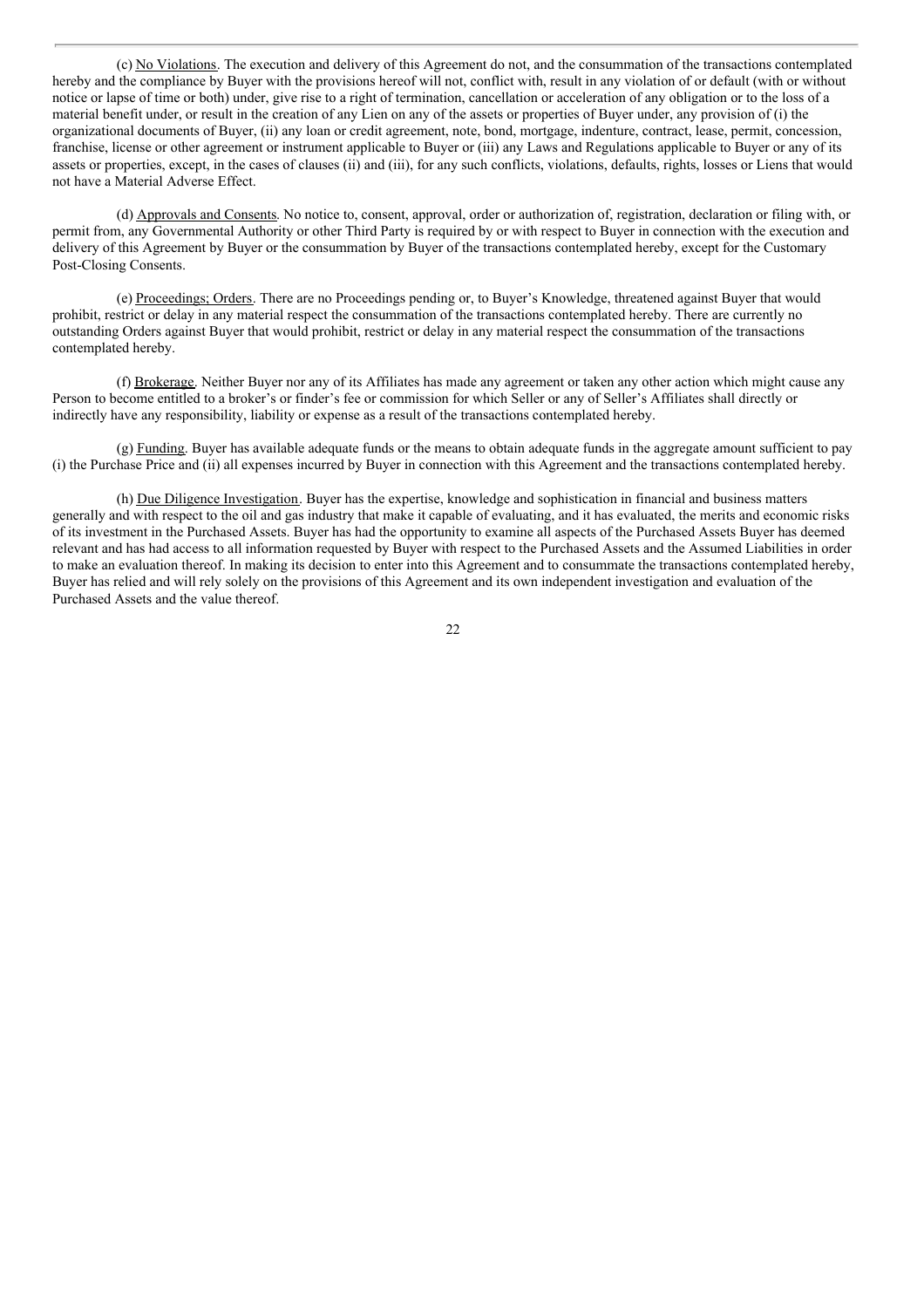#### **ARTICLE 5 TITLE AND ENVIRONMENTAL MATTERS**

#### 5.1 Title and Environmental Adjustments.

(a) Buyer shall notify Seller in writing (each a "Defect Notice") of any claimed Title Defect or Adverse Environmental Condition promptly upon Buyer's discovery thereof and in no event later than 5:00 p.m., Houston, Texas time, on August 19, 2015 (the "Notice Deadline"); *provided, however,* that no single Defect may be claimed unless the Defect Value thereof shall exceed \$25,000. The Defect Notice shall set forth in reasonable detail (i) the Purchased Asset with respect to which a claimed Defect is made, (ii) the nature of such claimed Defect and (iii) Buyer's good faith calculation of the Defect Value thereof in accordance with the guidelines set forth in Section 5.3. Each Defect Notice shall be accompanied by supporting documents reasonably necessary for Seller (or any title attorney or examiner hired by Seller) to verify or investigate the existence of the alleged Defect(s). Unless a Defect would constitute a breach of the special warranty in the Deeds or the Assignments, any Defect that is not identified in a Defect Notice by the Notice Deadline shall thereafter be forever waived and expressly assumed by Buyer and shall be deemed to have become a Permitted Lien and an Assumed Liability.

(b) As soon as practicable after Buyer has knowledge thereof, Buyer shall notify Seller in writing of any Title Benefit. Seller may request an increase of the Base Purchase Price by notifying Buyer of such Title Benefit on or before the Notice Deadline (a "Title Benefit Notice"); *provided, however,* that no single Title Benefit may be claimed unless the Benefit Value thereof shall exceed \$25,000. The Title Benefit Notice shall set forth in reasonable detail (i) the Purchased Asset with respect to which a claimed Title Benefit is made, (ii) the nature of such claimed Title Benefit and (iii) Buyer's good faith calculation of the Benefit Value thereof in accordance with the guidelines set forth in Section 5.3. Each Title Benefit Notice shall be accompanied by supporting documents reasonably necessary for Seller (or any title attorney or examiner hired by Seller) to verify or investigate the existence of the alleged Title Benefit(s). Any Title Benefit that is not identified in a Title Benefit Notice by the Notice Deadline shall thereafter be forever waived.

5.2 Determination of Defects, Benefits and Values. Within five days after a Party's receipt of any Defect Notice or Title Benefit Notice, such Party shall notify the delivering Party in writing whether such receiving Party agrees with any claimed Defects or Title Benefits contained therein and the proposed Defect Values or Benefit Values therefor, as applicable. If the receiving Party does not agree with any claimed Defect or Title Benefit or the proposed Defect Value or Benefit Value therefor, as applicable, then the Parties shall enter into good faith negotiations and shall attempt to agree on such matters. If the Parties cannot reach agreement prior to the Closing concerning either the existence of a Defect or Title Benefit or a Defect Value or Benefit Value regarding any Purchased Asset, then, upon any Party's written request, the Parties shall retain the applicable Consultant to resolve all points of disagreement relating to Defects, Title Benefits, Defect Values and Benefit Values. If necessary, the Closing shall be deferred only as to those Purchased Assets (or interests therein) with respect to which the existence or value of a Defect (but not a Title Benefit) is an issue until the Consultant has made a determination of the disputed issues with respect thereto. All Purchased Assets (or interests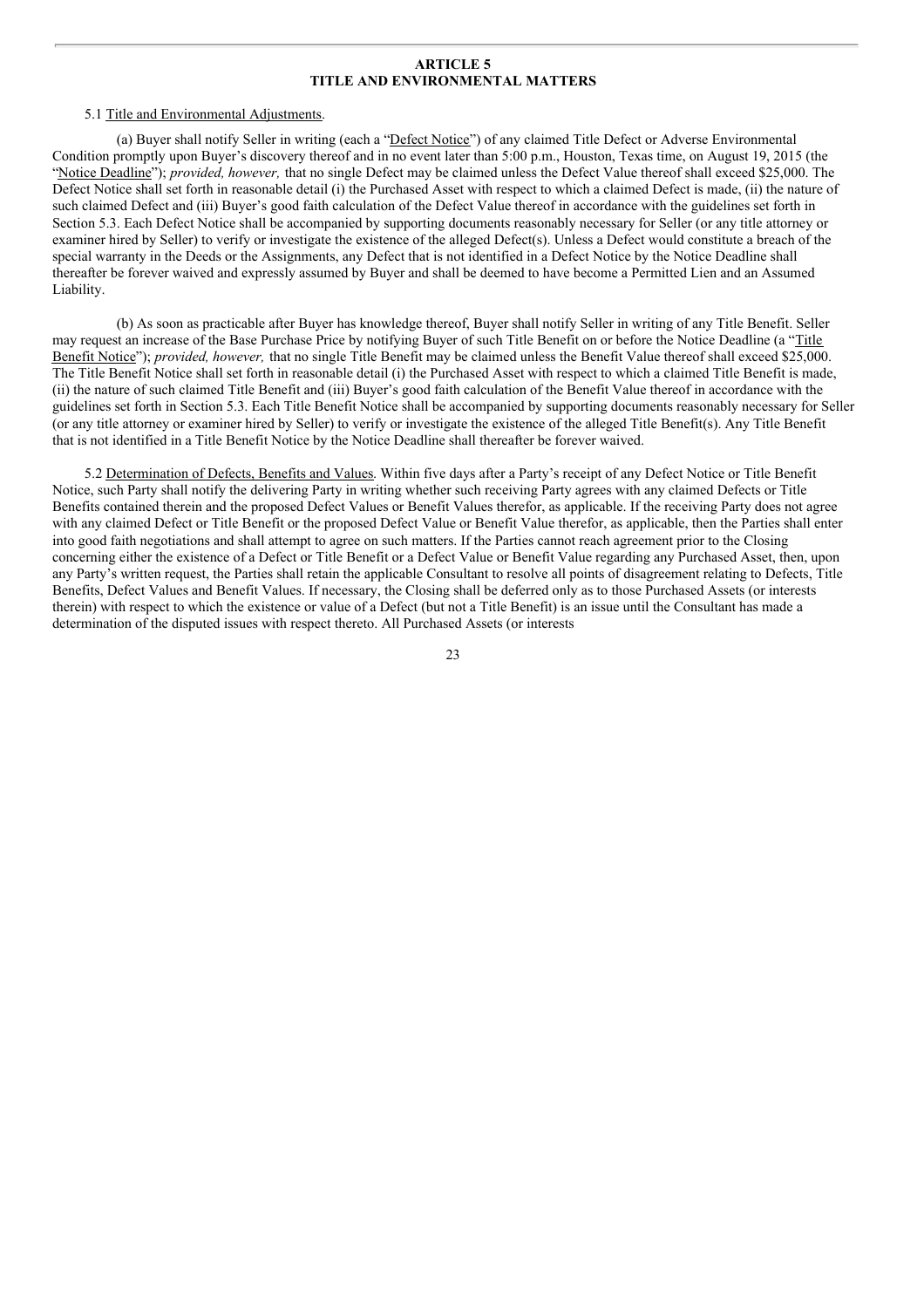therein) as to which no such dispute(s) exist at the Closing shall be conveyed to Buyer subject to the terms of this Agreement at the Closing. The Consultant's determination shall be made within 30 days after submission of the matters in dispute and such determination by the Consultant shall be final, conclusive and binding on the Parties and shall be enforceable against any Party in any court of competent jurisdiction. Once the Consultant's determination has been expressed to the Parties, (i) with respect to Defects and Defect Values, Seller shall have five days in which to advise Buyer in writing which of the options available to Seller under Section 5.4 Seller elects regarding each of the Purchased Assets as to which the Consultant has made a determination, (ii) to the extent that Seller has not elected to exclude such Purchased Assets (or interests therein), Seller and Buyer shall effect a Closing pursuant to Article 7 (and the other terms and conditions herein) with respect to, and Seller shall transfer to Buyer, the Purchased Assets (or interests therein) subject to such Defects, and (A) Buyer shall pay to Seller an amount equal to the aggregate Allocated Values of such Purchased Assets (minus any Defect Values attributable thereto) or (B) to the extent that any such Defect Values with respect to Adverse Environmental Conditions exceed the Allocated Values of the applicable Purchased Assets burdened thereby, Seller shall promptly pay to Buyer an amount equal to such excess and (iii) with respect to Title Benefits and Benefit Values, Buyer shall promptly pay to Seller the aggregate Benefit Values determined by the Consultant, if any. In making its determination, the Consultant shall be bound by the rules set forth in this Article 5. The Consultant shall act as an expert for the limited purpose of determining the specific disputed Defect, Title Benefit, Defect Value or Benefit Value submitted by any Party and may not award damages, interest or penalties to any Party with respect to any matter. The fees charged by the Consultant shall be borne 50% by Buyer and 50% by Seller, and each Party shall bear all of its own costs and expenses associated with the submission of any disputed matters to the Consultant.

#### 5.3 Calculation of Defect Value and Benefit Value.

#### (a) Different Interests.

(i) As to each Subject Formation as to any Purchased Well, if a Title Defect or Title Benefit represents a discrepancy between (i) the Net Revenue Interest or Working Interest for any Purchased Well and (ii) the Net Revenue Interest or Working Interest set forth in Exhibit A-2 for such Purchased Well, then the Defect Value or the Benefit Value thereof shall be the product of the Allocated Value of such Purchased Well, multiplied by a fraction, the numerator of which is the Net Revenue Interest or Working Interest decrease or increase, as applicable, and the denominator of which is the Net Revenue Interest or Working Interest set forth in Exhibit A-2 for such Purchased Well; *provided, however,* that if the Title Defect or Title Benefit does not affect the Purchased Well throughout its entire productive life, the Defect Value or the Benefit Value determined pursuant to this Section 5.3(a)(i) shall be reduced to take into account such applicable time period only;

(ii) As to each Subject Formation as to any Purchased Lease, if a Title Defect or Title Benefit represents a discrepancy between (i) the Net Revenue Interest for any Purchased Lease and (ii) the Net Revenue Interest set forth in Exhibit A-1 for such Purchased Lease, then the Defect Value or the Benefit Value thereof shall be the product of the Allocated Value of such Purchased Lease, multiplied by a fraction, the numerator of which is the Net Revenue Interest decrease or increase, as applicable, and the denominator of which is the Net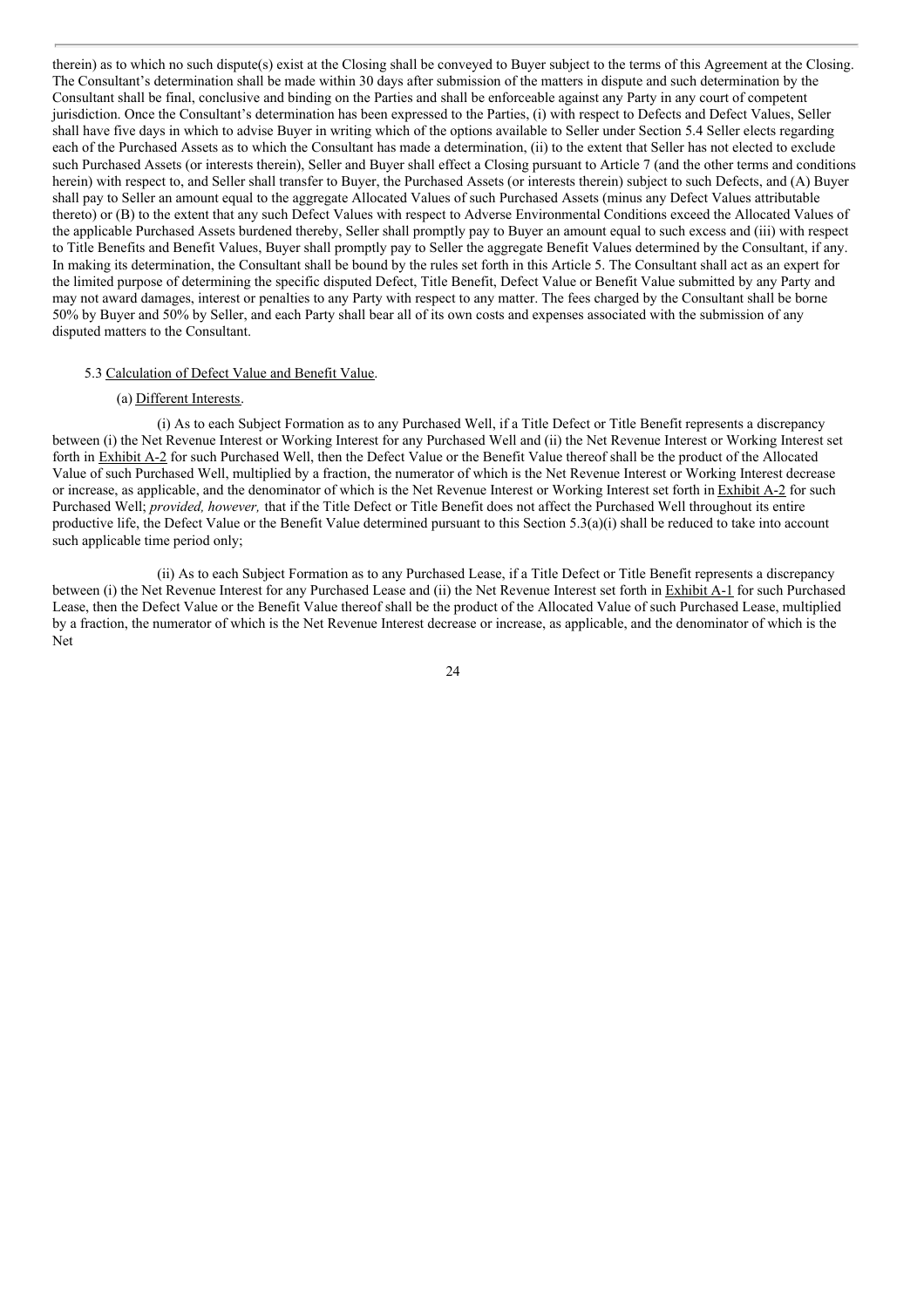Revenue Interest set forth in Exhibit A-1 for such Purchased Lease; *provided, however,* that if the Title Defect or Title Benefit does not affect the Purchased Lease throughout its entire productive life, the Defect Value or the Benefit Value determined pursuant to this Section 5.3(a)(ii) shall be reduced to take into account such applicable time period only; and

(iii) As to each Subject Formation as to any Purchased Lease, if a Title Defect of Title Benefit represents a discrepancy in the Net Mineral Acres as to such Subject Formation as to such Purchased Lease (or portion thereof), then the Defect Value or the Benefit Value thereof shall be the product of the Allocated Value for the affected Purchased Lease, multiplied by a fraction, the numerator of which is the Net Mineral Acre decrease or increase, and the denominator of which is the Net Mineral Acre set forth in Exhibit A-1 for such Purchased Lease; *provided, however,* that if the Title Defect or Title Benefit does not affect the Purchased Lease throughout its entire productive life, the Defect Value or the Benefit Value determined pursuant to this Section 5.3(a)(iii) shall be reduced to take into account such applicable time period only.

(b) Liens. If a Title Defect is a Lien upon a Purchased Asset which is liquidated in amount, then the Defect Value thereof shall be the sum necessary to be paid to the obligee to remove the Lien from such Purchased Asset. If a Title Defect is a Lien upon a Purchased Asset which is not liquidated in amount but can be estimated with reasonable certainty, then the Defect Value thereof shall be the sum necessary to compensate Buyer for the adverse economic effect on such Purchased Asset.

(c) Adverse Environmental Conditions. If a Defect is an Adverse Environmental Condition, then the Defect Value thereof shall be the costs and expenses reasonably necessary to remediate such Adverse Environmental Condition.

(d) Other Defects. If the Defect is of a type not described in Sections 5.3(a) through (c), then the Defect Value thereof shall be determined by taking into account the Allocated Value of the Purchased Asset so affected, the portion of Seller's interest in the Purchased Asset affected by the Defect, the legal effect of the Defect, the potential economic effect of the Defect over the life of the affected Purchased Asset, the values placed upon the Defect by Seller and Buyer and such other factors as are necessary to make a proper evaluation.

(e) No Duplication. The Defect Value with respect to any Defect shall be determined without duplication of any costs or losses included in another Defect Value hereunder, or for which Buyer otherwise receives credit in the calculation of any Defect Value with respect to any Defect.

#### 5.4 Remedies for Defects.

(a) Seller's Right to Cure or Remediate. Seller shall have the right, but not the obligation, to cure or remediate at or prior to the Closing any Defect accepted by Seller or determined to be a Defect pursuant to Section 5.2. If a Defect to be cured or remediated is not cured or remediated prior to the originally scheduled Closing Date, then Seller may elect to extend the Closing Date for the Purchased Assets (or interests therein) affected by such Defect up to 60 days and complete the cure or remediation. If Seller elects to extend the Closing Date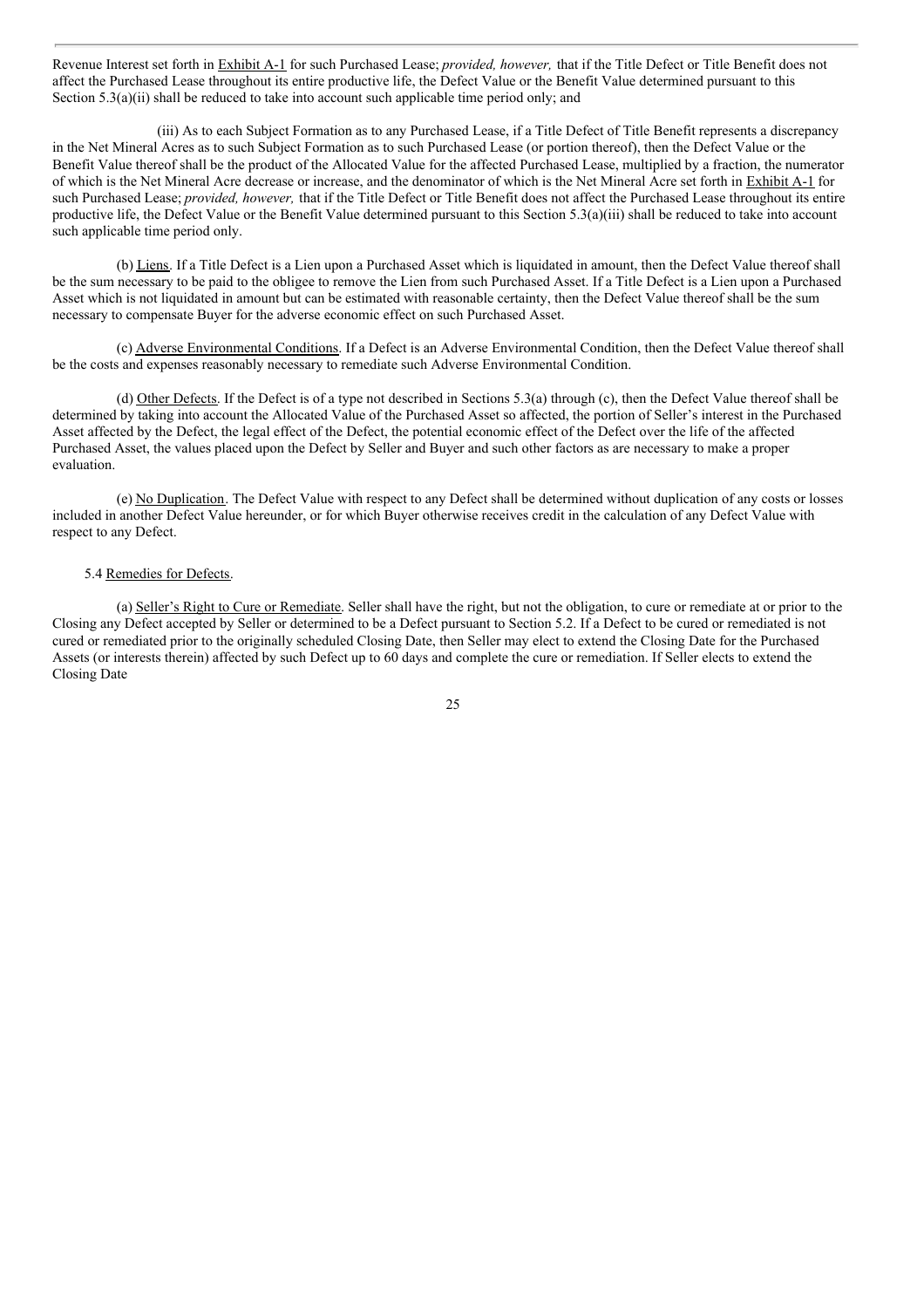for the Purchased Assets (or interests therein) affected by a Defect, it shall give Buyer written notice of such election at least two days prior to the originally scheduled Closing Date and provide a new date for the Closing Date for such Purchased Assets (or interests therein), in which event (i) the Base Purchase Price for the originally scheduled Closing shall be reduced by the aggregate Allocated Values of all such Purchased Assets for which a new Closing Date has been established and (ii) the Base Purchase Price for the new Closing shall be the aggregate Allocated Values of all such Purchased Assets. All Purchased Assets (or interests therein) as to which no such election has been made shall be conveyed to Buyer subject to the terms of this Agreement on the originally scheduled Closing Date. With respect to any Defect that Seller elects not to cure or remediate or that Seller fails to cure or remediate at or prior to the Closing, the provisions of Section 5.4(b) or Section 5.4(c) shall apply.

(b) Title Defects. In the event of a Title Defect not cured at or prior to the Closing by Seller:

(i) Unless the Parties reach a mutual agreement pursuant to Section 5.4(b)(ii) or Seller elects to exclude pursuant to Section 5.4(a), the Parties shall include the Purchased Asset (or interest therein) affected by such Title Defect in this Agreement and not cure such Title Defect, in which event (A) the Base Purchase Price shall be reduced by the Defect Value related to such Title Defect and (B) Seller shall have no other or further obligation or liability in respect of such Title Defect; or

(ii) The Parties may, upon mutual written agreement, exclude from this Agreement the Purchased Asset (or interest therein) affected by such Title Defect and all other Purchased Assets as may be reasonably necessary to effect the exclusion of the affected Purchased Asset due to any uniformity of interest provisions, unit agreements or other contractual or operational restrictions on the transfer of such affected Purchased Asset, in which event the Base Purchase Price shall be reduced by the aggregate Allocated Values of all such excluded Purchased Assets.

Any failure by Seller and Buyer to reach mutual agreement for the exclusion of a Purchased Asset in Section 5.4(b)(ii) above by the Closing Date shall be deemed hereunder to be an election by Seller and Buyer of the default option set forth in Section 5.4(b)(i) above.

(c) Adverse Environmental Conditions. In the event of an Adverse Environmental Condition not cured or remediated at or prior to the Closing by Seller:

(i) Unless the Parties reach a mutual agreement pursuant to Section 5.4(c)(ii) or Seller elects to exclude pursuant to Section 5.4(a), the Parties shall include the Purchased Asset (or interest therein) affected by such Adverse Environmental Condition in this Agreement and not remediate such Adverse Environmental Condition, in which event (A) the Base Purchase Price shall be reduced by the Defect Value related to such Adverse Environmental Condition and (B) subject to Section 5.2(ii)(B), Seller shall have no other or further obligation or liability in respect of such Adverse Environmental Condition; *provided, however,* that if, notwithstanding the limitation set forth in Section 5.4(e)(ii), the Defect Value for such Adverse Environmental Condition exceeds the aggregate Allocated Value(s) of the affected Purchased Asset(s), Buyer shall have the option, exercisable in writing delivered to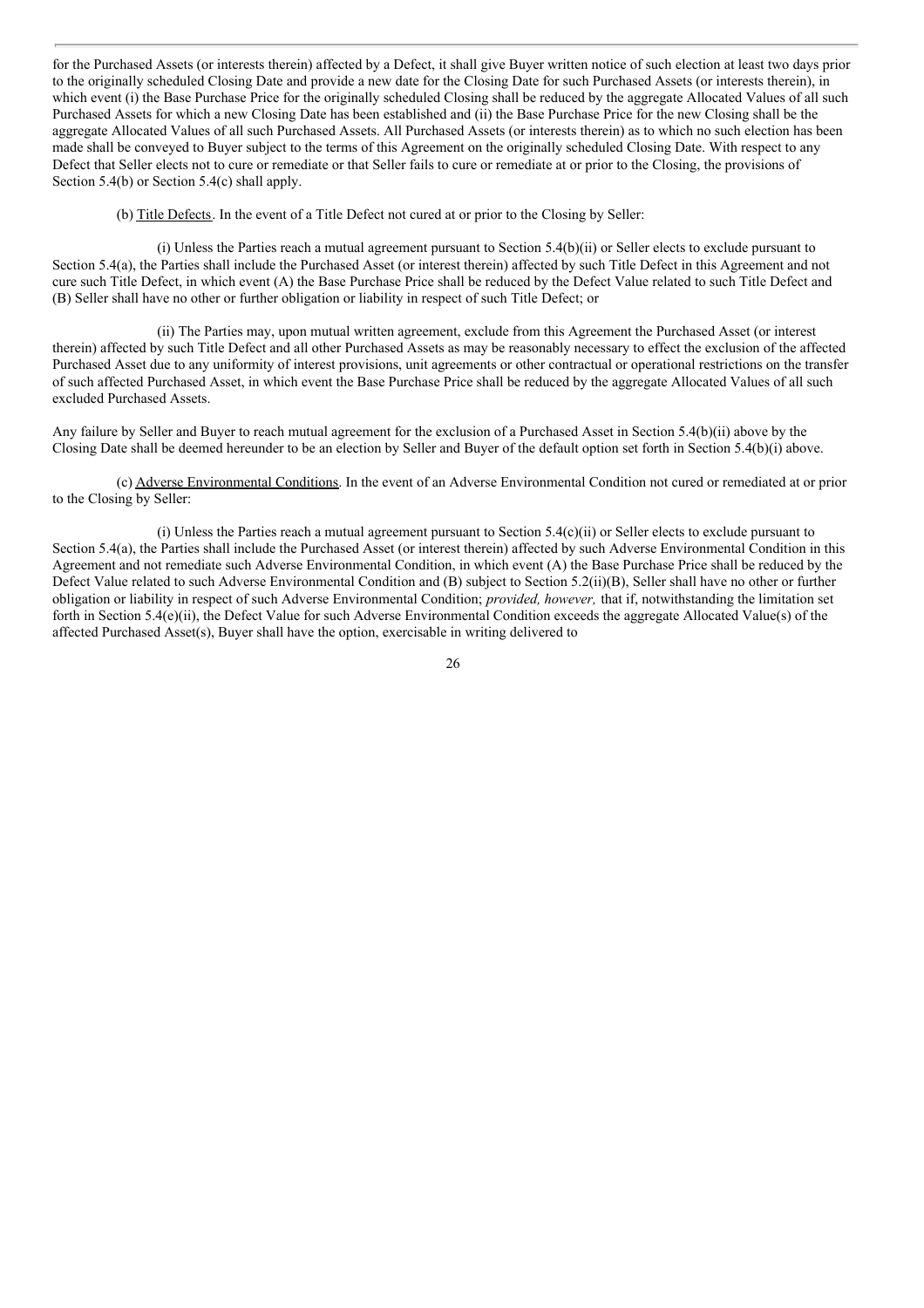Seller, to exclude from this Agreement the Purchased Asset (or interest therein) affected by such Adverse Environmental Condition and all other Purchased Assets as may be reasonably necessary to effect the exclusion of the affected Purchased Asset due to any uniformity of interest provisions, unit agreements or other contractual or operational restrictions on the transfer of such affected Purchased Asset, in which event the Base Purchase Price shall be reduced by the aggregate Allocated Values of all such excluded Purchased Assets; or

(ii) The Parties may, upon mutual written agreement, exclude from this Agreement the Purchased Asset (or interest therein) affected by such Adverse Environmental Condition and all other Purchased Assets as may be reasonably necessary to effect the exclusion of the affected Purchased Asset due to any uniformity of interest provisions, unit agreements or other contractual or operational restrictions on the transfer of such affected Purchased Asset, in which event the Base Purchase Price shall be reduced by the aggregate Allocated Values of all such excluded Purchased Assets.

Any failure by Seller and Buyer to reach mutual agreement for the exclusion of the Purchased Asset in Section 5.4(c)(ii) above by the Closing Date shall be deemed hereunder to be an election by Seller and Buyer of the default option set forth in Section 5.4(c)(i) above.

(d) Effect of Remedies. (i) Any adjustments to the Base Purchase Price pursuant to Section 5.4(b) or Section 5.4(c) shall be taken into account in determining the Closing Payment and (ii) any Purchased Assets (or interests therein) excluded from this Agreement in accordance with the terms of Section 5.4(b)(ii) or Section 5.4(c)(ii) shall be excluded from the Closing and deemed deleted from the exhibits and schedules hereto.

(e) Limitations. Notwithstanding anything herein to the contrary: (i) Buyer may not assert any Defect after the Notice Deadline; (ii) in no event shall the Defect Value for any Title Defect or any Adverse Environmental Condition exceed the Allocated Value of the affected Purchased Asset; (iii) no reduction of the Base Purchase Price shall be made for Defects unless and until the aggregate uncured Defect Values exceed the Defect Threshold, and only then to the extent of the excess over the Defect Threshold; (iv) no increase of the Base Purchase Price shall be made for Title Benefits unless and until the aggregate Benefit Values exceed the Defect Threshold, and only then to the extent of the excess over the Defect Threshold; and (v) except as expressly set forth in this Agreement, this Article 5 sets forth Buyer's sole remedies for all Defects (other than any claim or liability arising out of or attributable to any breach or failure of Seller's special warranty of title set forth in any Assignment).

#### 5.5 Consents.

(a) After the date hereof and prior to the Closing, Seller shall use commercially reasonable efforts to obtain the written consent from any Third Party with respect to any Transferred Contract that is required to permit the sale, transfer and assignment of such Transferred Contract pursuant to the terms and conditions thereof (collectively, the "Required Consents"). Notwithstanding anything in this Agreement to the contrary, neither Party shall be obligated to make any payments to any Third Party holder of any Required Consent or incur any other material burden in order to comply with the requirements set forth in this Section 5.5 and the failure to obtain any such Required Consent shall not be deemed a breach of any covenant or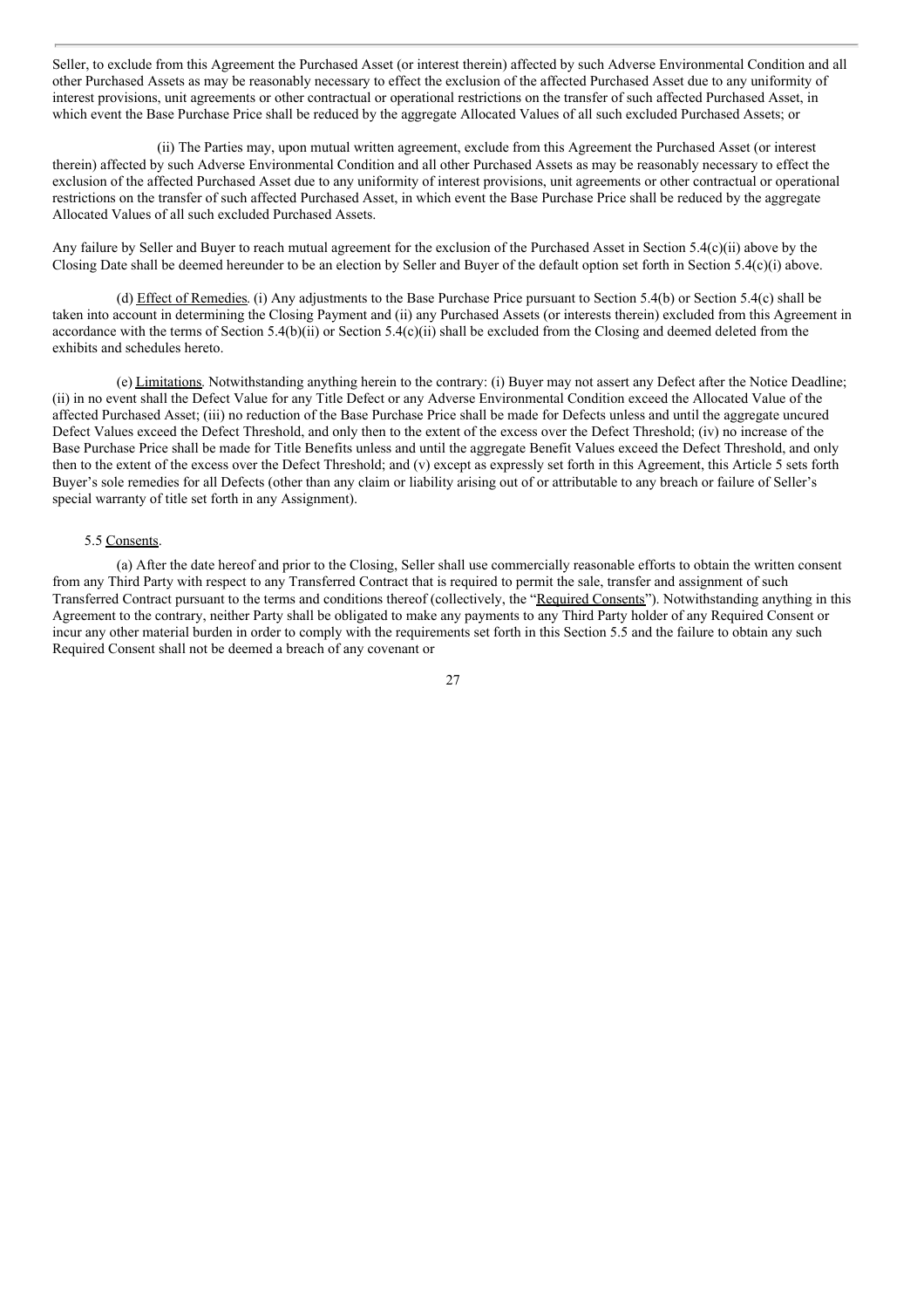condition of any Party hereunder. Seller shall promptly, but in no event later than five (5) Business Days after the date hereof, deliver requests for the Required Consents to all Persons holding such rights to consent under all Required Consents.

(b) If there are any Required Consents that have not been obtained as of the Closing, then the provisions of Section 5.5(b)(i) or Section 5.5(b)(ii) shall apply.

(i) If the sum of (x) the aggregate Allocated Values of the Transferred Contracts as to which any Required Consents were not obtained (collectively, the "Restricted Contracts") and all other Purchased Assets reasonably related to the Restricted Contracts due to any uniformity of interest provisions, unit agreements or other contractual or operational restrictions on the transfer of the Restricted Contracts (collectively with the Restricted Contracts, the "Restricted Assets") plus (y) the aggregate uncured Defect Values of all Defects validly asserted on or prior to the Closing does not exceed the Defect Threshold, then (A) to the extent Buyer elects, the Closing with respect to the Restricted Assets identified by Buyer shall, subject to the terms of this Section 5.5(b)(i), be deferred and excluded from the initial Closing hereunder, (B) the Parties shall proceed to close the transaction in accordance with Article 7 (and the other terms and conditions herein) without any adjustment of the Base Purchase Price and (C) Seller shall continue after the Closing to use commercially reasonable efforts to obtain the written consent from any Third Party with respect to all un-obtained Required Consents. In the event of the foregoing, to the extent Buyer elects, notwithstanding anything herein to the contrary (including Sections 2.1 and 2.2), neither this Agreement nor any of the other Transaction Documents shall constitute a sale, assignment, assumption, transfer, conveyance or delivery, or an attempted sale, assignment, assumption, transfer, conveyance or delivery, of the Restricted Assets, and following the Closing, until the earlier of the term of the applicable Restricted Contract or December 31, 2015 (the "Missing Consent Period"), Seller and Buyer shall, subject to Section 5.5(a), use their commercially reasonable efforts, and cooperate with each other, to obtain the Required Consent relating to each Restricted Contract as quickly as practicable. Pending the obtaining of the Required Consent relating to any Restricted Contract, Seller and Buyer shall cooperate with each other in any reasonable and lawful arrangements designed to provide to Buyer the benefits of the use of the Restricted Assets (or interest therein) on and after the Closing Date (or any right or benefit arising thereunder, including the enforcement for the benefit of Buyer, at Buyer's cost and expense, of any and all rights of Seller against a Third Party thereunder), subject to the burdens of use of the Restricted Contract (or any liability arising thereunder, including the defense of Seller, at Buyer's cost and expense, of any claims made or asserted by a Third Party thereunder). Upon Seller obtaining a Required Consent for a Restricted Contract, Seller shall promptly assign, transfer, convey and deliver such Restricted Assets (or interest therein) to Buyer without any further monetary consideration, and Buyer shall expressly assume the obligations under such Restricted Assets assigned to Buyer, as provided in this Agreement, from and after the date of assignment to Buyer pursuant to a special purpose assignment and assumption agreement substantially similar in terms to the Assignments (which special purpose agreement the Parties shall prepare, execute and deliver in good faith at the time of such transfer). If Seller has not obtained such Required Consent for a Restricted Contract by the expiration of the Missing Consent Period, Buyer may elect (A) for Seller to promptly assign, transfer, convey and deliver such Restricted Assets (or interest therein) to Buyer without any further monetary consideration, and Buyer shall expressly assume the obligations under such Restricted Assets assigned to Buyer, as provided in this Agreement, from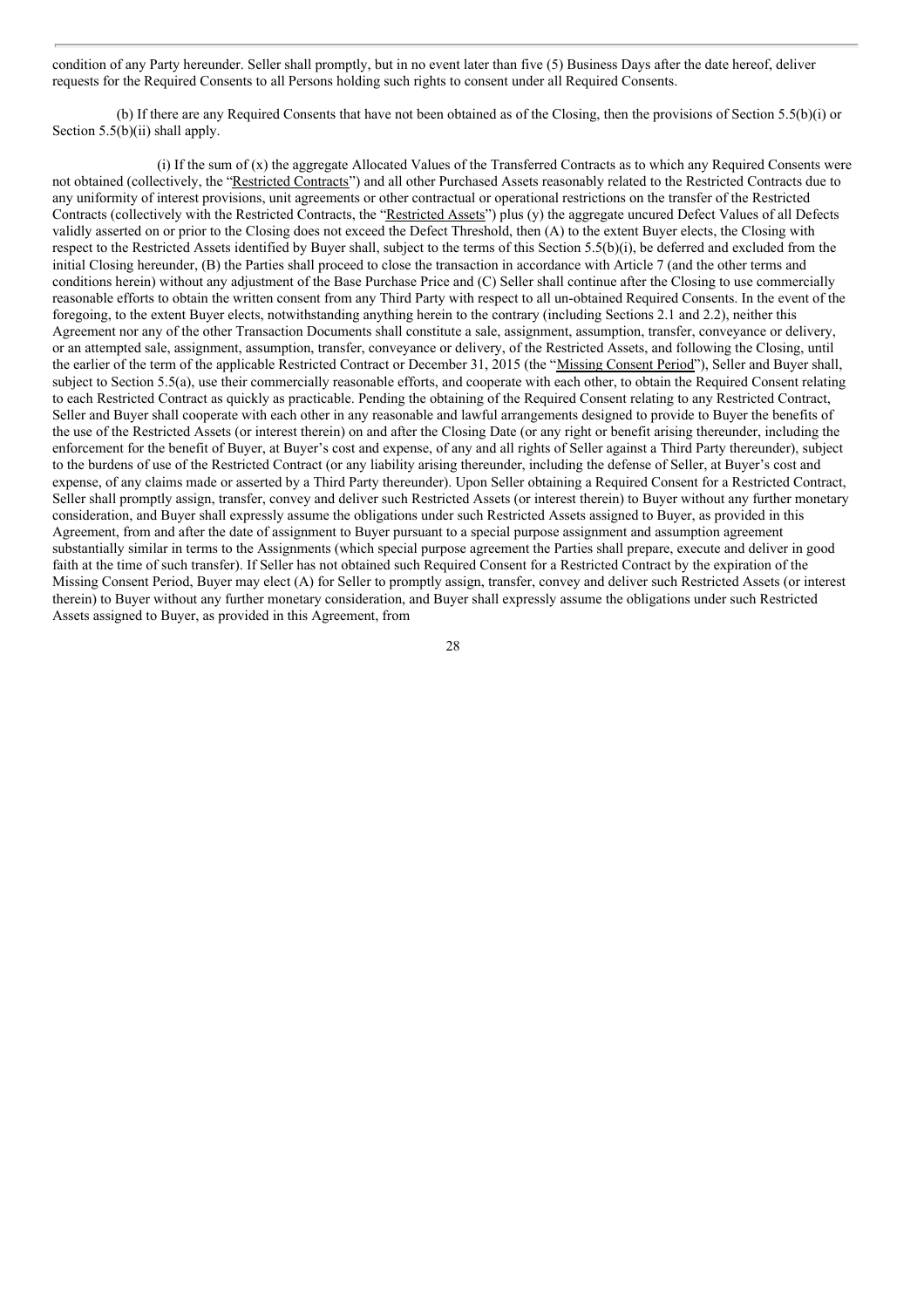and after the date of assignment to Buyer pursuant to a special purpose assignment and assumption agreement substantially similar in terms to the Assignments (which special purpose agreement the Parties shall prepare, execute and deliver in good faith at the time of such transfer) to obtain an assignment or (B) forfeit its right to receive an assignment of such Restricted Assets and Seller shall immediately pay to Buyer an amount equal to the aggregate Allocated Values of such Restricted Contract and such other Restricted Assets.

(ii) If the sum of (x) the aggregate Allocated Values of the Restricted Assets plus (y) the aggregate uncured Defect Values of all Defects validly asserted on or prior to the Closing exceeds the Defect Threshold, then, to the extent Buyer elects, each Restricted Asset (or interest therein) shall be excluded from the Closing and (A) the Parties shall proceed to close the transaction in accordance with Article 7 with a reduction of the Base Purchase Price by an amount equal to the Allocated Value for such Restricted Asset and (B) Seller shall retain such Restricted Asset. During the period from the Closing until the day prior to final settlement required in accordance with Section 3.4 (the "Post-Closing Period"), Seller and Buyer shall use their commercially reasonable efforts (but without any obligation to pay any amounts to any Third Party), and cooperate with each other, to obtain the Required Consent relating to each Restricted Contract as quickly as practicable. In the event that Seller obtains a Required Consent for a Restricted Contract prior to the expiration of the Post-Closing Period, (A) Seller and Buyer shall effect a Closing pursuant to Article 7 (and the other terms and conditions herein) with respect to such Restricted Contract, (B) Seller shall assign, transfer, convey and deliver to Buyer such Restricted Contract (or interest therein) and all other Restricted Assets (or interests therein) related to such Restricted Contract, and Buyer shall expressly assume the obligations under such Restricted Contract and Restricted Assets, as provided in this Agreement, from and after the date of assignment to Buyer pursuant to a special purpose assignment and bill of sale substantially in the form of the Assignments (which special purpose assignment and bill of sale the Parties shall prepare, execute and deliver in good faith at the time of such transfer) and (C) Buyer shall pay to Seller an amount equal to the aggregate Allocated Values of such Restricted Contract and such other Restricted Assets.

#### 5.6 Preferential Rights.

(a) After the date hereof, Seller shall promptly, but in no event later than five (5) Business Days after the date hereof, notify all holders of preferential rights to purchase all or any portion of the Purchased Assets ("Preferential Rights") of their rights as result of this Agreement.

(b) In the event that any holder of Preferential Right exercises such Preferential Right prior to the Closing, the Purchased Assets subject to such Preferential Right (as well as all other Purchased Assets as may be reasonably necessary to effect the exclusion of the affected Purchased Asset due to any uniformity of interest provisions, unit agreements or other contractual or operational restrictions on the transfer of such affected Purchased Asset) shall be excluded and deleted from this Agreement, the Base Purchase Price shall be reduced by an amount equal to the aggregate Allocated Values of such affected Purchased Assets and, subject to Sections 7.2 and 7.3, the Closing shall occur as to the remainder of the Purchased Assets (or interests therein), if any.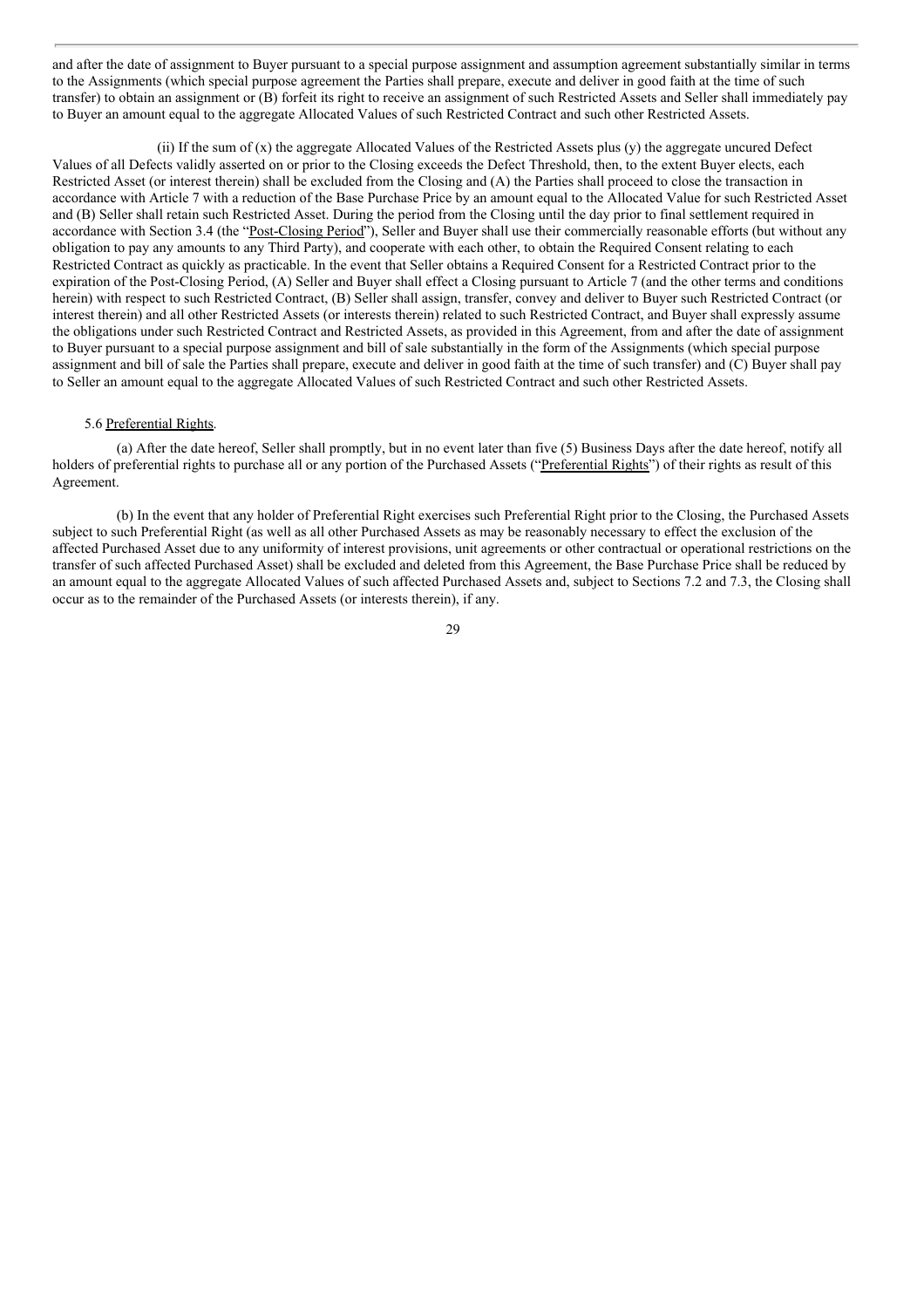(c) In the event that any holder of Preferential Right fails to exercise such Preferential Right prior to the Closing and the time period for exercise or waiver of such Preferential Right has not yet expired, the Purchased Assets subject to such Preferential Right and all other Purchased Assets as may be reasonably necessary to effect the exclusion of the affected Purchased Asset due to any uniformity of interest provisions, unit agreements or other contractual or operational restrictions on the transfer of such affected Purchased Asset shall be retained by Seller and the Base Purchase Price shall be reduced by an amount equal to the aggregate Allocated Values of such Purchased Assets, and, subject to Sections 7.2 and 7.3, the Closing shall occur as to the remainder of the Purchased Assets (or interests therein), if any.

(d) If, subsequent to the Closing, any Preferential Right is waived, or if the time period otherwise set forth for exercising such Preferential Right expires, in either case prior to the expiration of the Post-Closing Period, Seller and Buyer shall effect a Closing pursuant to Article 7 (and the other terms and conditions herein) with respect to, and Seller shall transfer to Buyer, the Purchased Assets (or interests therein) subject to such Preferential Right, and Buyer shall pay to Seller an amount equal to the aggregate Allocated Values of such Purchased Assets.

5.7 Casualty and Condemnation. If, after the date of this Agreement but prior to the Closing Date, any portion of the Purchased Assets is destroyed by fire or other casualty or is expropriated or taken in condemnation or under right of eminent domain (each a "Casualty Event"), the Parties shall nevertheless be required to consummate the transactions contemplated by this Agreement. In the event that the aggregate amount of costs and expenses associated with repairing, restoring or replacing all Purchased Assets affected by Casualty Events exceeds the Defect Threshold, Seller must elect, by written notice to Buyer prior to the Closing Date, either to (i) cause the Purchased Assets affected by the Casualty Events to be repaired, restored or replaced, at Seller's sole cost, as promptly as reasonably practicable (which work may extend after the Closing Date), (ii) indemnify Buyer, pursuant to an agreement to be executed at the Closing reasonably acceptable to the Parties, against any costs or expenses that Buyer reasonably incurs to repair, restore or replace the Purchased Assets or (iii) treat the costs and expenses associated with repairing, restoring or replacing the affected Purchased Assets as Defects under this Article 5. In each case, Seller shall retain all rights to insurance and other claims against Third Parties with respect to the Casualty Events, except to the extent the Parties otherwise agree in writing.

5.8 Termination as a Remedy. In the event that the aggregate sum of (i) the Defect Values attributable to uncured Defects related to the Purchased Assets which were the subject of a Defect Notice delivered no later than the Notice Deadline, plus (ii) the Allocated Values of all Restricted Contracts as to which any Required Consents are not obtained by the Closing and all other Restricted Assets reasonably related to such Restricted Contracts, plus (iii) the Allocated Values of all Purchased Assets for which applicable Preferential Rights have been validly exercised on or before the Closing Date plus (iv) the aggregate amount of costs and expenses associated with repairing, restoring or replacing the Purchased Assets affected by Casualty Events, exceeds \$11,250,000, then either Buyer or Seller may elect to terminate this Agreement and upon such election, notwithstanding anything herein to the contrary, no Party shall have any further liability or obligation to the other hereunder, except that (A) Seller shall be obligated to promptly return the Deposit to Buyer via wire transfer of immediately available funds to the account designated in writing by Buyer and (B) the indemnification obligations set forth in Section 6.2 shall survive such termination and be enforceable in accordance with the terms hereof.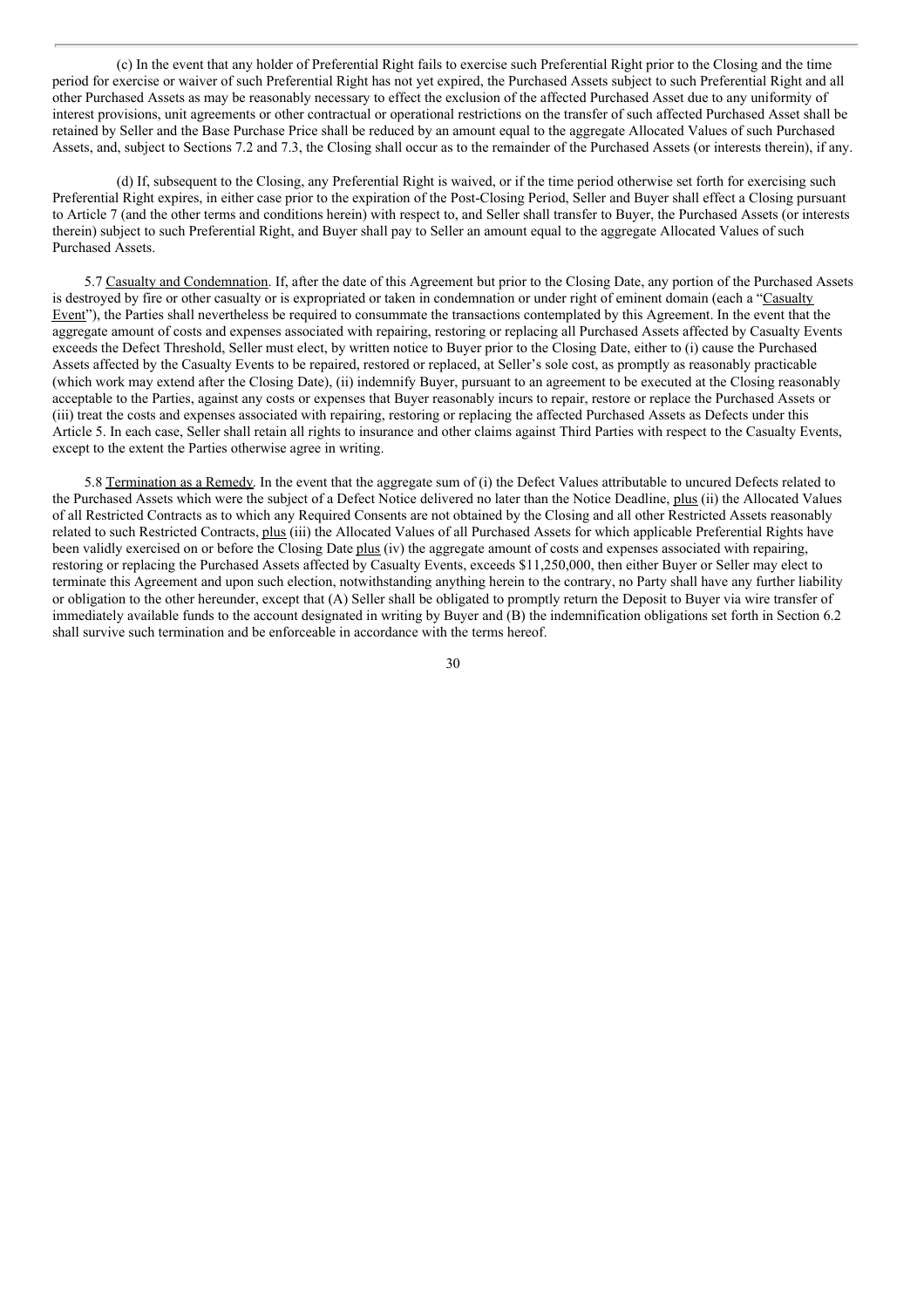#### **ARTICLE 6 COVENANTS**

6.1 General. Each of Buyer and Seller shall use its reasonable efforts in good faith to take all actions and to do all things necessary or advisable in order to consummate and make effective the purchase and sale of the Purchased Assets contemplated by this Agreement, including satisfaction of the closing conditions set forth in Article 7.

6.2 Access. From and after the date of this Agreement and until the Closing Date, Seller shall permit Buyer's officers, employees, agents and advisors, at Buyer's sole risk and expense, to (i) have reasonable access to the Purchased Assets (so long as such access occurs during normal business hours or at mutually agreeable times and does not unreasonably interfere with the operation of the Purchased Assets) to observe the condition, use and operation of the Purchased Assets and to facilitate the transactions contemplated by this Agreement and (ii) otherwise perform due diligence activities, including title searches and physical and environmental investigations and inspections of the Purchased Assets to the extent reasonably necessary to conduct and prepare a Phase I Environmental Site Assessment in accordance with the American Society for Testing and Materials (A.S.T.M.) Standard Practice Environmental Site Assessments: Phase I Environmental Site Assessment Process (Publication Designation: E1527-13) covering such Purchased Assets ("Phase I"); *provided, however,* that Buyer shall not conduct any other physical environmental examination (including, but not limited to a Phase II Environmental Site Assessment in accordance with the American Society for Testing and Materials (A.S.T.M.) Standard Practice Environmental Site Assessments: Phase II Environmental Site Assessment Process (Publication Designation: E1903-97) ("Phase II")) or any other soil or water tests or borings or other invasive tests or examinations with respect to the Purchased Assets without the prior written consent of Seller. In the event that Seller withholds consent for Buyer to conduct any requested Phase II or additional environmental investigation of any Purchased Asset that a Phase I indicates the need thereof, such Purchased Asset (or interest therein) shall be excluded from the transactions contemplated under this Agreement and (i) the Base Purchase Price shall be adjusted downward by an amount equal to the Allocated Value of such excluded Purchased Asset in accordance with the terms of Section 5.4(c)(ii), and (ii) such excluded Purchased Asset (or interest therein) shall be deemed to be deleted from the exhibits and schedules hereto. Buyer agrees to maintain the confidentiality of all information acquired by Buyer pursuant to this Section 6.2 in accordance with the terms of the Confidentiality Agreement. Buyer agrees to indemnify, defend and hold harmless the Seller Indemnified Parties from and against any and all Damages arising out of or relating to access to the Purchased Assets prior to the Closing by Buyer, even if caused in whole or in part by the negligence (whether sole, joint or concurrent), strict liability or other legal fault of any Seller Indemnified Parties (but excluding gross negligence or willful misconduct on the part of any Seller Indemnified Parties).

6.3 Conduct of Seller's Business. From and after the date of this Agreement and until the Closing Date, Seller agrees that:

(a) Seller shall maintain, operate and administer the Purchased Assets utilizing prudent oilfield practices, in the ordinary course of business and consistent with past practice and in compliance with all applicable Laws and Regulations and contracts;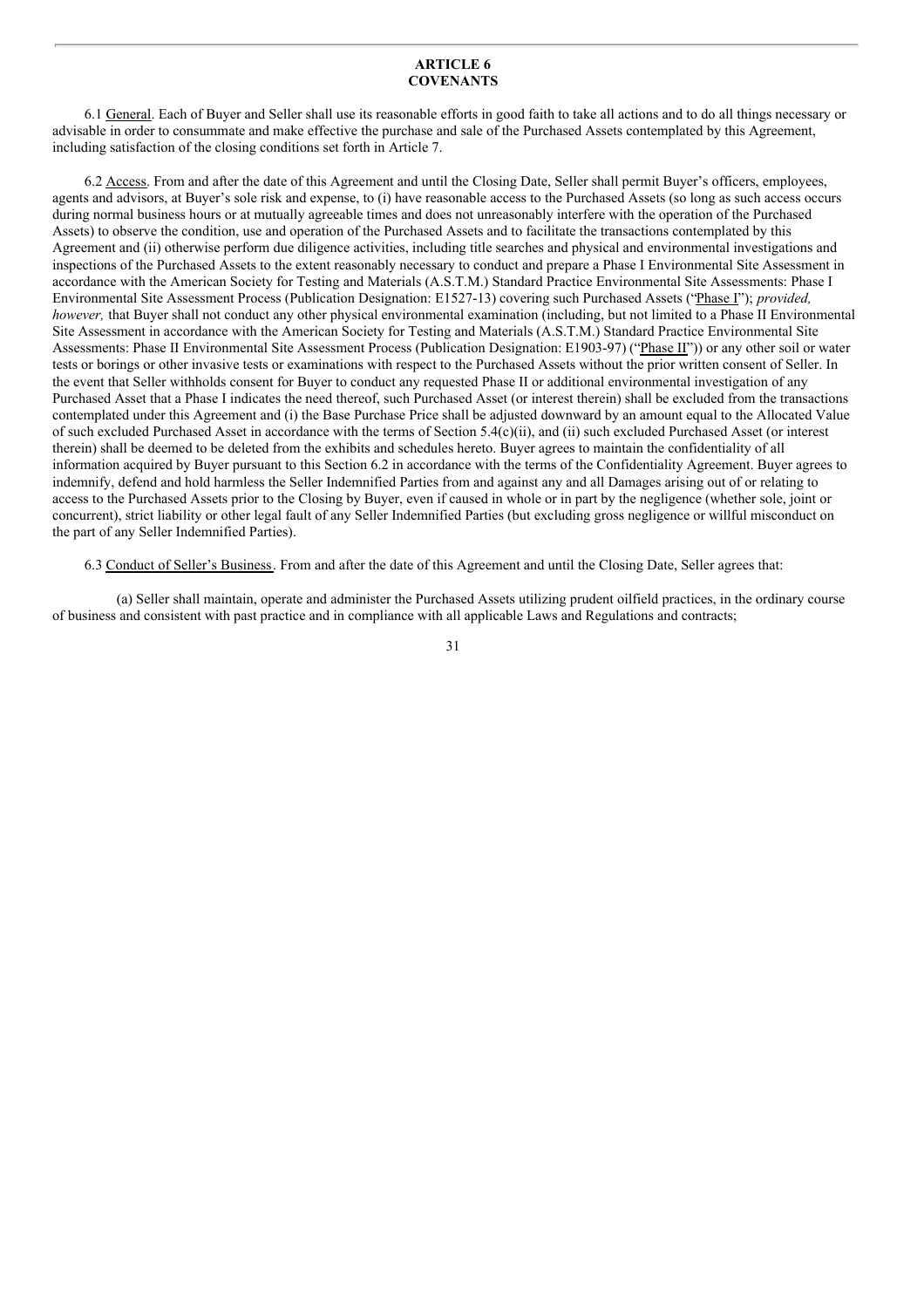#### (b) Seller shall:

(i) not, except as set forth on Schedule  $4.1(m)$ , agree to, approve or incur any authorizations for expenditure, cost or other obligation for commitments with respect to any individual Purchased Well or Purchased Lease in excess of \$100,000;

(ii) not sell, assign, transfer or lease or agree to sell, assign, transfer, lease or otherwise dispose of any of the Purchased Assets, except for (A) sales and dispositions of oil and gas in the ordinary course of business and (B) sales and dispositions of equipment and materials that are surplus, obsolete or replaced (if such replaced equipment and materials is of better or comparable value or utility in order to maintain, repair and operate the Purchased Assets);

(iii) not subject any of the Purchased Assets to any Lien (other than a Permitted Lien);

(iv) not modify, amend, extend or terminate any Purchased Lease, Purchased Easement or Purchased Contract;

Contract;

(v) not waive, compromise or settle any material rights under any Purchased Lease, Purchased Easement or Purchased

(vi) maintain insurance coverage on the Purchased Assets in the amounts and of the types currently in force;

(vii) use commercially reasonable efforts to maintain in full force and effect all Purchased Leases *provided, however,* that this Section 6.3(b)(vii) shall not require any action by Seller with respect to any Purchase Lease associated with a Purchased Well incapable of producing in paying quantities in the ordinary course of business; and;

(viii) maintain all Permits used, or held for use, in connection with the ownership or operation of the Purchased Assets, or with the production or treatment of hydrocarbons from, or attributable to, the Purchased Assets, including all Purchased Permits;

(ix) not grant or create any preferential right to purchase, right of first refusal, preferential purchase right, right of first negotiation, option or transfer restriction or similar right, obligation or requirement with respect to the Purchased Assets, except in connection with the renewal or extension of Purchased Leases after the Effective Time if granting such right or requirement is a condition of such renewal or extension; and

(x) not waive, release, assign, settle or compromise any claim, action or proceeding relating to the Purchased Assets, other than waivers, releases, assignments, settlements or compromises that involve only the payment of monetary damages not in excess of \$50,000 individually or in the aggregate (excluding amounts to be paid under insurance policies).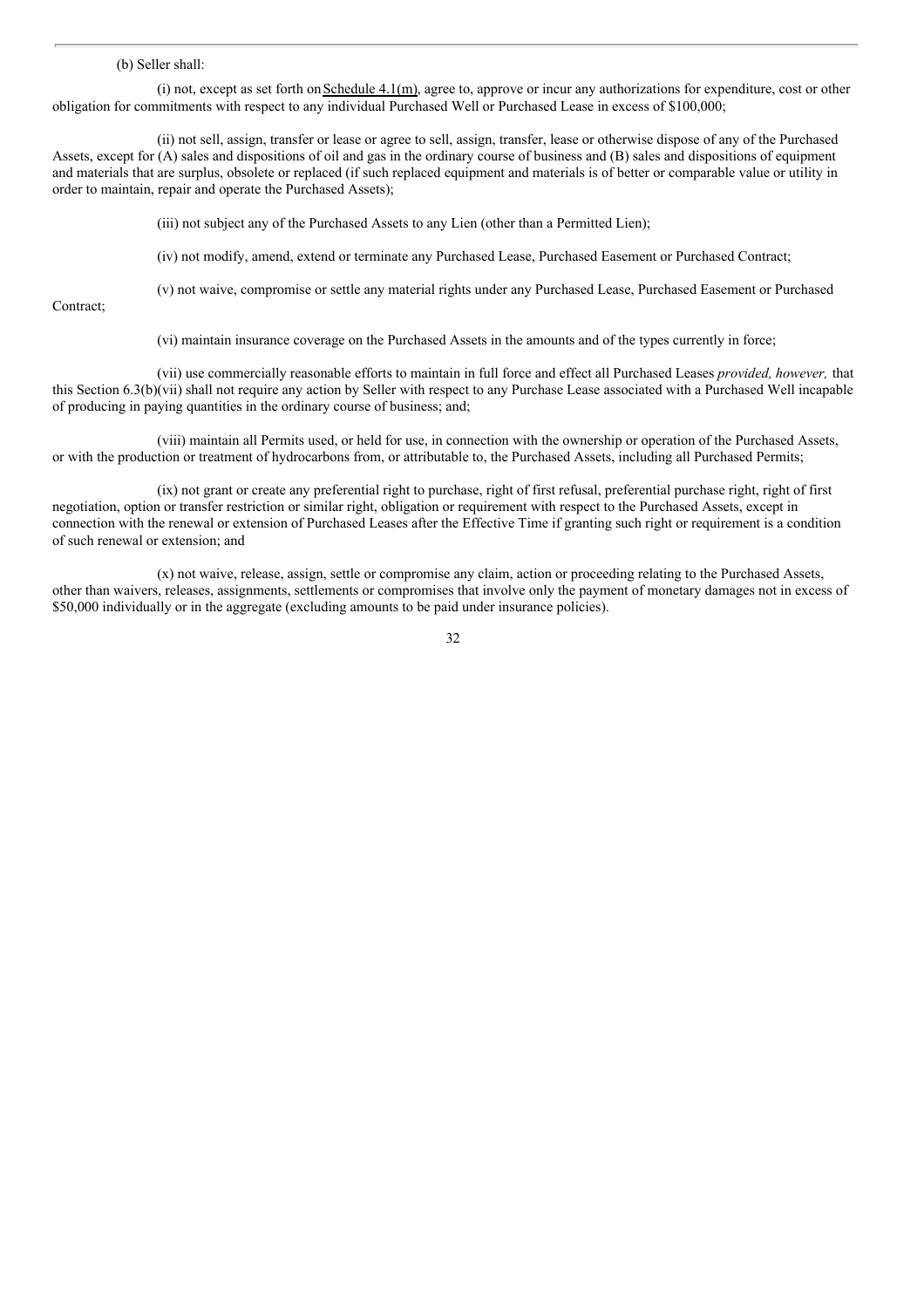Buyer's approval of any action restricted by this Section 6.3 shall not be unreasonably withheld or delayed and shall be considered granted 10 days (unless a shorter time is reasonably required by the circumstances and such shorter time is specified in Seller's notice) after Seller's notice to Buyer requesting such consent unless Buyer notifies Seller to the contrary during that period. Notwithstanding the foregoing provisions of this Section 6.3, in the event of an emergency, Seller may take such action as reasonably necessary and shall notify Buyer of such action promptly thereafter.

#### 6.4 Taxes.

(a) To the extent that any sales, purchase, transfer, stamp, documentary stamp, registration, use or similar taxes ("Transfer Taxes") are payable by reason of the sale of the Purchased Assets under this Agreement, such Transfer Taxes shall be borne and timely paid 50% by Buyer and 50% by Seller. Buyer and Seller shall reasonably cooperate in good faith to minimize, to the extent permissible under applicable Laws and Regulations, the amount of any such Transfer Taxes.

(b) Seller shall be responsible for all ad valorem, production, severance, sales, use and similar Taxes assessed by any Governmental Authority with respect to the Purchased Assets or the production therefrom ("Asset Taxes") for any period prior to the Effective Time, and Buyer shall be responsible for all Asset Taxes for any period that begins on or after the Effective Time. For purposes of allocating Asset Taxes to the period ending prior to the Effective Time and the period beginning on or after the Effective Time, (i) Asset Taxes that are ad valorem, property or other Asset Taxes imposed on a periodic basis shall be allocated based on the ratio of the number of days in the year prior to (for Seller) and on and after (for Buyer) the Effective Time to the total number of days in the year, (ii) Asset Taxes that are based upon or related to income or receipts or imposed on a transactional basis (other than such Asset Taxes described in clause (iii)), shall be allocated to the period in which the transaction giving rise to such Asset Taxes occurred and (iii) Asset Taxes that are based upon or related to the severance or production of Hydrocarbons shall be allocated to the period in which the severance or production giving rise to such Asset Taxes occurred. To the extent the actual amount of an Asset Tax is not determinable at the time an adjustment to the Purchase Price is to be made with respect to such Asset Tax pursuant to Section 3.4 (including the calculation of the Operating Balance) or such Asset Taxes are not otherwise accounted for in the Operating Balance, upon the determination of the actual amount of such Asset Tax, timely payments will be made from one Party to the other to the extent necessary to cause each Party to bear the amount of such Asset Tax that is allocable to such Party under this Section 6.4(b), taking into account Asset Taxes that were included in the determination of the Operating Balance.

(c) The Parties shall cooperate fully, as and to the extent reasonably requested by the other Party, in connection with the filing of Tax Returns and any audit or Proceeding with respect to Taxes relating to the Purchased Assets. Such cooperation shall include the retention and (upon another Party's request) the provision of records and information that are relevant to any such Tax Return or audit or Proceeding and making employees available on a mutually convenient basis to provide additional information and explanation of any material provided under this Agreement. The Seller and the Buyer agree to retain all books and records with respect to Tax matters pertinent to the Purchased Assets relating to any taxable period beginning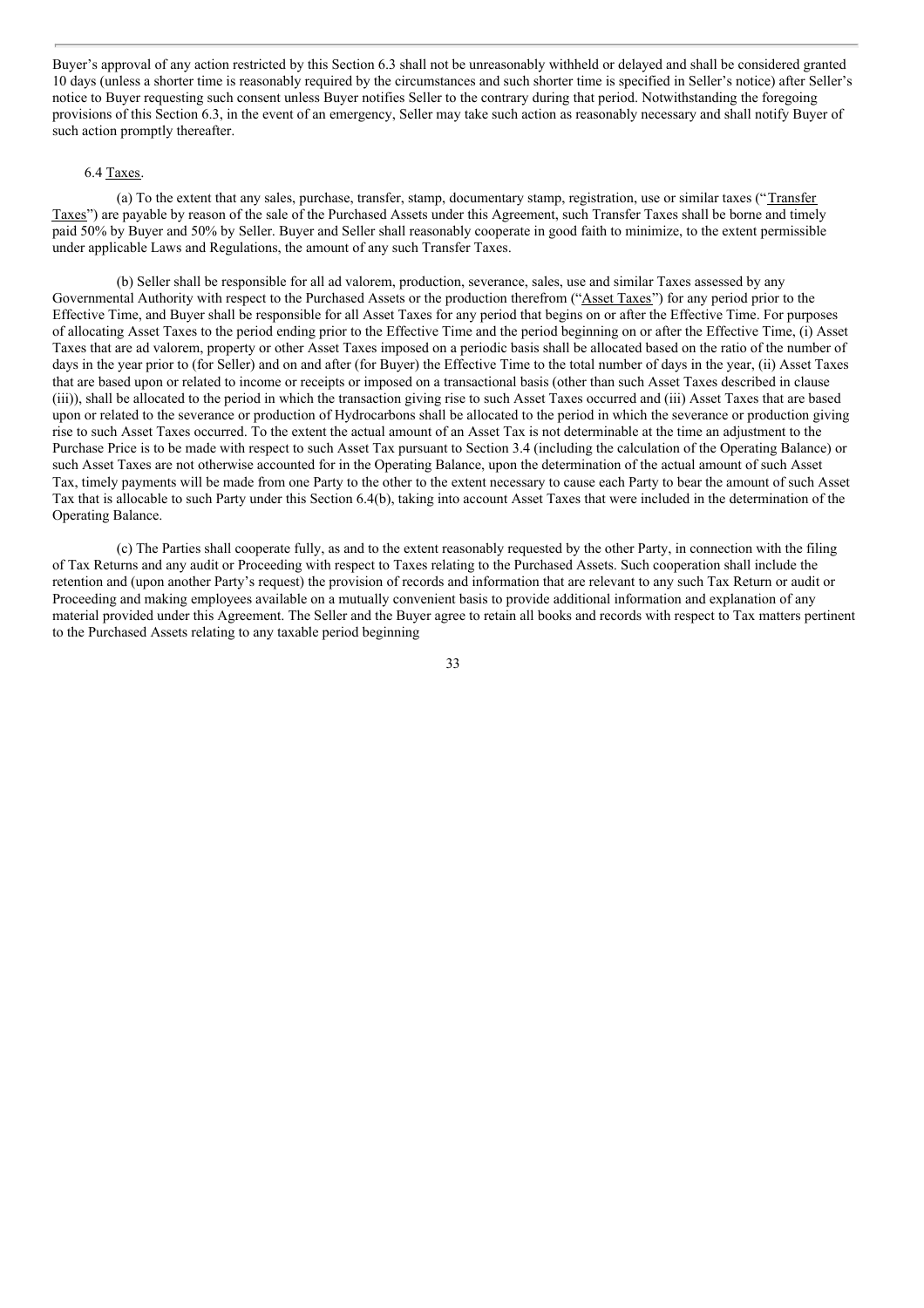before the Closing Date until the expiration of the statute of limitations of the respective Tax periods and to abide by all record retention agreements entered into with any Governmental Authority.

6.5 Transaction Expenses. Except as expressly provided otherwise herein, each Party shall pay its own expenses and the fees and expenses of its counsel, accountants, consultants and other experts and representatives incurred in connection with the execution and delivery of this Agreement and the other Transaction Documents and the consummation of the transactions contemplated hereby and thereby.

#### 6.6 Maintenance of Books and Records.

(a) At the Closing, Seller shall deliver to Buyer the Purchased Records.

(b) Buyer and Seller shall cooperate fully with one another after the Closing so that (subject to any limitations that are reasonably required to preserve any applicable attorney-client or other legal privilege) each Party has access to the business records, contracts and other information existing at the Closing Date and relating in any manner to the Purchased Assets (whether in the possession of Seller or Buyer). No files, books or records existing at the Closing Date and relating in any manner to the Purchased Assets shall be destroyed by any Party for a period of two years after the Closing Date (or such longer period as is required by applicable Laws and Regulations or any applicable joint operating agreement) without giving the other Party at least 30 days prior written notice, during which time such other Party shall have the right (subject to the provisions hereof) to examine and to remove any such files, books and records prior to their destruction. The access to files, books and records contemplated by this Section 6.6 shall be during normal business hours and upon not less than two days prior written request, shall be subject to such reasonable limitations as the Party having custody or control thereof may impose to preserve the confidentiality of information contained therein, and shall not extend to material subject to a claim of privilege unless expressly waived by the Party entitled to claim the same.

(c) For a period of three (3) years following the Closing, Seller shall, and shall cause its Affiliates to, retain all books, records, information and documents in its or its Affiliates' possession that are necessary to prepare and audit financial statements with respect to the Purchased Assets or otherwise relating to Seller or its Affiliates, except to the extent originals or copies thereof are transferred to Buyer in connection with Closing.

6.7 Confidentiality. The respective obligations of the Parties with regard to the use and disclosure of information provided to one Party by the other are set forth in the Confidentiality Agreement. As of the Closing, the Confidentiality Agreement and all obligations thereunder shall automatically terminate without further action by either Party. Notwithstanding anything in the Confidentiality Agreement or this Agreement to the contrary, Seller and Buyer shall consult with each other with regard to all publicity and other public releases concerning this Agreement and the transactions contemplated hereby; *provided, however,* that nothing contained in this Agreement or the Confidentiality Agreement shall restrict either Party or any Affiliate of either Party from making any disclosure required by applicable Laws and Regulations or the applicable rules of any stock exchange.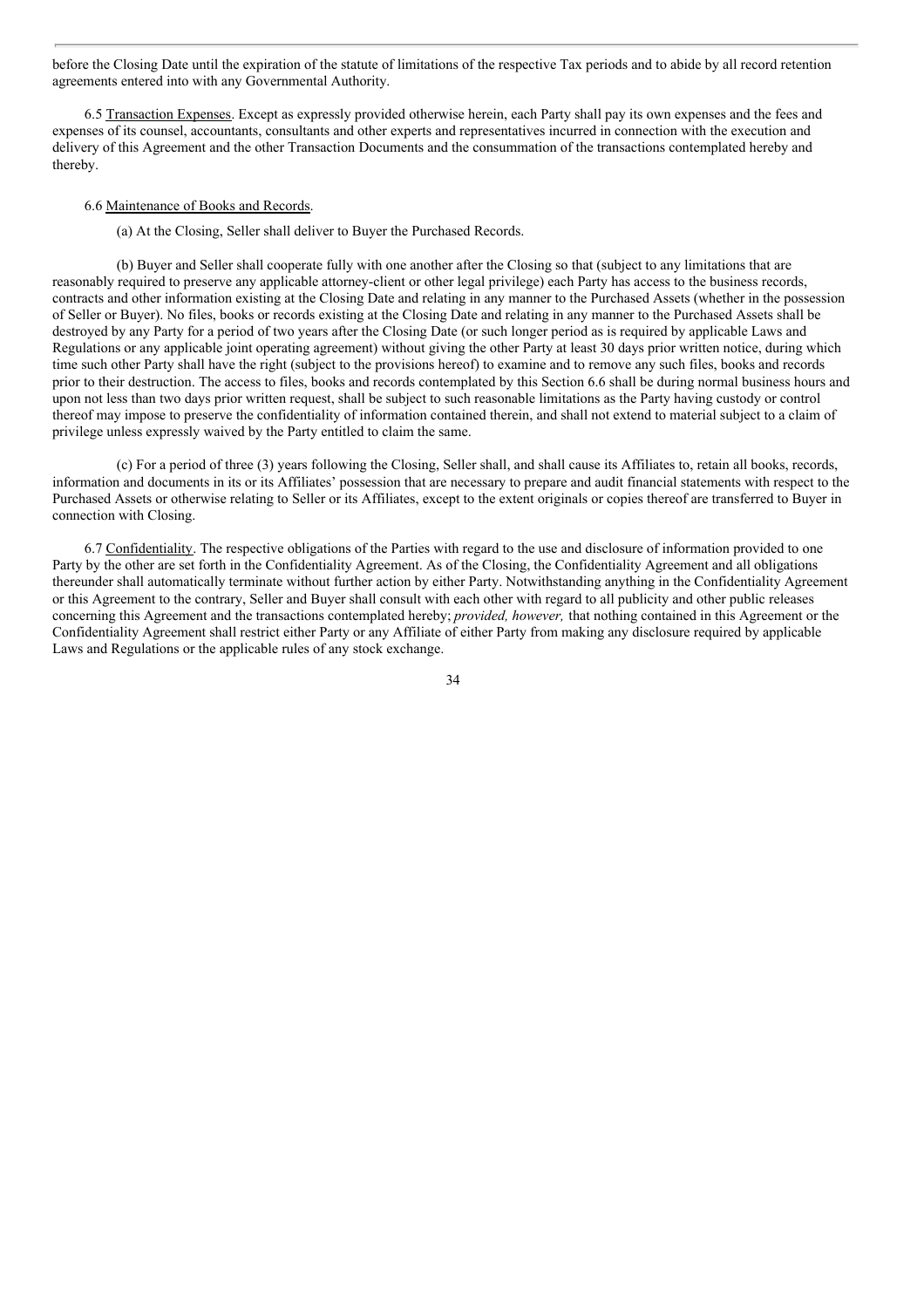6.8 Names. As soon as reasonably possible after the Closing, but in no event later than 60 days after the Closing, Buyer shall remove the names of Seller, including "Penn Virginia," "Penn Virginia Oil & Gas," "Penn Virginia MC Energy" and all variations thereof, from all of the Purchased Assets and make the requisite filings with, and provide the requisite notices to, the appropriate Governmental Authorities to place the title or other indicia of ownership, including operation of the Purchased Assets, in a name other than any name of Seller or any variations thereof.

6.9 Further Assurances. At or after the Closing, either Party, at the request of the other Party and without additional consideration, shall execute and deliver to the requesting Party all such further assignments, deeds, agreements, contracts, instruments and other documents as the requesting Party may reasonably request in order to perform, accomplish, perfect or record, if reasonably necessary, the sale, assignment, transfer and delivery to Buyer of the Purchased Assets acquired by Buyer hereunder as contemplated by this Agreement, to obtain the Customary Post-Closing Consents and to otherwise carry out the intention of this Agreement.

6.10 Revised Schedules. On one or more occasions not later than four (4) Business Days prior to the Closing Date, Seller may prepare and deliver to Buyer revised Schedules to this Agreement relating to the representations and warranties set forth in Section 4.1, which revised Schedules may include new Schedules to the extent that any of the representations and warranties set forth in Section 4.1 do not provide for Schedules, reflecting events or changes in circumstances occurring after the date of this Agreement. Prior to the Closing, any such revised or supplemental Schedules shall be for informational purposes only and of no force or effect in connection with determining whether the conditions to the Closing set forth in Section 7.2 have occurred or been satisfied. In the event that the Closing occurs, then for the sole purposes of the indemnification provisions set forth in Article 8, any representations and warranties of Seller as set forth in Section 4.1 shall be subject to, and modified by, any such timely delivered revisions or supplements to the Schedules to this Agreement.

6.11 Bonds. The Parties understand that no bonds, letters of credit and guarantees relating to the Purchased Assets are to be transferred to Buyer. On or before Closing, Buyer shall obtain, or cause to be obtained in the name of Buyer, replacements for the bonds, letters of credit and guarantees set forth on Schedule 6.11 (but only to the extent such replacements are necessary or required under the Purchased Contracts or by applicable Laws and Regulations).

#### 6.12 Employment Matters.

(a) Within five (5) days of execution of this Agreement, Seller will provide Buyer a list of employees of Seller and its Affiliates who are directly and exclusively employed full-time in the operation of the Purchased Assets (collectively, the "Available Employees"). Such list shall include for each Available Employee the current job title and work location (but in no event any base salary, hourly wage rate information or other compensation information). From the date that the Seller provides Buyer the list of Available Employees until the Closing Date, Seller and its Affiliates shall cooperate with Buyer or Buyer's Affiliates in permitting Buyer or Buyer's Affiliates to interview, on a voluntary basis, each Available Employee identified on such list, so as to make selection decisions and communicate to such employees any information concerning employment offers and employment with Buyer or Buyer's Affiliates after the Closing Date.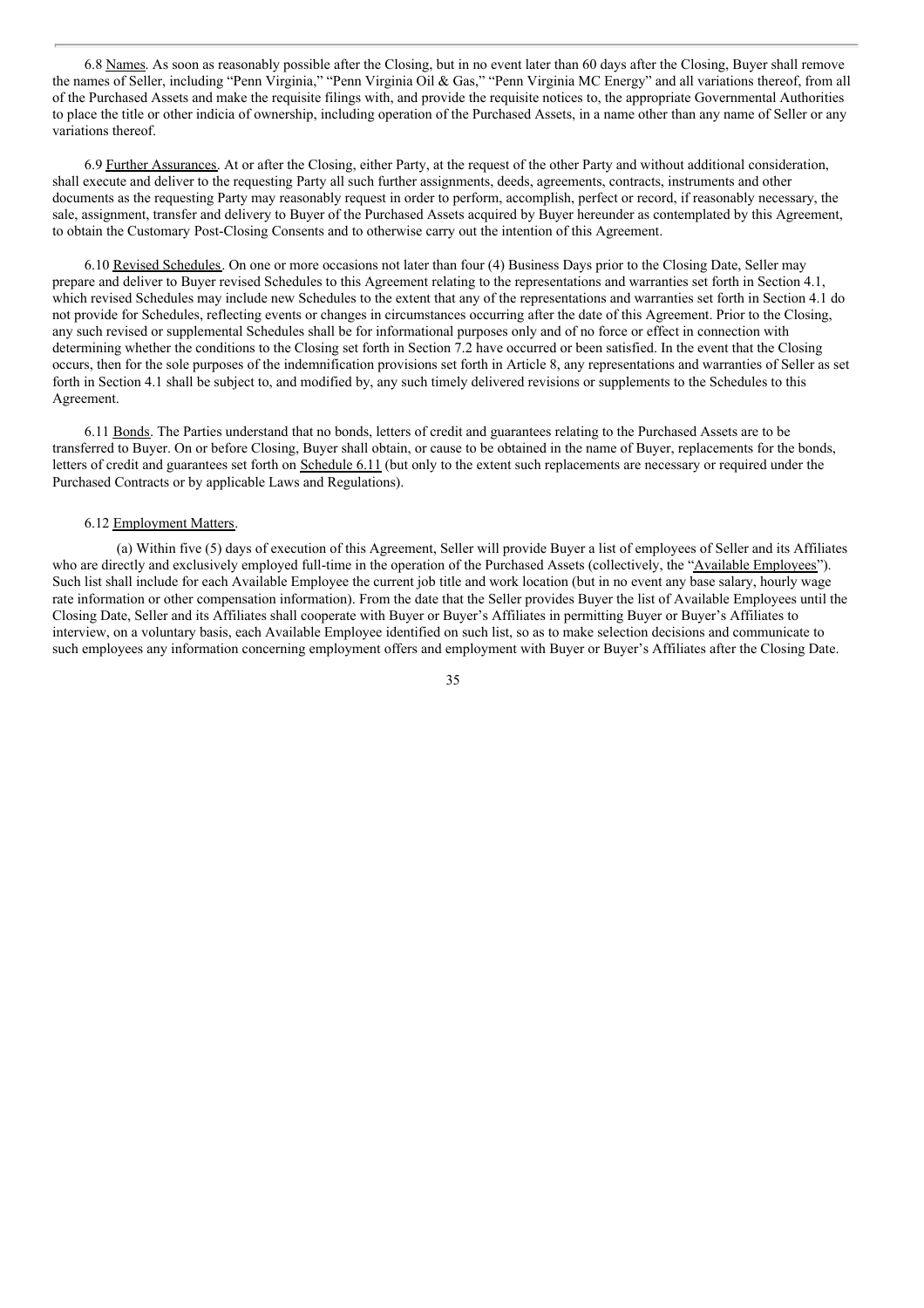(b) Buyer, or Buyer's Affiliates, may, at its sole discretion, offer employment with Buyer, or Buyer's Affiliates to those Available Employees that Buyer or Buyer's Affiliates select. Offers of employment made by Buyer or Buyer's Affiliates to Available Employees pursuant to this Section 6.12(b) shall be under the terms and conditions as determined by Buyer and Buyer's Affiliates in their sole discretion.

#### **ARTICLE 7 CLOSING**

7.1 Time and Place of Closing. The consummation of the transactions contemplated by this Agreement (the "Closing") shall take place on August 31, 2015 (the "Closing Date") at 10:00 a.m. in the offices of Seller at 840 Gessner Road, Suite 800, Houston, Texas 77024, or at such other time and place as agreed to by the Parties. Notwithstanding the foregoing, the purchase and sale of the Purchased Assets shall be effective as of 12:01 a.m., Houston, Texas time, on May 1, 2015 (the "Effective Time").

7.2 Conditions to Obligation of Buyer. The obligation of Buyer to consummate the transactions contemplated by this Agreement is subject to the satisfaction of the following conditions:

(a) the representations and warranties of Seller set forth in Section 4.1 shall be true and correct in all material respects (and in all respects, in the case of representations and warranties qualified by materiality or Material Adverse Effect) at and as of the Closing Date (other than representations and warranties that refer to a specified date, which need only be true and correct on and as of such specified date);

(b) Seller shall have performed and complied with in all material respects (and in all respects, in the case of obligations covenants and agreements qualified by materiality or Material Adverse Effect) all of its obligations, covenants and agreements contained in this Agreement to be performed or complied with by it at or prior to the Closing;

(c) Seller and Buyer shall each be in compliance with all material regulatory requirements of all applicable Governmental Authorities necessary to consummate the transactions contemplated herein (all of which shall be in full force and effect as of the Closing);

(d) no Order or Proceeding shall be outstanding or pending that restrains, enjoins or otherwise prohibits, or could reasonably be expected to restrain, enjoin or otherwise prohibit, the consummation of the transactions contemplated by this Agreement; and

(e) Seller shall have delivered to Buyer or be currently capable of and prepared to deliver all of the deliveries required by Section 7.4.

(f) there shall be no bankruptcy, reorganization, receivership or arrangement proceedings pending against Seller or any Affiliate of Seller; and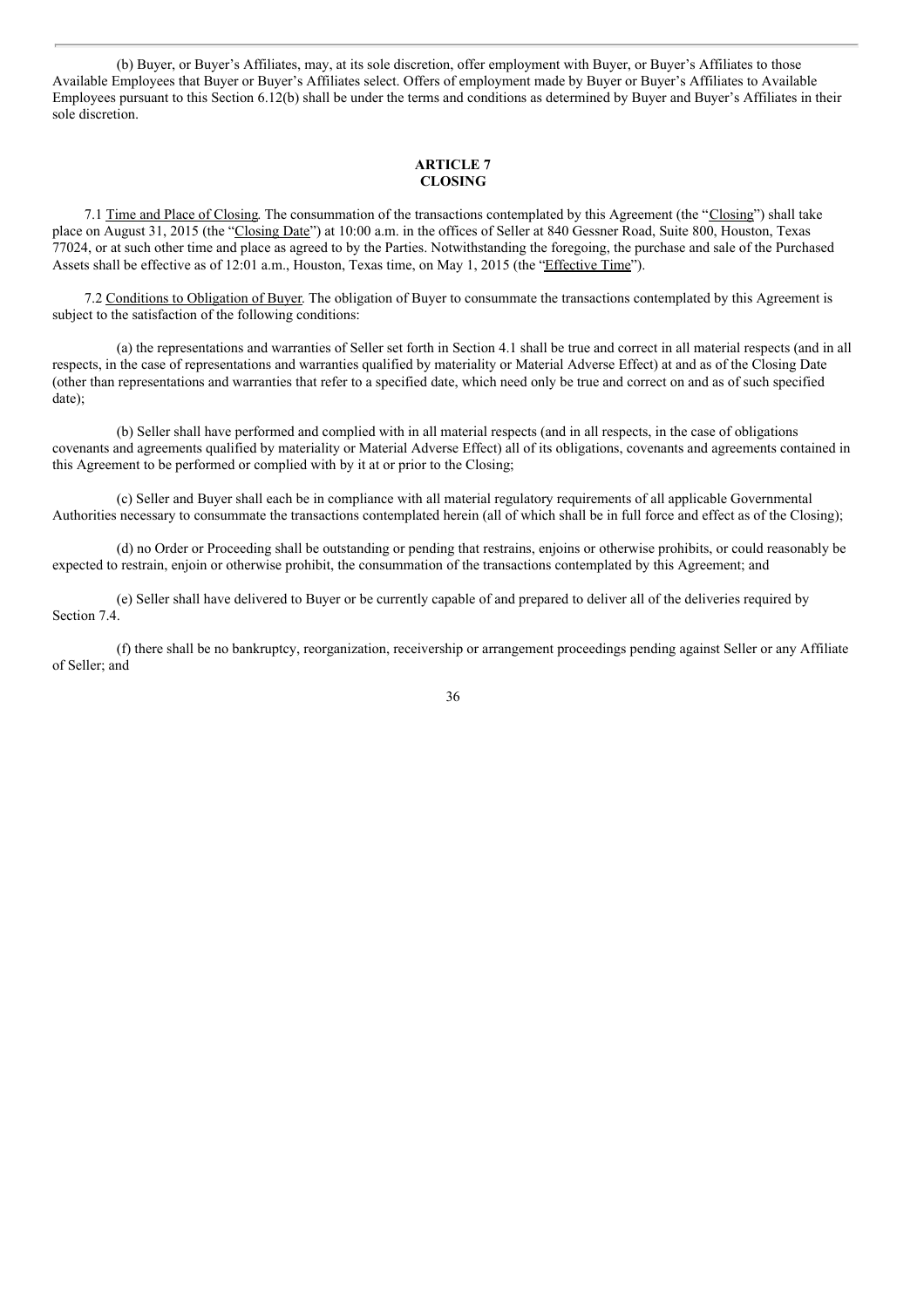Buyer may waive any condition specified in this Section 7.2 if it executes a writing so stating at or prior to the Closing.

7.3 Conditions to Obligation of Seller. The obligation of Seller to consummate the transactions contemplated by this Agreement is subject to the satisfaction of the following conditions:

(a) the representations and warranties of Buyer set forth in Section 4.2 shall be true and correct in all material respects (and in all respects, in the case of representations and warranties qualified by materiality or Material Adverse Effect) at and as of the Closing Date (other than representations and warranties that refer to a specified date, which need only be true and correct on and as of such specified date);

(b) Buyer shall have performed and complied with in all material respects (and in all respects, in the case of obligations covenants and agreements qualified by materiality or Material Adverse Effect) all of its obligations, covenants and agreements contained in this Agreement to be performed or complied with by it at or prior to the Closing;

(c) Buyer and Seller shall each be in compliance with all material regulatory requirements of all applicable Governmental Authorities necessary to consummate the transactions contemplated herein (all of which shall be in full force and effect as of the Closing);

(d) no Order or Proceeding shall be outstanding or pending that restrains, enjoins or otherwise prohibits, or could reasonably be expected to restrain, enjoin or otherwise prohibit, the consummation of the transactions contemplated by this Agreement;

(e) Buyer shall have delivered to Seller or be currently capable of and prepared to deliver all of the deliveries required by Section 7.5; and

(f) there shall be no bankruptcy, reorganization, receivership or arrangement proceedings pending against Buyer or any Affiliate of Buyer.

Seller may waive any condition specified in this Section 7.3 if it executes a writing so stating at or prior to the Closing.

7.4 Deliveries by Seller at Closing. At the Closing, Seller shall execute and deliver, or cause to be executed and delivered, or just delivered, where no execution is required, to Buyer:

(a) one or more deeds containing a special warranty of title in substantially the form of  $\overline{\text{Exhibit C}}$  conveying to Buyer all of the owned real property included in the Purchased Assets (collectively, the "Deeds");

(b) one or more assignments and bills of sale containing a special warranty of title in substantially the form of Exhibit D conveying to Buyer all of the Purchased Assets (collectively, the "Assignments");

(c) transfer orders or letters-in-lieu thereof, as applicable, directing all buyers of production to make payments in the future directly to Buyer of proceeds attributable to production from the Purchased Assets (the "Production Payment Documents");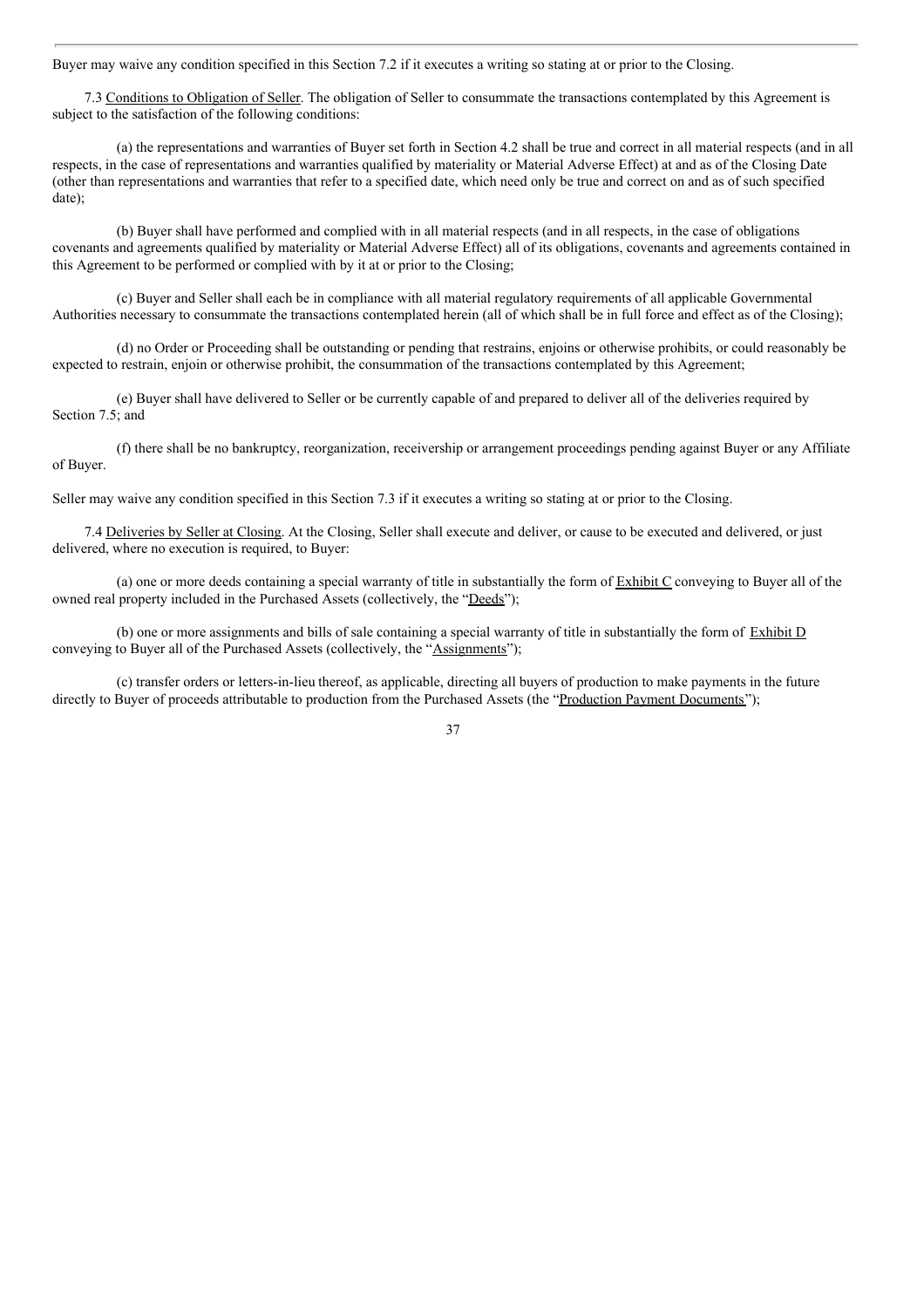(d) any required change of operator forms and similar forms necessary to transfer the operatorship of the Purchased Assets from Seller or its designated operator to Buyer or its designated operator;

(e) such assignments and consents necessary to transfer to Buyer all Purchased Permits which are transferable to Buyer under applicable Laws and Regulations;

(f) a transition services agreement in substantially the form of Exhibit E for Seller to provide for the accounting and the administration (including regulatory reporting, marketing and other related services) of the Purchased Assets for a period of up to three (3) months after the Closing (the "Transition Services Agreement");

(g) a certificate signed by an officer of Seller certifying that the conditions set forth in Sections 7.2(a) and 7.2(b) have been satisfied or validly waived;

(h) a certificate signed by an officer of Seller certifying that Seller is not a foreign person in accordance with Section 1.1445-2(b) of the Treasury Regulations;

(i) joint written instructions to the Escrow Agent to release the Deposit to Seller from the Escrow Account by federal funds wire transfer of immediately available funds to the account designated pursuant to Schedule 3.5 (the "Joint Written Instructions");

(j) exclusive possession of the Purchased Assets; and

(k) any other agreements, documents, certificates, approvals, consents or other instruments reasonably necessary to consummate the transactions contemplated by this Agreement.

7.5 Deliveries by Buyer at Closing. At the Closing, Buyer shall execute and deliver or cause to be executed and delivered, or just delivered, where no execution is required, to Seller the following:

(a) the Closing Payment as provided in Section 3.5;

- (b) the Assignments;
- (c) the Production Payment Documents;

(d) any required change of operator forms and similar forms necessary to transfer the operatorship of the Purchased Assets from Seller or its designated operator to Buyer or its designated operator;

(e) such assignments and consents necessary to transfer to Buyer all Purchased Permits which are transferable to Buyer under applicable Laws and Regulations;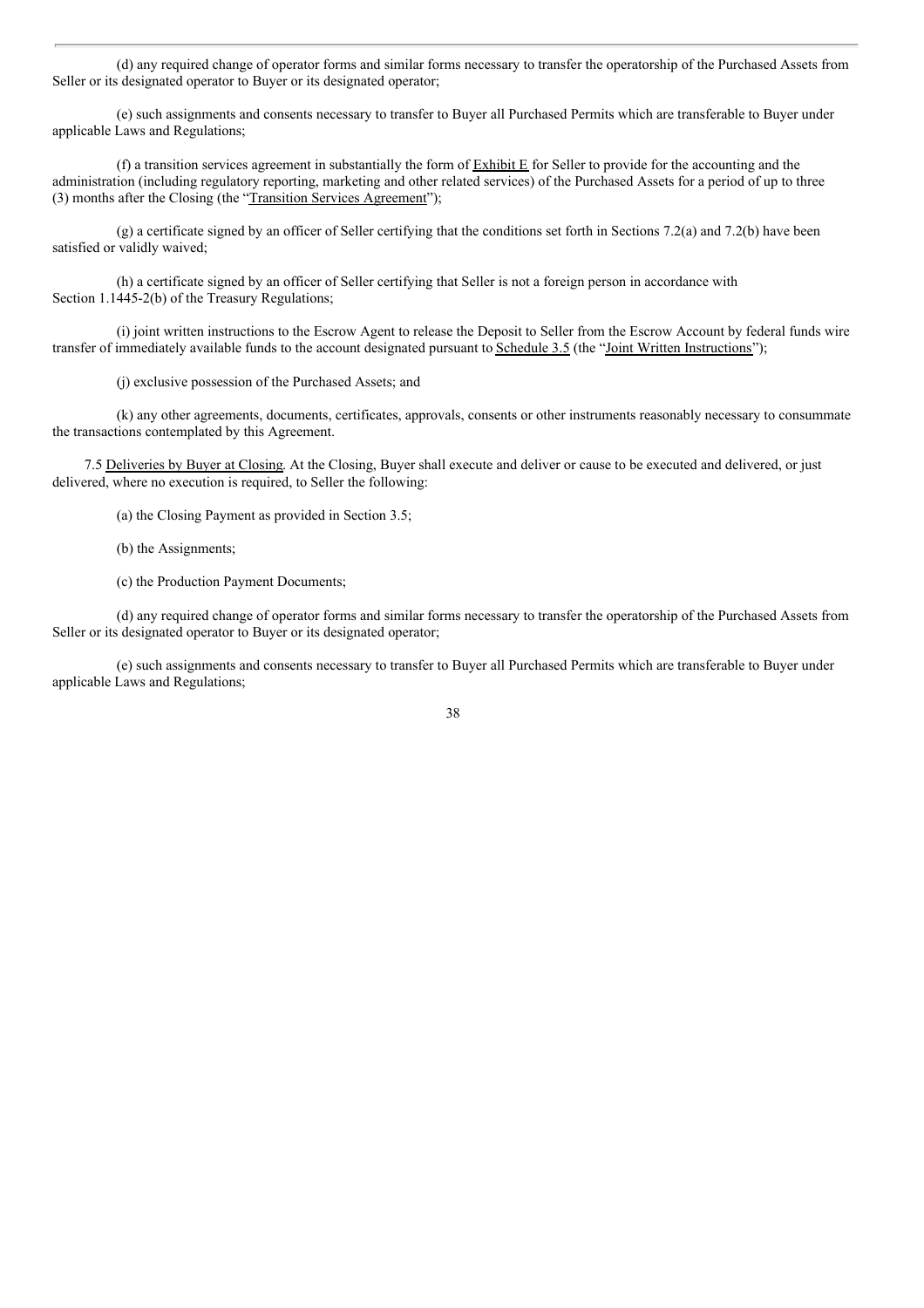(f) the Transition Services Agreement;

(g) a certificate signed by an officer of Buyer certifying that the conditions set forth in Sections 7.3(a) and 7.3(b) have been satisfied or validly waived;

(h) the Joint Written Instructions; and

(i) any other agreements, documents, certificates, approvals consents or other instruments reasonably necessary to consummate the transactions contemplated by this Agreement.

#### **ARTICLE 8 INDEMNIFICATION**

8.1 Survival of Representations, Warranties and Covenants. The representations, warranties and covenants of the Parties in this Agreement or any certificate delivered pursuant to this Agreement shall survive and continue in full force and effect as follows (each applicable period, the "Survival Period"):

(a) All of the representations, warranties and covenants of Seller contained in Sections 4.1 (other than the Fundamental Representations and the representations and warranties contained in Sections 4.1(o) and (p)) and 6.3 shall survive the Closing and continue in full force and effect for a period of nine (9) months after the Closing;

(b) All of the representations, warranties and covenants of Seller set forth in Sections 4.1(o) and (p) and 8.2(c) shall continue in full force and effect until 30 days after expiration of the applicable statute of limitations;

(c) All of the representations, warranties and covenants of Buyer contained in Sections 4.2 (other than the Fundamental Representations) shall survive the Closing and continue in full force and effect for a period of nine (9) months after the Closing;

(d) All of the Fundamental Representations shall continue in full force and effect indefinitely; and

(e) All of the covenants set forth herein (other than those set forth in Sections 6.3) shall continue in full force and effect indefinitely.

After the expiration of the applicable Survival Period for a particular representation, warranty or covenant, such representation, warranty or covenant shall automatically expire and terminate. Any claim for indemnification with respect to any breach of any representation, warranty or covenant which is not asserted within the applicable Survival Period by a written notice given as herein provided that identifies the breach underlying such claim may not be pursued and shall be thereafter forever barred.

8.2 Indemnification By Seller. In the event that the Closing occurs, then Seller hereby agrees to indemnify, defend and hold Buyer and its Affiliates, each of its and their respective shareholders, members, partners, directors, officers, employees and agents and each of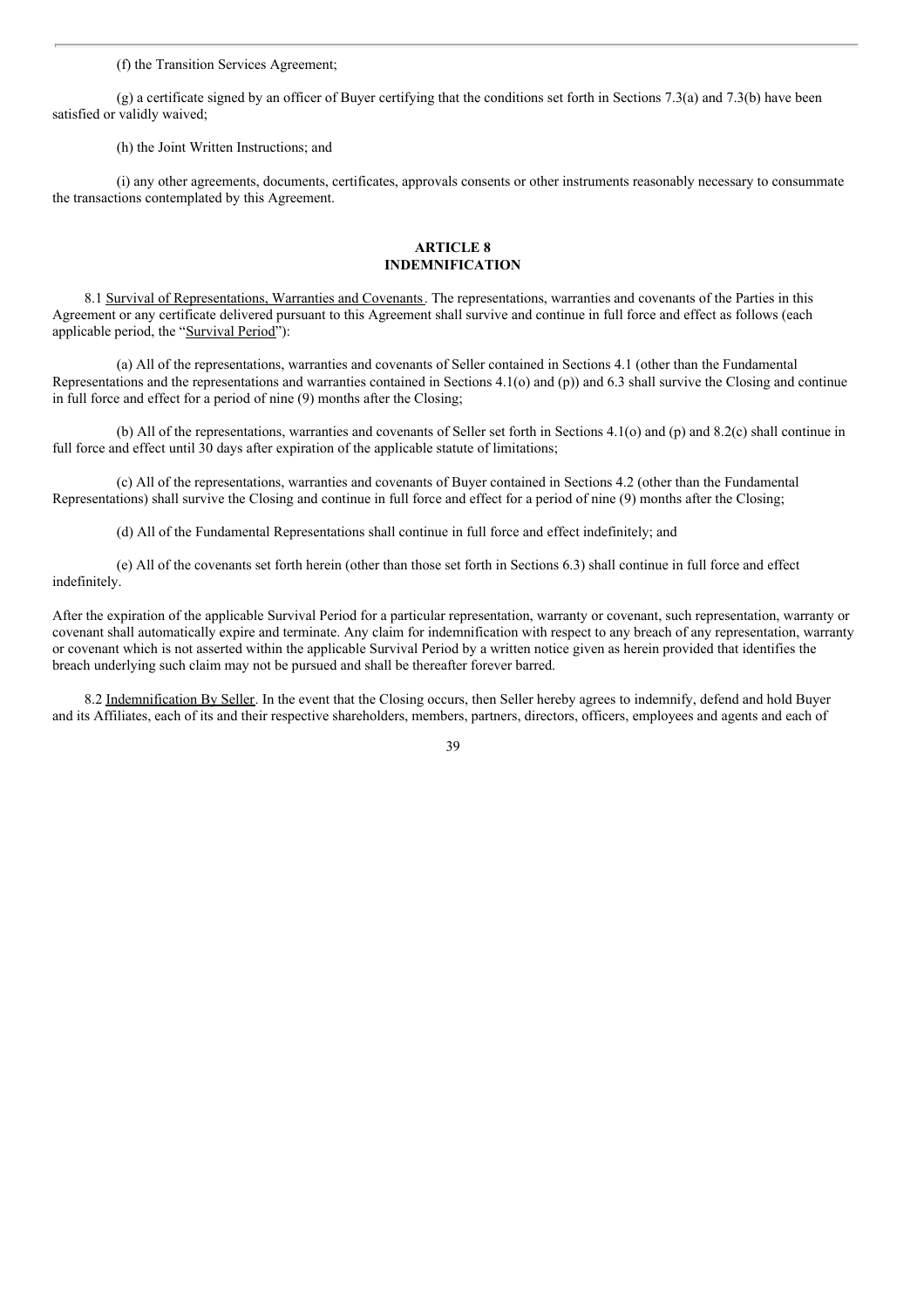their respective successors and permitted assigns (collectively, the "Buyer Indemnified Parties") harmless from and against any and all Damages directly or indirectly arising out of, resulting from or in connection with any of the following:

(a) the breach of or inaccuracy in any representation or warranty made by Seller in this Agreement or any certificate delivered pursuant to this Agreement;

(b) the breach of or default in the performance by Seller of any covenant, agreement or obligation in this Agreement;

(c) any Seller Taxes; and

(d) the Retained Liabilities; *provided, however,* that any claim for indemnification pursuant to this Section 8.2(d) relating to subparts (i), (iv) and (v) of the definition of "Retained Liabilities" must be asserted by a notice given as herein provided within two (2) years of the Closing and any claim as to such matters not asserted within such time period may not be pursued and shall be thereafter forever barred.

8.3 Indemnification By Buyer. In the event that the Closing occurs, Buyer agrees to indemnify, defend and hold Seller and its Affiliates, each of its and their respective shareholders, members, partners, directors, officers, employees and agents and each of their respective successors and permitted assigns (collectively, the "Seller Indemnified Parties") harmless from and against any and all Damages directly or indirectly arising out of, resulting from or in connection with any of the following:

(a) the breach of or inaccuracy in any representation or warranty made by Buyer in this Agreement or any certificate delivered pursuant to this Agreement;

- (b) the breach of or default in performance by Buyer of any covenant, agreement or obligation in this Agreement;
- (c) any Taxes apportioned to Buyer pursuant to Section 6.4; and
- (d) the Assumed Liabilities.

8.4 Indemnification Procedures. All claims for indemnification under this Agreement related to Third Party Claims shall be asserted and resolved pursuant to this Section 8.4.

(a) Promptly after the receipt by any Person seeking indemnification hereunder (an "Indemnified Party") of a notice of any Proceeding by any Third Party that may be subject to indemnification hereunder (a "Third Party Claim"), such Indemnified Party shall give written notice of such Third Party Claim to the indemnifying Party (the "Indemnifying Party") stating the nature and basis of the Third Party Claim and the amount thereof, to the extent known, along with copies of the relevant documents evidencing the Third Party Claim and the basis for indemnification sought. Failure of the Indemnified Party to give such notice shall not relieve the Indemnifying Party from liability on account of this indemnification, except if and to the extent that the Indemnifying Party is actually prejudiced thereby.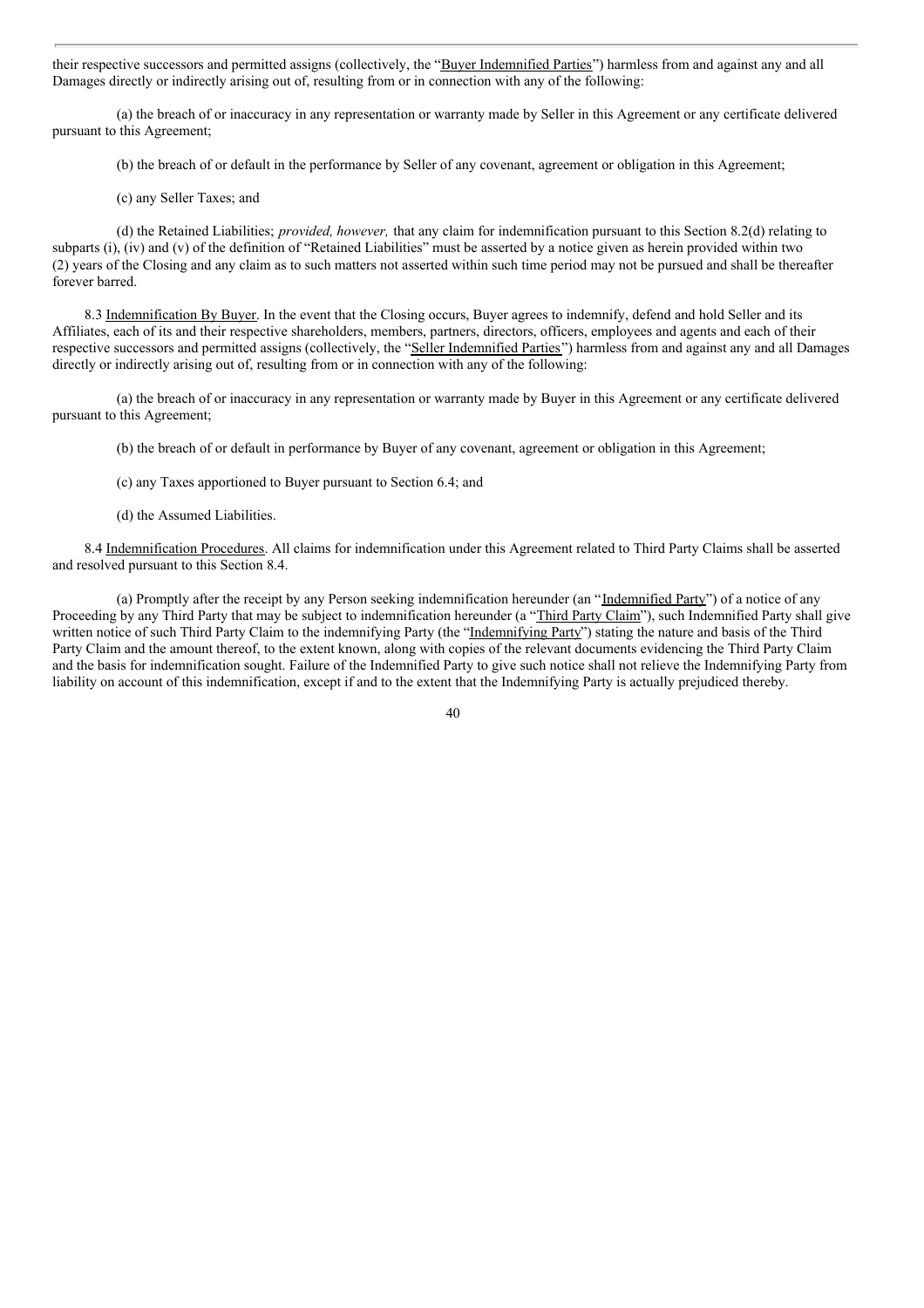(b) The Indemnifying Party, at its own expense, shall have the right, exercisable within 30 days of receipt of notice of the Third Party Claim, to assume the defense of the Indemnified Party against the Third Party Claim so long as (i) the Indemnifying Party acknowledges its obligations to indemnify the Indemnified Party for such Third Party Claim and proceeds in good faith and in a timely manner and (ii) such Third Party Claim involves (and continues to involve) solely monetary damages.

(c) So long as the Indemnifying Party has assumed the defense of the Third Party Claim in accordance with Section 8.4(b), (i) the Indemnified Party may retain separate co-counsel at its sole cost and expense and participate in the defense of the Third Party Claim, it being understood that the Indemnifying Party shall pay all costs and expenses of counsel for the Indemnified Party (A) for all periods prior to such time as the Indemnifying Party has notified the Indemnified Party that it has assumed the defense of such Third Party Claim and (B) if there is a conflict of interest between the Indemnifying Party and the Indemnified Party, (ii) the Indemnified Party shall not file any papers or consent to the entry of any judgment or enter into any settlement with respect to the Third Party Claim without the prior written consent of the Indemnifying Party (which consent shall not be unreasonably withheld or delayed), and (iii) the Indemnifying Party shall not consent to the entry of any judgment or enter into any settlement with respect to the Third Party Claim without the prior written consent of the Indemnified Party (which consent shall not be unreasonably withheld or delayed).

(d) The Parties shall use commercially reasonable efforts to minimize Damages from Third Party Claims and shall act in good faith and in a timely manner in responding to, defending against, settling or otherwise dealing with Third Party Claims. The Parties shall also cooperate in any such defense and give each other reasonable access to all information relevant thereto. Whether or not the Indemnifying Party shall have assumed the defense of a Third Party Claim, the Indemnifying Party shall not be obligated to indemnify the Indemnified Party hereunder for any settlement entered into without the Indemnifying Party's prior written consent, which consent shall not unreasonably withheld or delayed. Notwithstanding the foregoing, the Indemnified Party shall have the sole and exclusive right to settle any Third Party Claim, on such terms and conditions as it deems reasonably appropriate, to the extent such claim involves equitable or other non-monetary relief.

#### 8.5 Other Limitations on Indemnification.

(a) Seller shall not have any liability to the Buyer Indemnified Parties pursuant to Section 8.2(a) with respect to any breach of any representation or warranty set forth in Section 4.1 (other than any Fundamental Representation or any representation or warranty in Sections 4.1(o) or (p)) unless and until the aggregate amount of all of the Damages to the Buyer Indemnified Parties exceeds the Indemnification Threshold, in which case the Buyer Indemnified Parties shall be entitled to indemnification as to such breach of any representation or warranty set forth in Section 4.1 (other than any Fundamental Representation) only to the extent of the excess over the Indemnification Threshold. There shall be no threshold or deductible with respect to (i) Seller's obligations to Buyer pursuant to Section 8.2(a) with respect to any breach of any Fundamental Representation, any representation or warranty in Sections 4.1(o) or (p) or pursuant to Section 8.2(b) or Section 8.2(c) or (ii) Buyer's obligations to Seller pursuant to Section 8.3.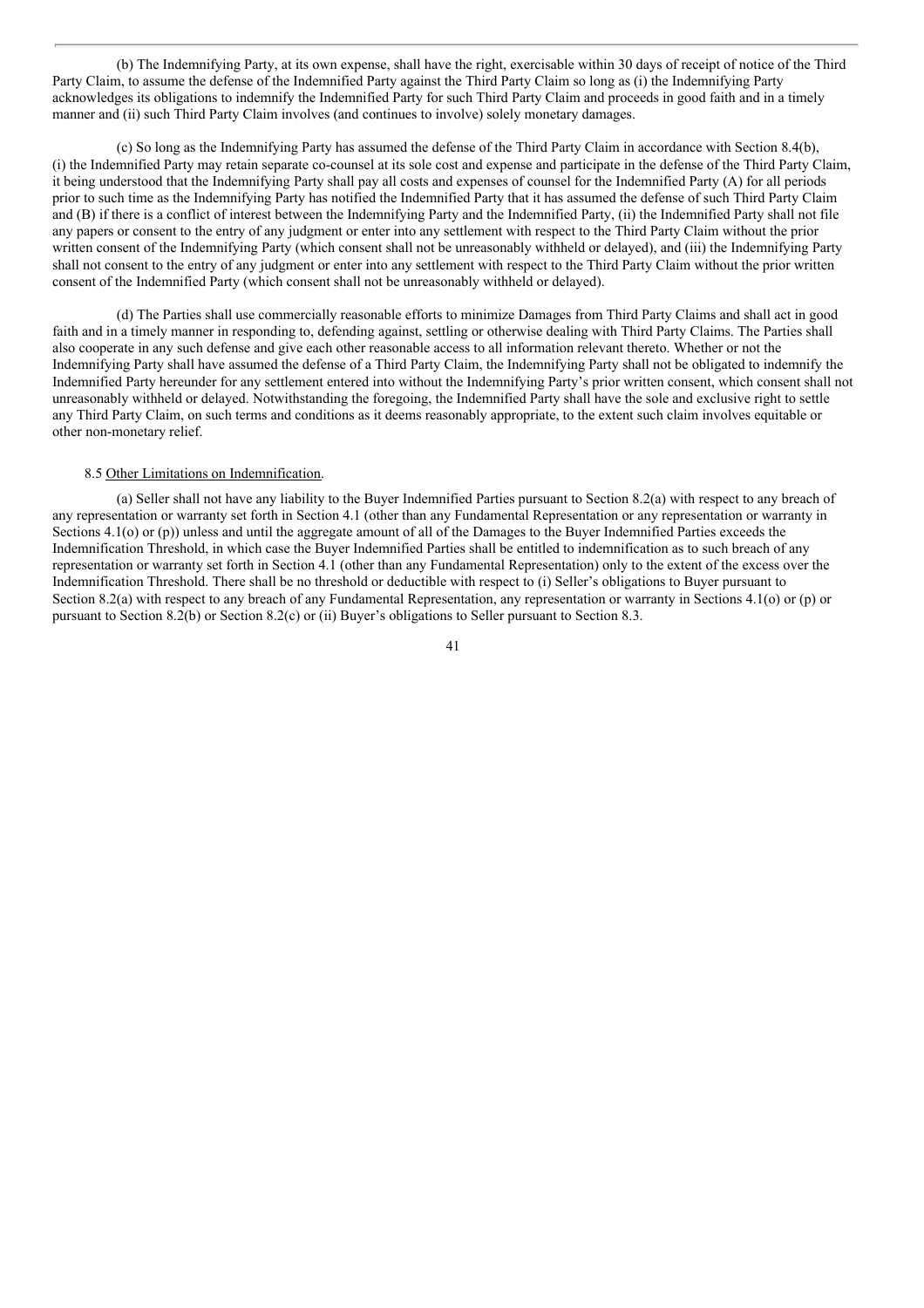(b) The aggregate liability of Seller pursuant to this Article 8 (other than with respect to any breaches of any Fundamental Representations) shall in no event exceed, individually or in the aggregate, \$15,000,000. Subject to Section 8.5(c), Seller's liability pursuant to Section 8.2(a) with respect to any breach of any Fundamental Representation shall, in each case, be without limit. Subject to Section 8.5(c), Buyer's liability pursuant to Section 8.3 shall, in each case, be without limit. Notwithstanding anything herein to the contrary, Seller's liability pursuant to the special warranty of title contained in any Deed, Assignment or other assignment relating to the Purchased Assets shall, in each case, be without limit.

(c) Under no circumstances shall any Party be liable to the other Party for, and each Party hereby waives, any indirect, contingent, consequential, unforeseen, exemplary or punitive, special Damages of any nature (including lost profits); *provided, however,* that any such Damages recovered by any Third Party for which a Party owes another Party an indemnity under this Agreement shall not be waived.

(d) The Parties will make appropriate adjustments for any insurance proceeds actually received by the Indemnified Party in determining Damages for purposes of this Article 8. All indemnification payments under this Article 8 will be deemed to be adjustments to the amounts paid to Seller pursuant to Article 2. Any liability for indemnification under this Agreement shall be determined without duplication of recovery by reason of the state of facts giving rise to such liability constituting a breach of more than one representation, warranty, covenant or agreement.

(e) Each Indemnified Party seeking indemnification hereunder shall use commercially reasonable efforts to mitigate any Damages that it asserts under this Article 8, but any reasonable costs and expenses (other than internal costs and expenses) incurred in connection therewith shall constitute Damages.

(f) For purposes of the indemnifications given under Section 8(a) for breaches of the representations and warranties made by Seller in Section 4.1, each such representation and warranty will be read without regard and without giving effect to the terms "knowledge", "Knowledge", "material", "material adverse effect", "Material Adverse Effect" or similar terms (fully as if any such word or phrase were deleted from such representation and warranty).

8.6 Adjustment to Purchase Price. For all Tax purposes, the Parties agree to treat (and will cause each of their Affiliates to treat) any indemnification payment under this Article 8 as an adjustment to the Purchase Price.

8.7 Exclusive Remedy. EXCEPT FOR THE SPECIAL WARRANTY SET FORTH IN THE DEEDS AND THE ASSIGNMENTS, IN THE ABSENCE OF FRAUD, AFTER THE CLOSING THE RIGHT OF THE PARTIES TO ASSERT INDEMNIFICATION CLAIMS AND RECEIVE INDEMNITY PAYMENTS UNDER THIS AGREEMENT IS THE SOLE AND EXCLUSIVE RIGHT AND REMEDY EXERCISABLE BY THE PARTIES WITH RESPECT TO ANY DAMAGES ARISING OUT OF ANY BREACH BY ANY PARTY OF ANY REPRESENTATION, WARRANTY, COVENANT OR AGREEMENT OF SUCH PARTY SET FORTH IN THIS AGREEMENT (EXCLUDING ARTICLE 3) OR OTHERWISE RELATING TO THE CONTEMPLATED TRANSACTIONS. NO PARTY WILL HAVE ANY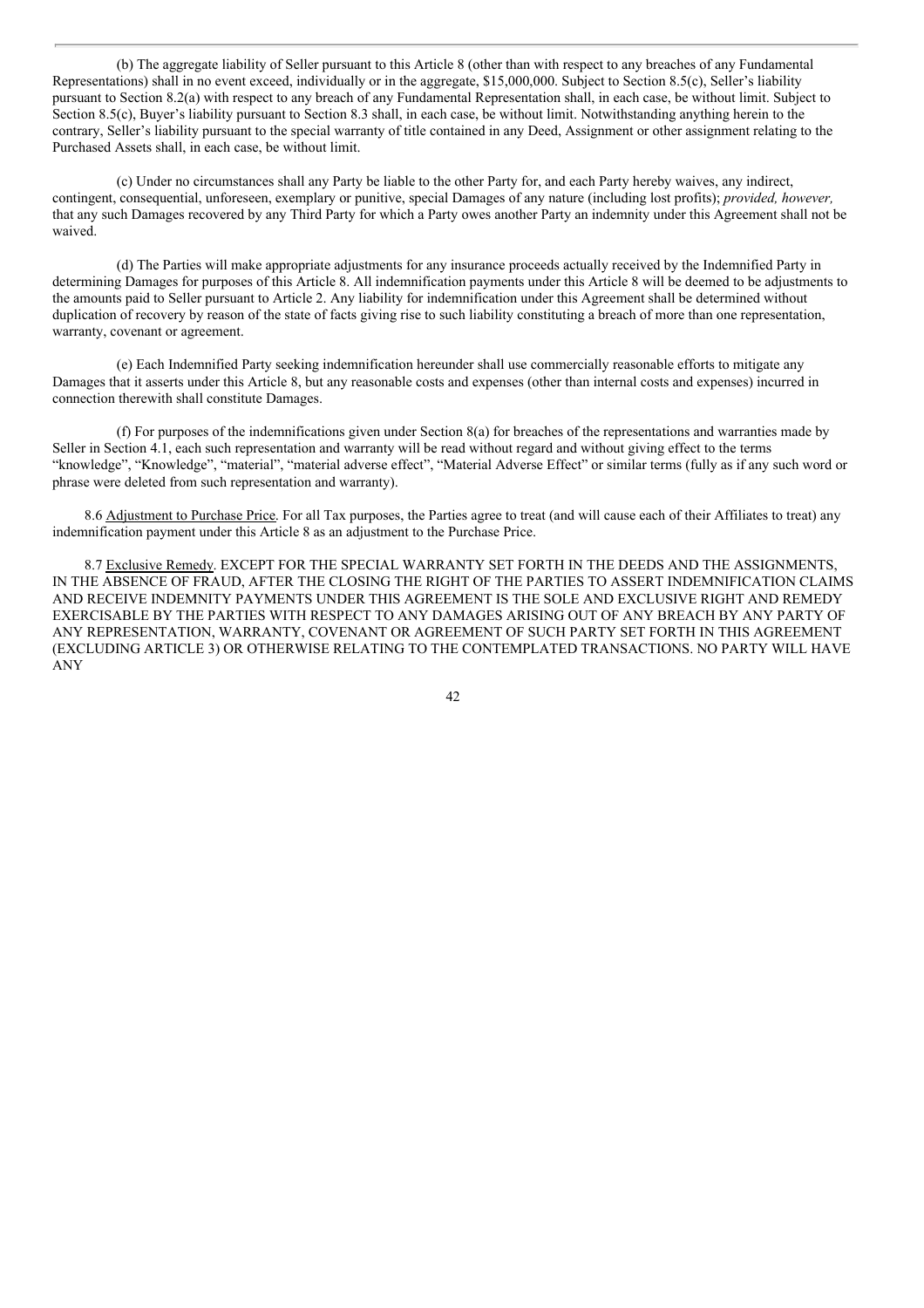OTHER REMEDY (STATUTORY, EQUITABLE, COMMON LAW OR OTHERWISE) AGAINST ANY OTHER PARTY WITH RESPECT TO SUCH MATTERS, AND ALL SUCH OTHER REMEDIES ARE HEREBY WAIVED. WITHOUT LIMITING THE FOREGOING, IN THE ABSENCE OF FRAUD, EACH OF THE PARTIES ACKNOWLEDGES AND AGREES THAT SUCH PARTY WILL NOT HAVE ANY REMEDY AFTER THE CLOSING FOR ANY BREACH OF ANY REPRESENTATION, WARRANTY, COVENANT OR AGREEMENT SET FORTH IN THIS AGREEMENT (EXCLUDING ARTICLE 3), EXCEPT AS EXPRESSLY PROVIDED IN THIS ARTICLE 8.

#### **ARTICLE 9 TERMINATION**

9.1 Termination of Agreement. The Parties may terminate this Agreement as provided below:

(a) Buyer and Seller may terminate this Agreement by mutual written consent at any time prior to the Closing;

(b) Buyer may terminate this Agreement by giving written notice to Seller (i) at any time prior to the Closing in the event that Seller has breached in any material respect any representation, warranty or covenant contained in this Agreement, Buyer has notified Seller of the breach, and the breach has continued without cure for a period of 30 days after the notice of breach, (ii) at any time following the Termination Date if the Closing shall not have occurred on or before the Termination Date or (iii) at any time prior to the Closing if the conditions set forth in Section 5.8 have been satisfied; or

(c) Seller may terminate this Agreement by giving written notice to Buyer (i) at any time prior to the Closing in the event that Buyer has breached in any material respect any representation, warranty or covenant contained in this Agreement, Seller has notified Buyer of the breach, and the breach has continued without cure for a period of 30 days after the notice of breach, (ii) at any time following the Termination Date if the Closing shall not have occurred on or before the Termination Date or (iii) at any time prior to the Closing if the conditions set forth in Section 5.8 have been satisfied.

#### 9.2 Effect of Termination.

(a) In the event that this Agreement is terminated by either Party pursuant to Section 9.1, then, except as expressly hereinafter provided, this Agreement shall become void and have no effect; *provided, however,* that (i) the provisions of Sections 3.3, 6.2, 6.7, 8.4, 8.5(c), 8.5(d) and 8.5(e), this Article 9 and Article 10 shall survive any such termination and (ii) each Party shall, in all events, remain bound by and continue to be subject to the terms of the Escrow Agreement and the Confidentiality Agreement.

(b) In the event that (i) Buyer terminates this Agreement pursuant to Section 9.1(b)(i) or Section 9.1(b)(ii), (ii) Seller has knowingly taken any action or knowingly omitted to take any action where such action or omission to take any such action resulted in the breach or failure in any material respect of any of Seller's representations or warranties set forth herein or any covenants of Seller which are to be performed or observed at or prior to the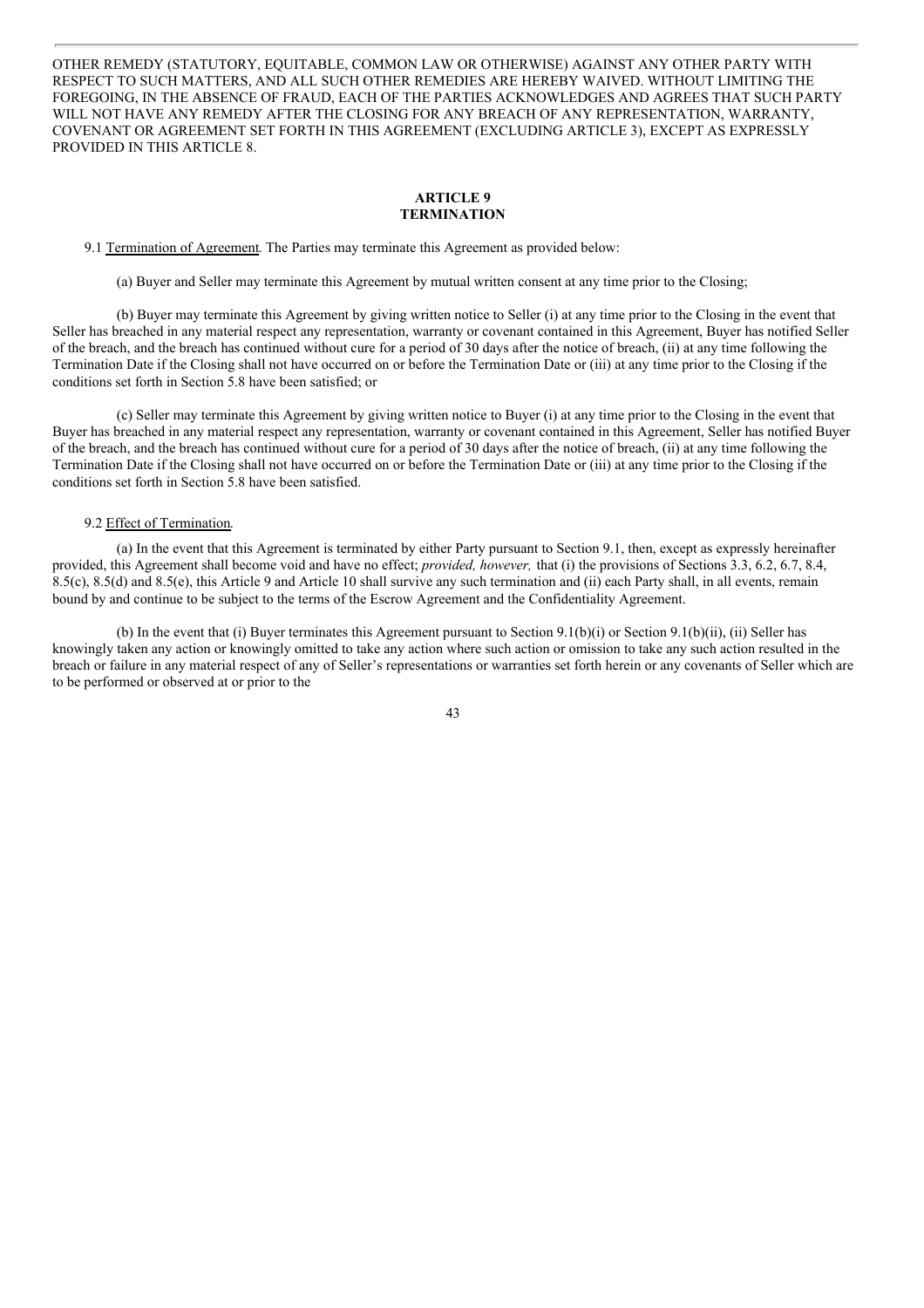Closing and (iii) as of the date of such termination, Buyer has not breached in any material respect any representation, warranty or covenant of Buyer contained in this Agreement (including Buyer's failure to consummate the transactions contemplated by this Agreement upon satisfaction of the conditions set forth in Section 7.2), then, subject to the limitations set forth in Section 8.5(c) and this Section 9.2, (A) the Parties shall execute all Joint Written Instructions necessary to return the Deposit to Buyer in accordance with Section 3.3(c) and the Escrow Agreement and (B) notwithstanding anything herein to the contrary, Buyer shall be entitled to all remedies available at law or in equity (including specific performance to the extent that a court of competent jurisdiction determines that Buyer is entitled to such remedy) in addition to any other remedies provided for herein.

(c) In the event that (i) Seller terminates this Agreement pursuant to Section 9.1(c)(i) or Section 9.1(c)(ii) and (ii) Seller is entitled to the Deposit pursuant to Section 3.3(b), then Seller's receipt of the Deposit shall be Seller's sole and exclusive remedy against Buyer hereunder (other than for the breach of any covenants that expressly survive the termination hereof pursuant to Section 9.1).

(d) In the event that (i) this Agreement terminates pursuant to Section 9.1 and (ii) the conditions described in either Section 9.2(b) or Section 9.2(c) have not been satisfied, then no Party shall have any obligations or liabilities hereunder except for the obligations and liabilities with respect to (A) the return of the Deposit to Buyer as required under Section 3.3(c) and (B) Sections 6.2 and 6.7, this Article 9 and Article 10.

#### **ARTICLE 10 MISCELLANEOUS**

10.1 Amendment and Waiver. The Parties may, by mutual written agreement, amend this Agreement in any respect, and either Party, as to such Party, may (i) extend the time for the performance of any of the obligations of the other Party; (ii) waive any inaccuracies in representations and warranties by the other Party; (iii) waive compliance by the other Party with any of the covenants or agreements contained herein and performance of any obligations by the other Party; and (iv) waive the fulfillment of any condition that is precedent to the performance by such Party of any of its obligations under this Agreement. To be effective, any such extension or waiver must be in writing and be signed by the Party providing such waiver or extension, as the case may be. No such extension or waiver by any Party, nor any waiver by any Party of any breach of any provision of this Agreement, shall operate or be construed as a waiver of any subsequent breach, whether or not similar. No failure or any delay by any Party in exercising any right, power or privilege under this Agreement or any of the other Transaction Documents shall operate as a waiver of such right, power or privilege, and no single or partial exercise of any such right, power or privilege shall preclude any other or further exercise of such right, power or privilege or the exercise of any other right, power or privilege. Except as otherwise provided in this Agreement, the rights and remedies herein provided are cumulative and are not alternative.

10.2 Successors and Assigns. The provisions of this Agreement shall be binding upon and inure to the benefit of the Parties and their respective successors and permitted assigns; *provided, however,* that no Party may assign, delegate or otherwise transfer any of its rights or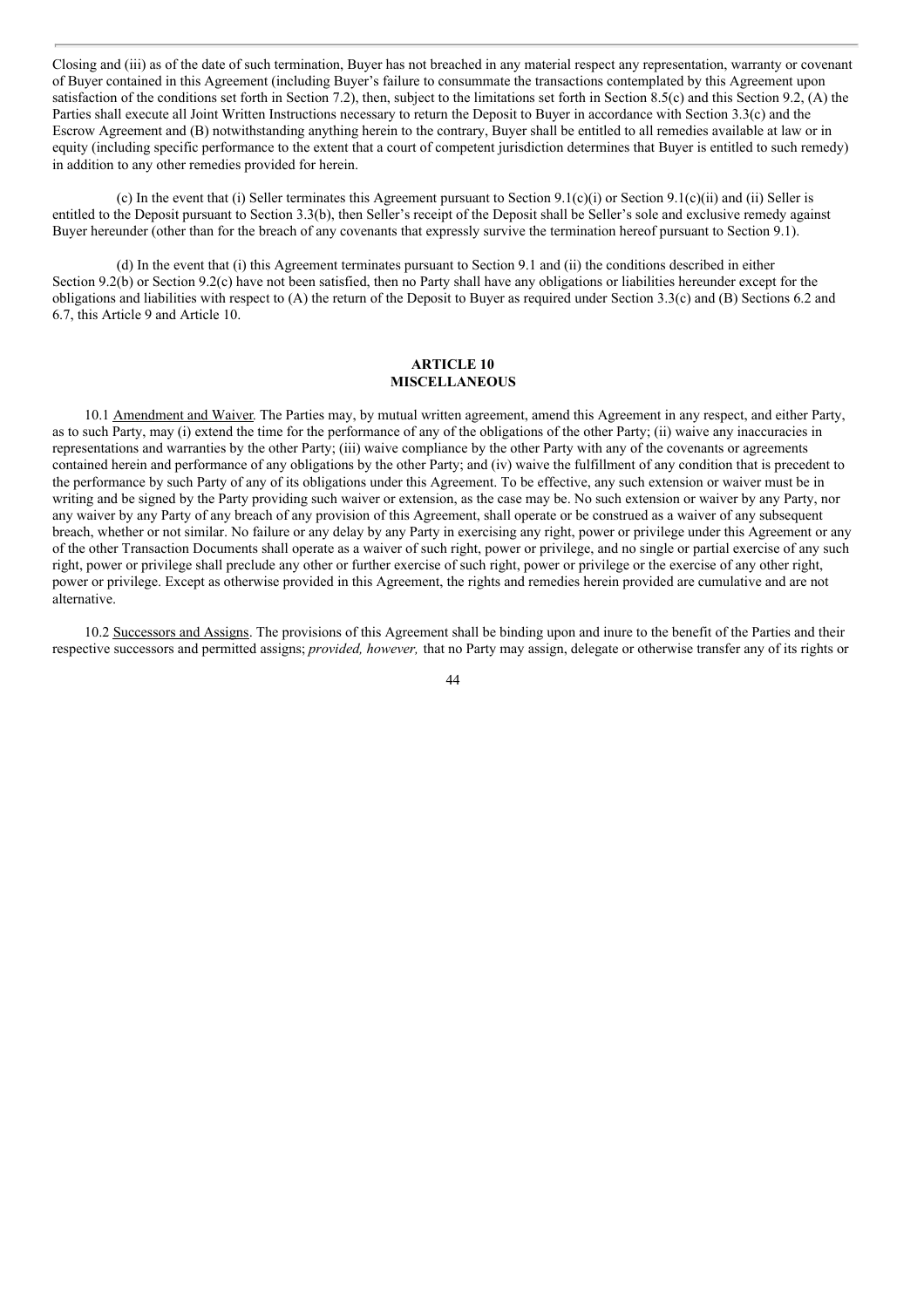obligations under this Agreement without the prior written consent of the other Party, except that Buyer may assign its rights (but not its obligations) under this Agreement to any Affiliate of Buyer. Any transfer or assignment in violation of this Section 10.2 shall be void *ab initio*.

10.3 Notices. All notices, requests, demands and communications required or permitted under this Agreement shall be in writing, and any communication or delivery hereunder shall be deemed to have been duly made when personally delivered to the individual indicated below, or if mailed or by facsimile or email transmission, when received by the Party charged with such notice and addressed as follows:

If to Seller:

Penn Virginia Oil & Gas, L.P. Four Radnor Corporate Center, Suite 200 100 Matsonford Road Radnor, Pennsylvania 19087-4564 Attention: H. Baird Whitehead Fax: (610) 687-3688 Email: baird.whitehead@pennvirginia.com

With a copy to:

Penn Virginia Oil & Gas, L.P. 840 Gessner Road, Suite 800 Houston, Texas 77024 Attention: Edward L. Johnson Fax: (713) 722-6609 Email: ed.johnson@pennvirginia.com

and

Penn Virginia Corporation Four Radnor Corporate Center, Suite 200 100 Matsonford Road Radnor, Pennsylvania 19087-4564 Attention: Nancy M. Snyder Fax: (610) 687-3688 Email: nancy.snyder@pennvirginia.com

If to Buyer:

Covey Park Energy LLC 8401 N. Central Expressway, Suite 700 Dallas, Texas 75225 Attention: Sherry B. Hodges Fax: (214) 279-5311 Email: shodges@coveypark.com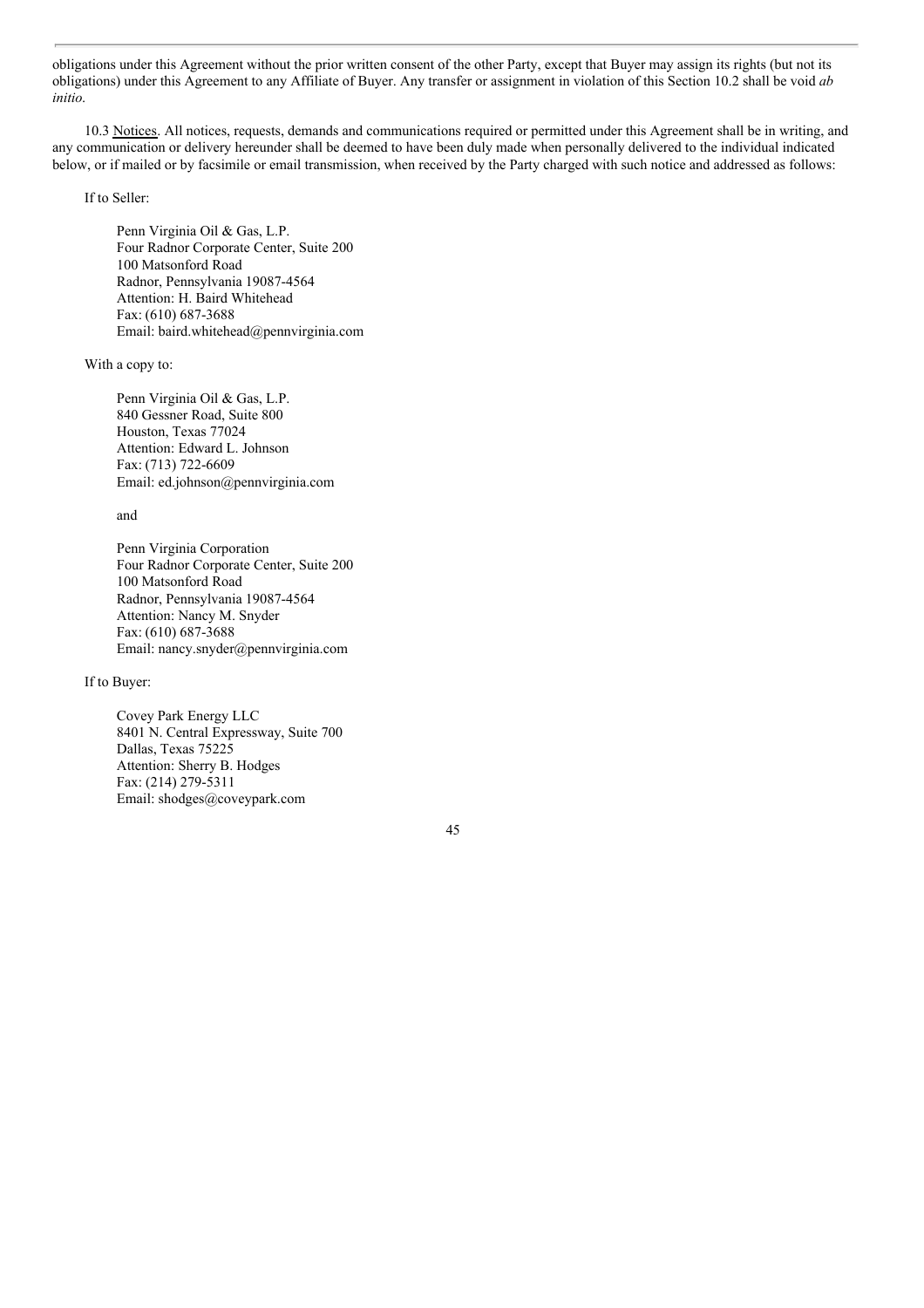Bracewell & Giuliani LLP 711 Louisiana St., Suite 2300 Houston, Texas 77002 Attention: W. James McAnelly Fax: (713) 222-3241 Email: james.mcanelly@bgllp.com

Any Party may, by written notice so delivered to the other Parties, change the address or individual to which delivery shall thereafter be made. If any Party rejects or otherwise refuses to accept a notice, or if the notice cannot be delivered because of a change in address for which no notice was given to the Party attempting to give or make such notice, such notice shall be deemed to have been received upon such rejection, refusal or such inability to deliver.

10.4 Severability. The Parties agree that (i) the provisions of this Agreement shall be severable in the event that any provision hereof is held by a court of competent jurisdiction to be invalid, void or otherwise unenforceable, (ii) such invalid, void or otherwise unenforceable provision shall be automatically replaced by another provision which is as similar as possible in terms to such invalid, void or otherwise unenforceable provision but which is valid and enforceable and (iii) the remaining provisions shall remain enforceable to the fullest extent permitted by law.

10.5 No Third Party Beneficiaries. Nothing in this Agreement, express or implied, is intended to or shall (i) confer on any Person, other than the Parties (and the Indemnified Parties referred to in Article 8) and their respective successors or permitted assigns, any rights (including third party beneficiary rights), remedies, obligations or liabilities under or by reason of this Agreement, or (ii) constitute the Parties as partners or as participants in a joint venture. This Agreement shall not provide Third Parties with any remedy, claim, liability, reimbursement, cause of action or other right in excess of those existing without reference to the terms of this Agreement. No Third Party shall have any right, independent of any right which may exist irrespective of this Agreement, under or granted by this Agreement, to bring any suit at law or equity for any matter governed by or subject to the provisions of this Agreement.

10.6 Construction. Buyer and Seller have participated jointly in the negotiation and drafting of this Agreement and the Transaction Documents. In the event that any ambiguity or question of intent or interpretation arises, this Agreement and the Transaction Documents shall be construed as if drafted jointly by Buyer and Seller, and no presumption or burden of proof shall arise favoring or disfavoring any party by virtue of the authorship of any of the provisions of this Agreement or the other Transaction Documents.

10.7 Exhibits and Schedules. All exhibits and schedules attached hereto or referred to herein are hereby incorporated in and made a part of this Agreement as if set forth in full herein.

10.8 Headings. The headings preceding the text of the articles, sections and paragraphs hereof are inserted solely for convenience of reference and shall not constitute a part of this Agreement nor shall they affect its meaning, construction or effect.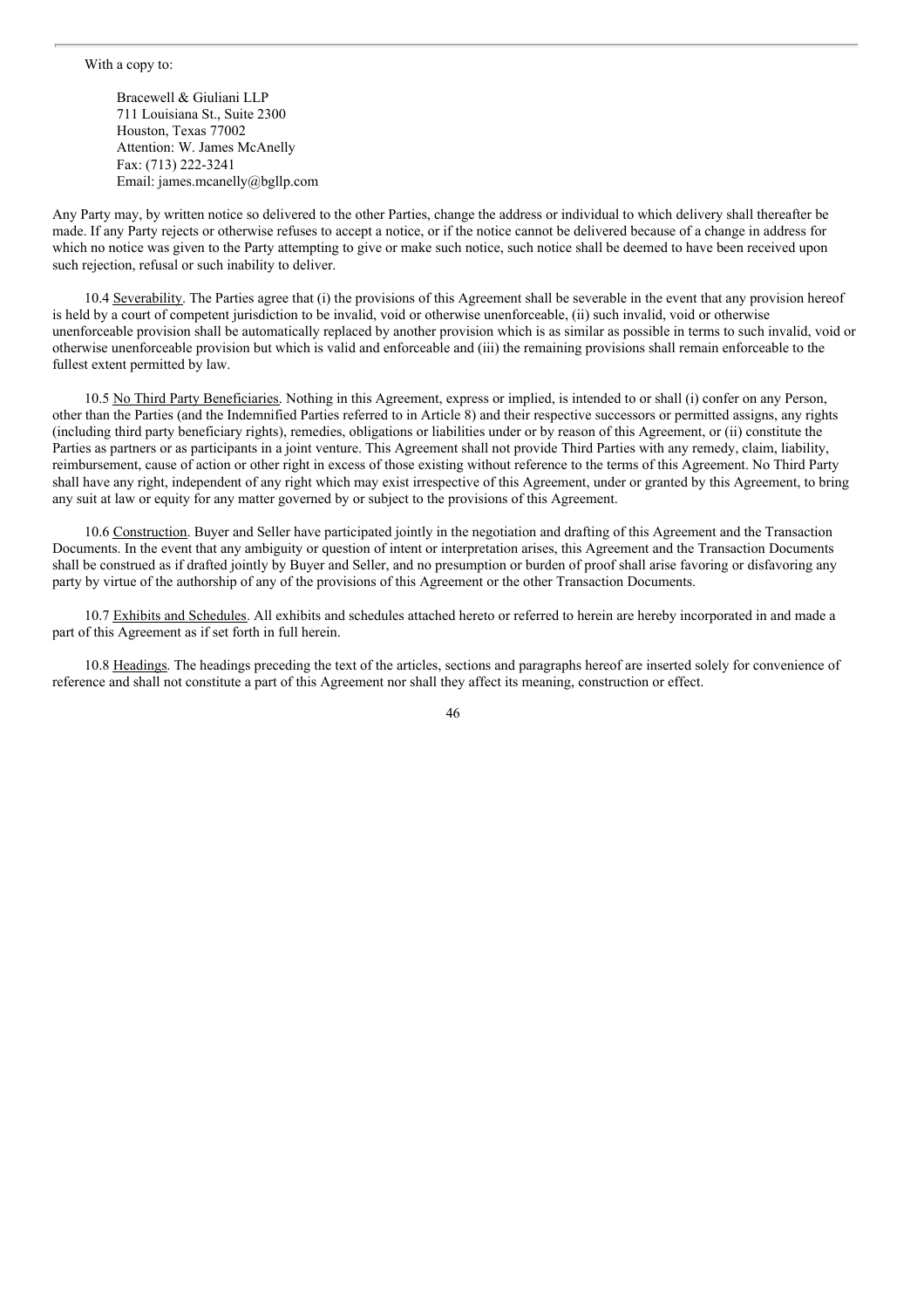10.9 Counterparts. This Agreement may be executed in two or more counterparts, each of which shall be deemed an original, but which together shall constitute one and the same instrument. Any executed counterpart delivered by facsimile or other means of electronic transmission shall be deemed an original for all purposes.

10.10 Entire Agreement. This Agreement, together with the exhibits and schedules attached hereto and the other Transaction Documents, and the Confidentiality Agreement constitute the entire understanding of the Parties with respect to the subject matter hereof, superseding all prior negotiations, discussions, agreements or understandings, written or oral, between the Parties with respect to the subject matter hereof.

10.11 Applicable Law; Venue; Waiver of Jury Trial. This Agreement shall be governed by, and construed, enforced and interpreted in accordance with the Laws and Regulations of the State of Texas, without giving effect to any choice or conflict of law provision or rule (whether of the State of Texas or any other jurisdiction) that would cause the application of the Laws and Regulations of any jurisdiction other than the State of Texas; *provided, however,* that the Laws and Regulations of the state where the Purchased Assets are located shall apply with respect to conveyancing matters and other real property matters necessarily subject to the Laws and Regulations of the state of where the Purchased Assets are located. The Parties hereby irrevocably consent to the exclusive jurisdiction of the courts of the State of Texas in and for Harris County and the United States District Court for the Southern District of Texas, Houston Division in connection with any litigation arising out of this Agreement or any of the transactions contemplated hereby. All disputes between the Parties and the transactions contemplated hereby shall have jurisdiction and venue only in the courts of the State of Texas in and for Harris County and the United States District Court for the Southern District of Texas, Houston Division. Each Party waives any objection which it may have pertaining to improper venue or forum non-conveniens to the conduct of any proceeding in the foregoing courts. Each Party agrees that any and all process directed to it in any such litigation may be served upon it outside of the State of Texas with the same force and effect as if such service had been made within Texas. EACH OF THE PARTIES HEREBY VOLUNTARILY AND IRREVOCABLY WAIVES TRIAL BY JURY IN ANY ACTION OR OTHER PROCEEDING BROUGHT IN CONNECTION WITH THIS AGREEMENT.

*[Signature Page Follows]*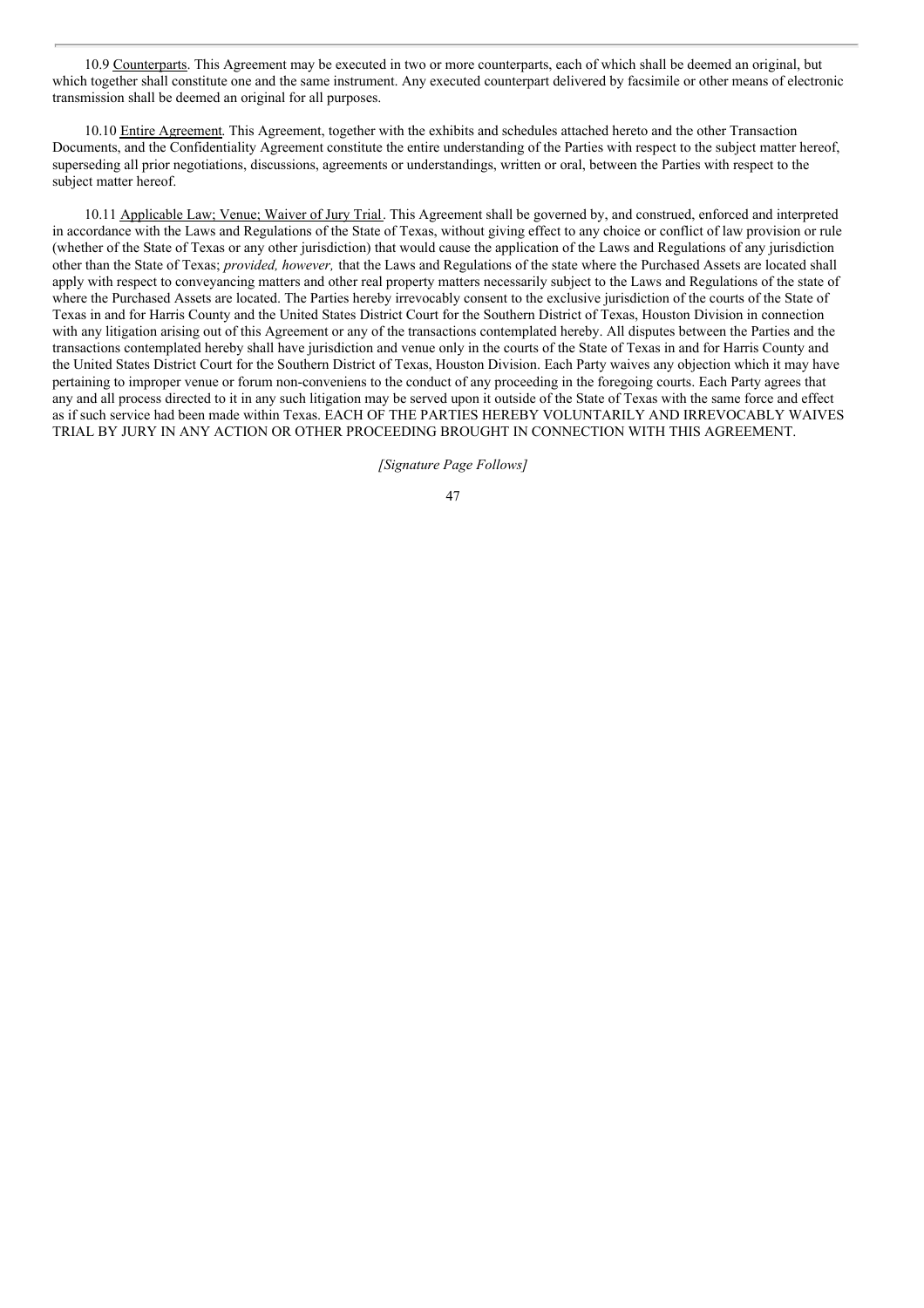IN WITNESS WHEREOF, the Parties have caused this Agreement to be executed by their respective duly authorized officers as of the date first written above.

## SELLER:

PENN VIRGINIA OIL & GAS, L.P.

By: Penn Virginia Oil & Gas GP LLC, its general partner

By: /S/H. BAIRD WHITEHEAD

Name: H. Baird Whitehead Title: President and Chief Executive Officer

BUYER:

COVEY PARK ENERGY LLC

By: /S/ SHERRY B. HODGES Name: Sherry B. Hodges Title: Vice President Land & Business Development

Signature Page to Purchase and Sale Agreement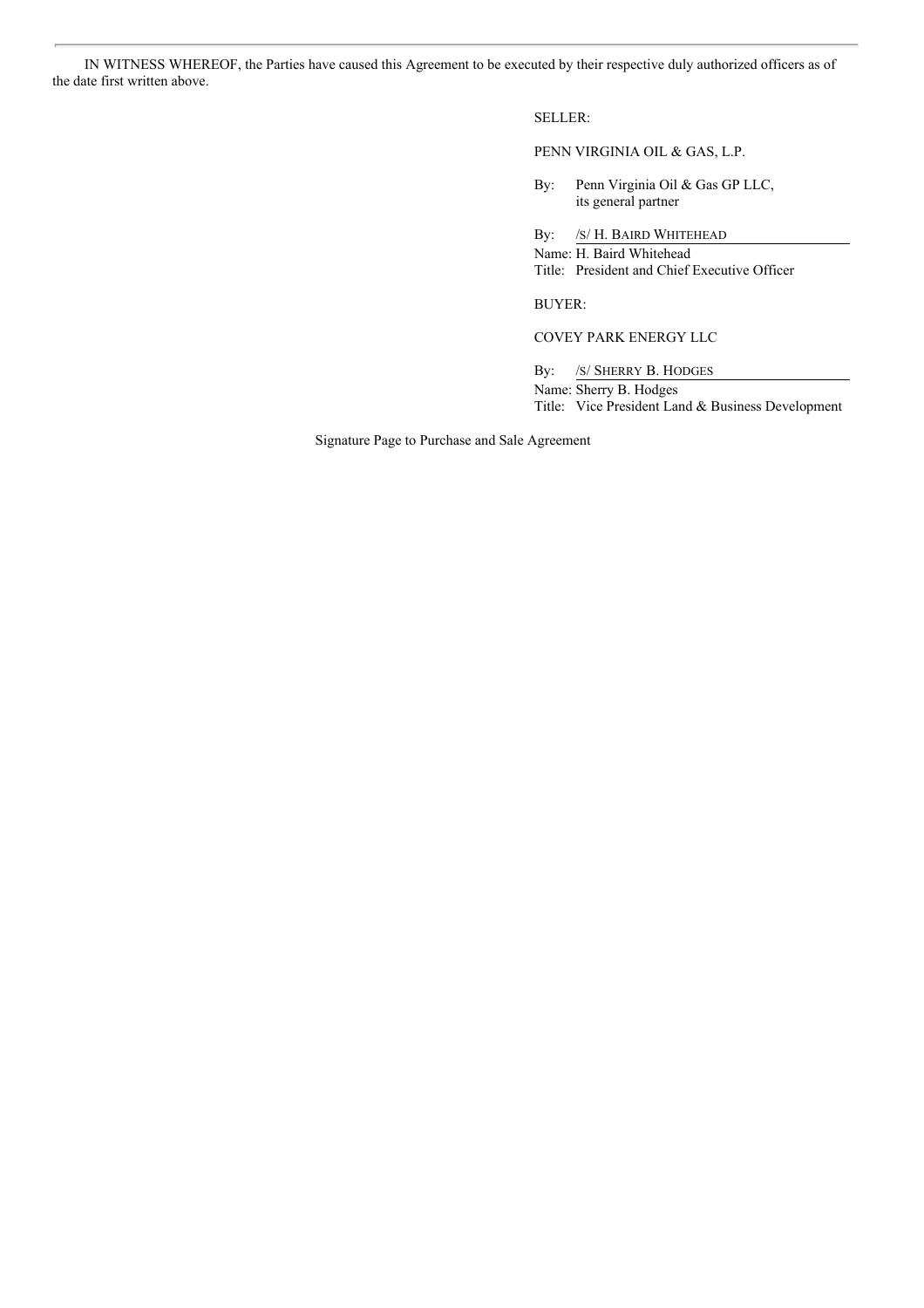#### **AMENDMENT AND SUPPLEMENT TO PURCHASE AND SALE AGREEMENT**

This Amendment and Supplement to Purchase and Sale Agreement (this "Amendment") is made and entered into this 31st day of August, 2015 by and between Penn Virginia Oil & Gas, L.P., a Texas limited partnership ("Seller"), and Covey Park Energy LLC, a Delaware limited liability company ("Buyer").

#### **RECITALS:**

A. Seller and Buyer have entered into that certain Purchase and Sale Agreement dated July 15, 2015 (the "PSA").

B. Seller and Buyer desire to amend and supplement the PSA in accordance with the terms hereof.

C. All capitalized terms used herein and not otherwise defined herein shall have the meanings described in the PSA.

NOW THEREFORE, in consideration of the foregoing premises and the mutual covenants and agreements set forth herein, and intending to be legally bound hereby, the parties hereto agree as follows:

1. Exhibits to PSA. Exhibits A-1, A-2, A-3, A-4 and A-5 to the PSA are hereby deleted and replaced with the exhibits set forth on Attachment A attached hereto.

2. Consent Schedule. Schedule 4.1(d) to the PSA is hereby deleted and replaced in its entirety with the revised schedule set forth on Attachment B hereto.

3. Payment of Invoices. Section 3.6(d) of the PSA is hereby deleted in its entirety.

- 4. Environmental Schedule. The following item shall be deemed to be added to Schedule 4.1(t) to the PSA:
	- "3. Status Report: Anthony, William Complaint No. 06-2787 from the Railroad Commission of Texas, Oil and Gas Division dated July 31, 2015."

5. Ratification. Each party hereto hereby ratifies and confirms the PSA (as amended and supplemented hereby).

*[Signature Page Follows]*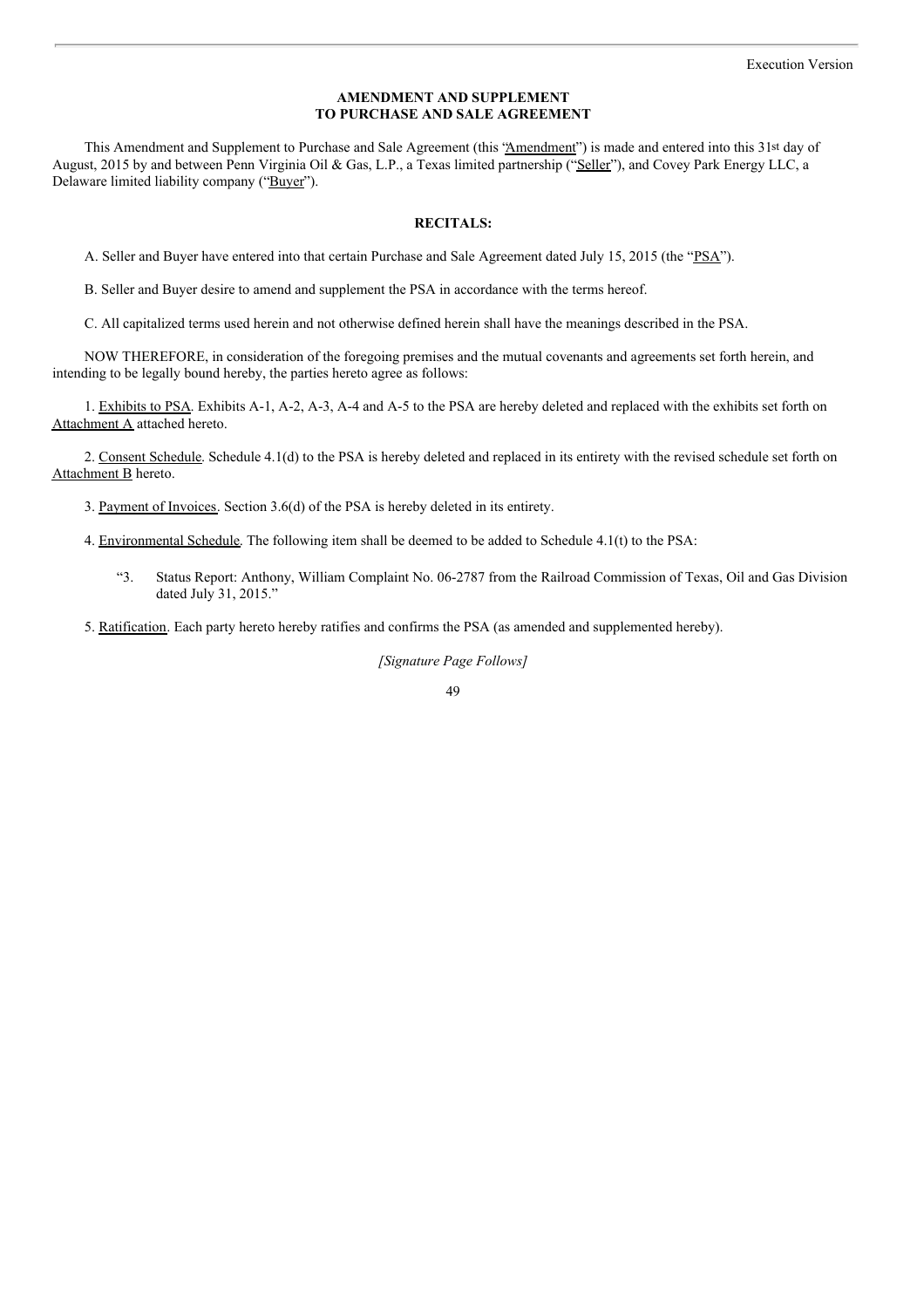IN WITNESS WHEREOF, the undersigned parties have caused this Amendment to be executed by their respective duly authorized representatives as of the date first above written.

SELLER:

PENN VIRGINIA OIL & GAS, L.P.

By: Penn Virginia Oil & Gas GP LLC, its general partner

By: /s/ Edward L. Johnson Name: Edward L. Johnson Title: Vice President, Land

BUYER:

# COVEY PARK ENERGY LLC

By: /s/ Sherry B. Hodges Name: Sherry B. Hodges Title: Vice President Land & Business Development

Signature Page to Amendment and Supplement to Purchase and Sale Agreement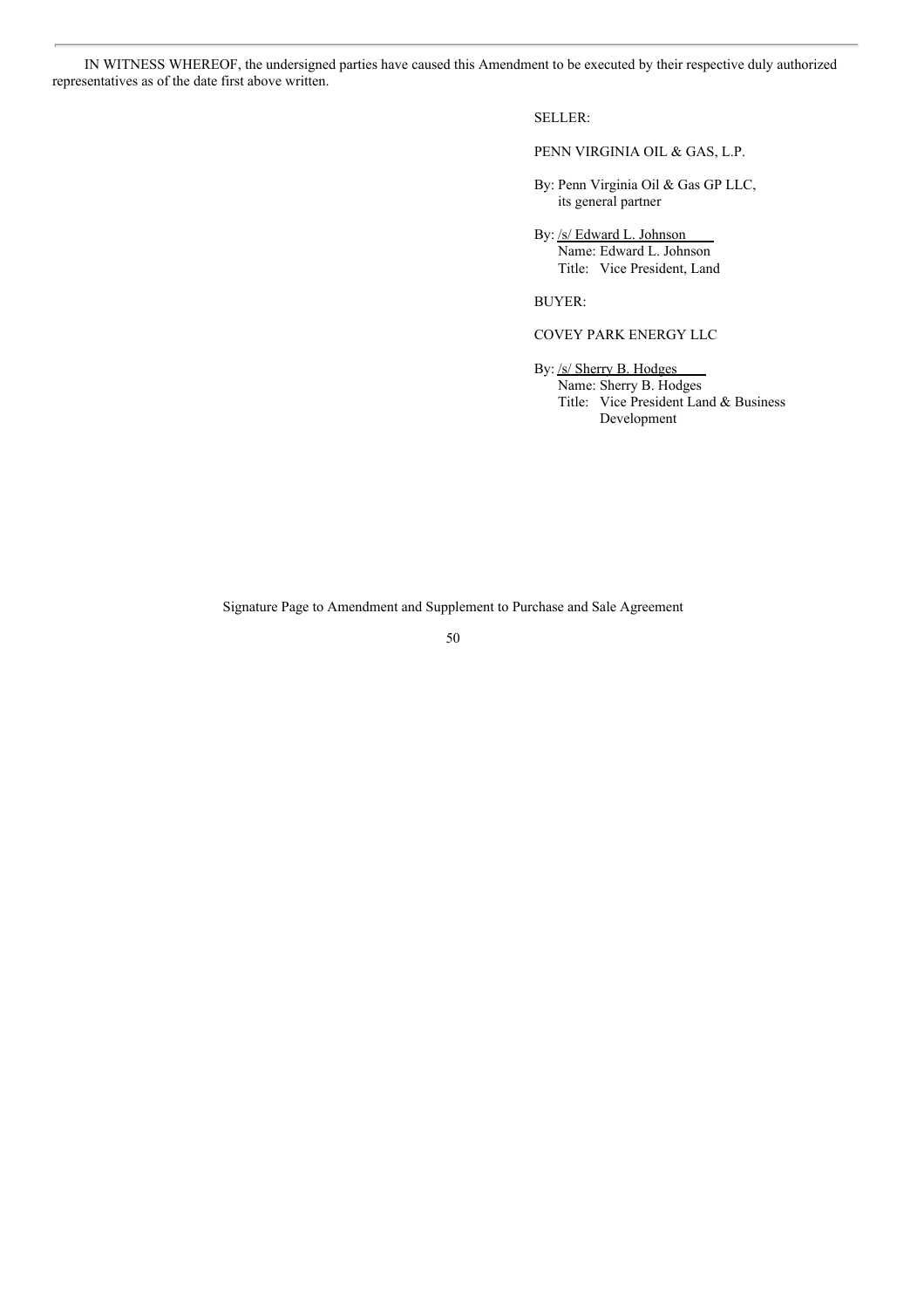

Four Radnor Corporate Center, Suite 200 Radnor, PA 19087 Ph: (610) 687-8900 Fax: (610) 687-3688 www.pennvirginia.com

# **FOR IMMEDIATE RELEASE**

# **PENN VIRGINIA CORPORATION ANNOUNCES CLOSING OF SALE OF EAST TEXAS ASSETS**

*PRO FORMA LIQUIDITY OF APPROXIMATELY \$260 MILLION AND PRO FORMA TOTAL DEBT RATIO OF 3.6 TIMES*

**RADNOR, PA (Globe Newswire) August 31, 2015 –** Penn Virginia Corporation (NYSE: PVA) today announced that it has closed the previously announced sale of its East Texas assets. The net cash proceeds from the sale were approximately \$74 million, including customary closing adjustments.

Pro forma for the East Texas divestiture, at June 30, 2015, our total debt ratio and credit exposure ratio, defined as all outstanding borrowings under our revolving credit facility (Revolver) plus any outstanding letters of credit, were 3.6 times and 0.4 times trailing twelve months' pro forma Adjusted EBITDAX, respectively, with \$138 million outstanding under our revolving Revolver and financial liquidity of \$259 million. This compares to total debt and credit exposure ratios of 3.7 times and 0.6 times, respectively, with \$212 million outstanding under the Revolver and financial liquidity of \$215 million as of June 30, 2015.

The divestiture was already given effect in our most recent 2015 guidance.

\*\*\*\*\*\*

Penn Virginia Corporation (NYSE: PVA) is an independent oil and gas company engaged in the exploration, development and production of oil, NGLs and natural gas in various domestic onshore regions of the United States, with a primary focus in the Eagle Ford Shale in *south Texas. For more information, please visit our website at www.pennvirginia.com.*

**Contact:** James W. Dean Vice President, Corporate Development Ph: (610) 687-7531 Fax: (610) 687-3688 E-Mail: invest@pennvirginia.com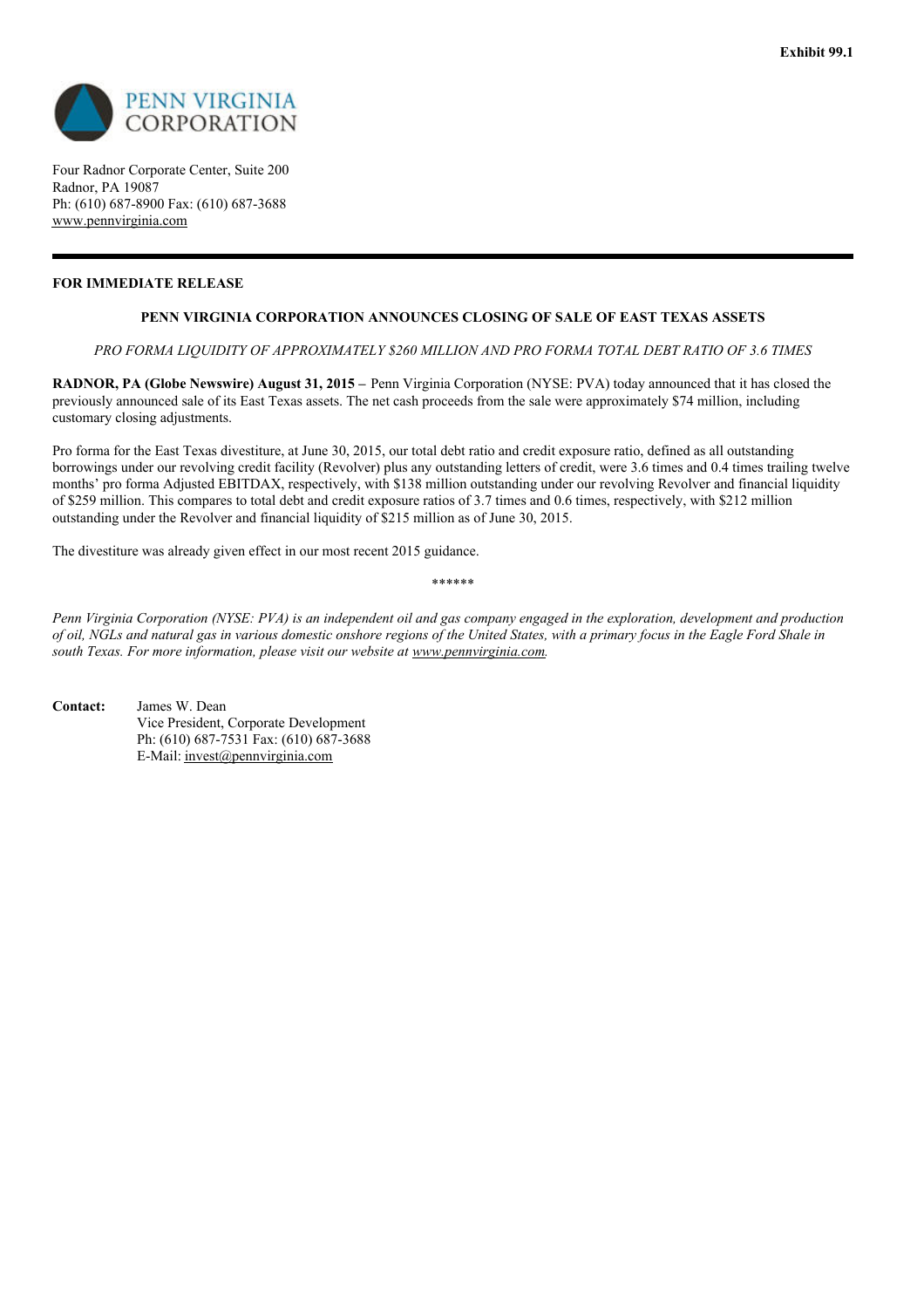#### **PENN VIRGINIA CORPORATION AND SUBSIDIARIES TRANSACTION DESCRIPTION FOR THE UNAUDITED PRO FORMA CONDENSED CONSOLIDATED FINANCIAL STATEMENTS**

On August 31, 2015, Penn Virginia Corporation (the "Company"), through its indirect wholly owned subsidiary, Penn Virginia Oil & Gas, L.P. ("PVOG"), completed the previously announced sale of all of PVOG's East Texas and North Louisiana oil and gas assets to Covey Park Energy LLC for \$74.5 million in cash (the "Transaction"). The purchase price for the Transaction is subject to adjustment to reflect the effective date of the Transaction of May 1, 2015. The oil and gas assets subject to the Transaction are located in Harrison, Marion and Panola Counties in Texas and Bossier and Caddo Parishes in Louisiana.

The purchase and sale agreement provided for certain adjustments to the purchase price based upon revenue and expenses attributable to the time after the effective date of May 1, 2015. The estimated amount of these adjustments is given effect in the pro forma condensed consolidated financial statements.

The following unaudited pro forma condensed consolidated financial statements and explanatory notes present the financial statements of the Company assuming the Transaction occurred as of June 30, 2015 with respect to the balance sheet and as of January 1, 2014 with respect to the statements of operations for the six months ended June 30, 2015 and the year ended December 31, 2014.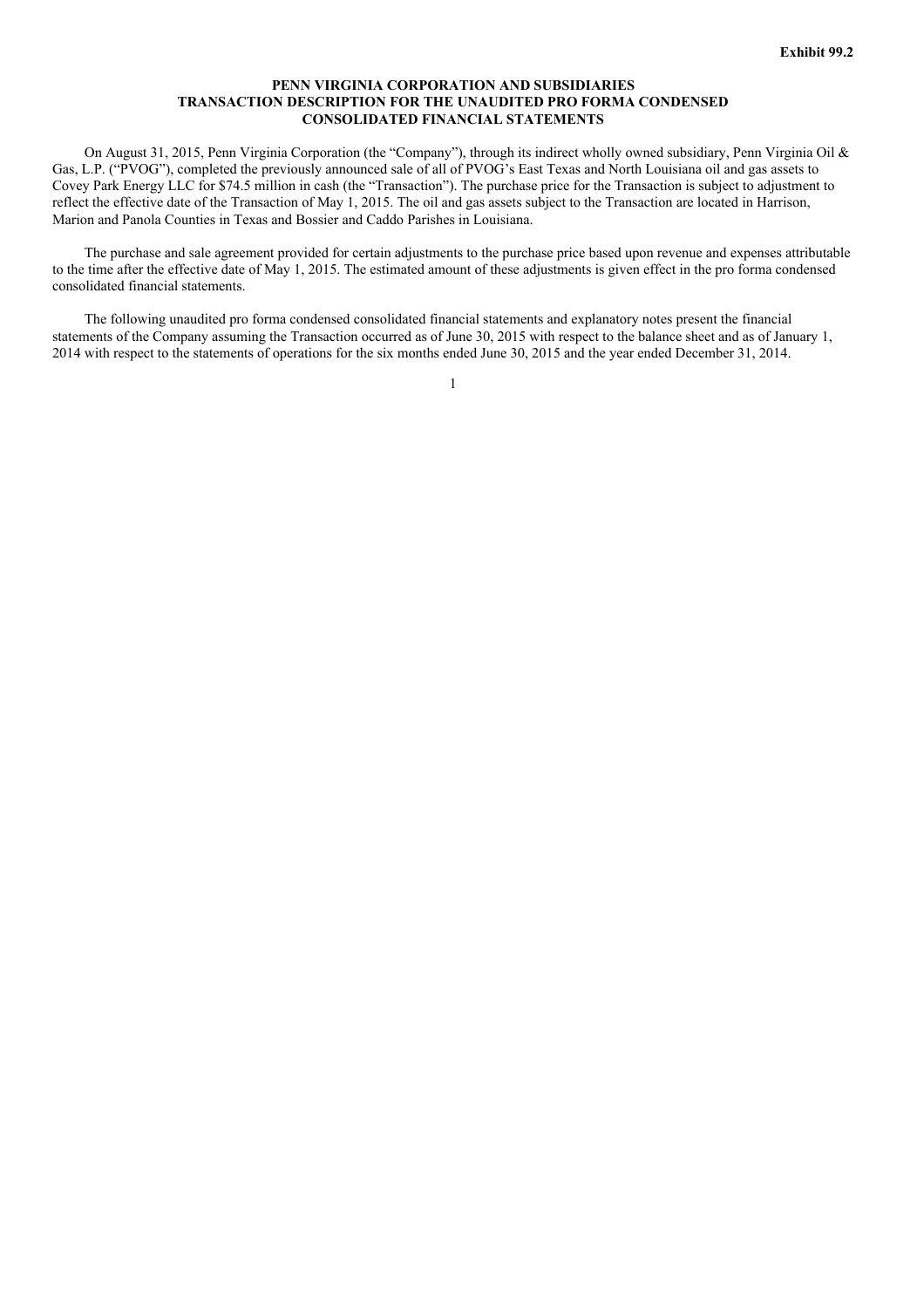# **PENN VIRGINIA CORPORATION AND SUBSIDIARIES PRO FORMA CONDENSED CONSOLIDATED BALANCE SHEET - unaudited (in thousands, except per share data)**

|                                                                                  | As of June 30, 2015    |                            |               |
|----------------------------------------------------------------------------------|------------------------|----------------------------|---------------|
|                                                                                  |                        | Pro Forma                  |               |
|                                                                                  | <b>Historical</b>      | <b>Adjustments</b>         | Pro Forma     |
| <b>Assets</b>                                                                    |                        |                            |               |
| Current assets                                                                   |                        |                            |               |
| Cash and cash equivalents                                                        | $\mathcal{S}$<br>4,441 | 72,556(a)<br><sup>\$</sup> | 76,997<br>\$. |
| Accounts receivable, net of allowance for doubtful accounts                      | 104,636                |                            | 104,636       |
| Derivative assets                                                                | 80,372                 |                            | 80,372        |
| Other current assets                                                             | 8,381                  | (248)(b)                   | 8,133         |
| Total current assets                                                             | 197,830                | 72,308                     | 270,138       |
| Property and equipment, net (successful efforts method)                          | 1,888,892              | (32,323)(c)                | 1,856,569     |
| Derivative assets                                                                | 19,546                 |                            | 19,546        |
| Other assets                                                                     | 6,322                  |                            | 6,322         |
| <b>Total</b> assets                                                              | \$2,112,590            | \$39,985                   | \$2,152,575   |
| Liabilities and Shareholders' Equity                                             |                        |                            |               |
| <b>Current liabilities</b>                                                       |                        |                            |               |
| Accounts payable and accrued expenses                                            | \$197,889              | \$                         | \$197,889     |
| Derivative liabilities                                                           |                        |                            |               |
| Total current liabilities                                                        | 197,889                |                            | 197,889       |
| Other liabilities                                                                | 117,582                | (3,696)(d)                 | 113,886       |
| Deferred income taxes                                                            | 4,838                  | 73(e)                      | 4,911         |
| Long-term debt, net of unamortized issuance costs                                | 1,264,363              |                            | 1,264,363     |
| Shareholders' equity:                                                            |                        |                            |               |
| Preferred stock of \$100 par value - 100,000 shares authorized; Series A - 7,945 |                        |                            |               |
| shares issued and Series B - 32,500 shares issued                                | 4,044                  |                            | 4.044         |
| Common stock of \$0.01 par value - 128,000,000 shares authorized; 71,676,606     |                        |                            |               |
| shares issued                                                                    | 530                    |                            | 530           |
| Paid-in capital                                                                  | 1,207,854              |                            | 1,207,854     |
| Accumulated deficit                                                              | (684, 604)             | 43,608(f)                  | (640,996)     |
| Deferred compensation obligation                                                 | 3,354                  |                            | 3,354         |
| Accumulated other comprehensive income                                           | 228                    |                            | 228           |
| Treasury stock - 293,426 shares of common stock                                  | (3,488)                |                            | (3,488)       |
| Total shareholders' equity                                                       | 527,918                | 43,608                     | 571,526       |
|                                                                                  |                        |                            |               |
| Total liabilities and shareholders' equity                                       | \$2,112,590            | 39,985                     | \$2,152,575   |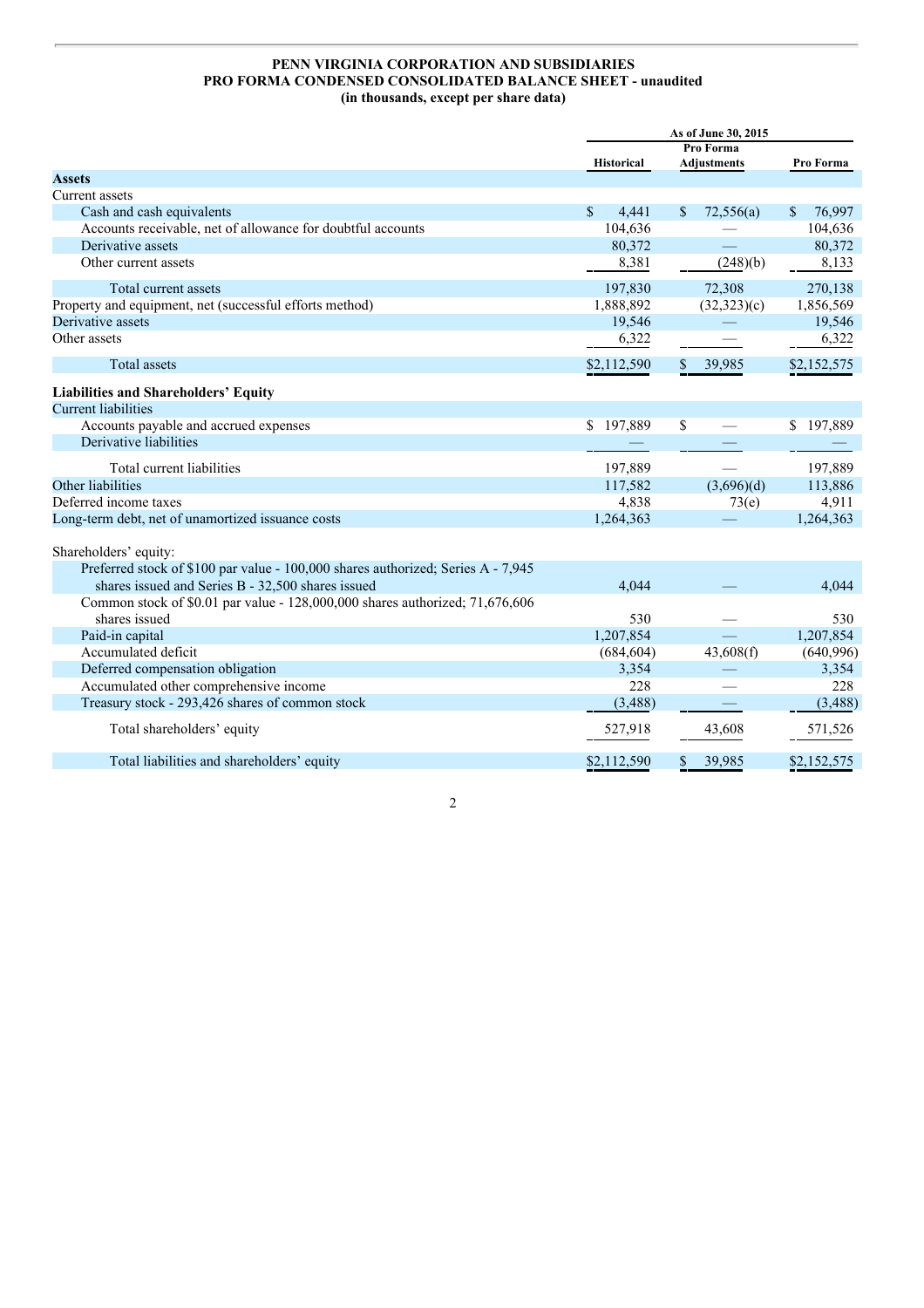# **PENN VIRGINIA CORPORATION AND SUBSIDIARIES PRO FORMA CONDENSED CONSOLIDATED STATEMENT OF OPERATIONS - unaudited (in thousands)**

|                                                                         | For the Six Months Ended June 30, 2015 |                    |                       |
|-------------------------------------------------------------------------|----------------------------------------|--------------------|-----------------------|
|                                                                         |                                        | Pro Forma          |                       |
|                                                                         | <b>Historical</b>                      | <b>Adjustments</b> | Pro Forma             |
| <b>Revenues</b>                                                         |                                        |                    |                       |
| Crude oil                                                               | \$129,840                              | S<br>(1,119)(g)    | \$128,721             |
| Natural gas liquids (NGLs)                                              | 10,587                                 | (1,018)(g)         | 9,569                 |
| Natural gas                                                             | 15,831                                 | (4,204)(g)         | 11,627                |
| Loss on sales of property and equipment                                 | (25)                                   |                    | (25)                  |
| Other, net                                                              | 1,910                                  | (638)(g)           | 1,272                 |
| Total revenues                                                          | 158,143                                | (6,979)            | 151,164               |
| <b>Operating expenses</b>                                               |                                        |                    |                       |
| Lease operating                                                         | 22,476                                 | (2,621)(g)         | 19,855                |
| Gathering, processing and transportation                                | 13,881                                 | (1,055)(g)         | 12,826                |
| Production and ad valorem taxes                                         | 9,656                                  | (411)(g)           | 9,245                 |
| General and administrative                                              | 23,449                                 |                    | 23,449                |
| Exploration                                                             | 10,249                                 | (898)(g)           | 9,351                 |
| Depreciation, depletion and amortization                                | 176,206                                | $(1,102)$ (h)      | 175,104               |
| Impairments                                                             | 1,084                                  |                    | 1,084                 |
| Total operating expenses                                                | 257,001                                | (6,087)            | 250,914               |
| <b>Operating loss</b>                                                   | (98, 858)                              | (892)              | (99,750)              |
| Other income (expense)                                                  |                                        |                    |                       |
| Interest expense                                                        | (45,036)                               |                    | (45,036)              |
| Derivatives                                                             | 7,372                                  |                    | 7,372                 |
| Other                                                                   | (542)                                  |                    | (542)                 |
| Loss from continuing operations before income taxes                     | (137,064)                              | (892)              | (137,956)             |
| Income tax (expense) benefit                                            | (230)                                  | 1(j)               | (229)                 |
| <b>Net loss</b>                                                         | (137, 294)                             | (891)              | (138, 185)            |
| Preferred stock dividends                                               | (12, 134)                              |                    | (12, 134)             |
| Net loss from continuing operations attributable to common shareholders | \$(149, 428)                           | \$<br>(891)        | \$(150,319)           |
| Loss from continuing operations per share:                              |                                        |                    |                       |
| <b>Basic</b>                                                            | (2.07)<br>S                            |                    | (2.08)<br>\$          |
| Diluted                                                                 | $\mathbb{S}$<br>(2.07)                 |                    | $\mathbf S$<br>(2.08) |
| Weighted average shares outstanding:                                    |                                        |                    |                       |
| <b>Basic</b>                                                            | 72,330                                 |                    | 72,330                |
| Diluted                                                                 | 72,330                                 |                    | 72,330                |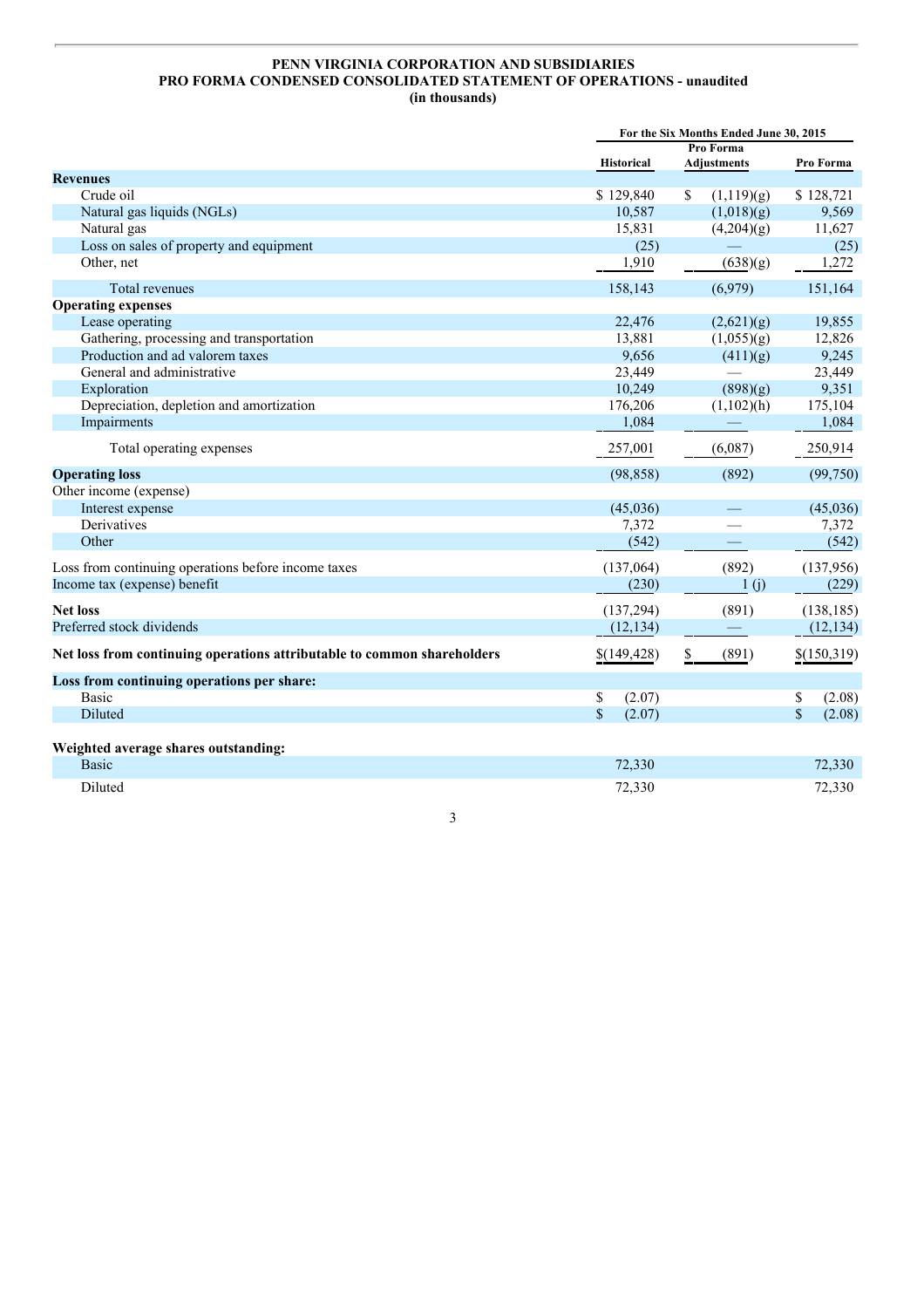# **PENN VIRGINIA CORPORATION AND SUBSIDIARIES PRO FORMA CONDENSED CONSOLIDATED STATEMENT OF OPERATIONS - unaudited (in thousands)**

| Pro Forma<br>Pro<br><b>Historical</b><br>Adjustments<br>Forma<br><b>Revenues</b><br>Crude oil<br>\$420,286<br>\$415,434<br>\$<br>(4,852)(g)<br>Natural gas liquids (NGLs)<br>34,552<br>(5,440)(g)<br>29,112<br>58,044<br>40,168<br>Natural gas<br>(17,876)(g)<br>Gain on sales of property and equipment<br>120,769<br>120,769<br>Other, net<br>3,122<br>1,651<br>(1,471)(g)<br>607,134<br>636,773<br>(29, 639)<br>Total revenues<br><b>Operating expenses</b><br>Lease operating<br>48,298<br>37,885<br>(10,413)(g)<br>Gathering, processing and transportation<br>18,294<br>(1,929)(g)<br>16,365<br>Production and ad valorem taxes<br>27,990<br>26,864<br>(1,126)(g)<br>General and administrative<br>49,005<br>49,005<br>Exploration<br>13,127<br>17,063<br>(3,936)(g)<br>Depreciation, depletion and amortization<br>300,299<br>$(38,628)$ (h)<br>261,671<br>174,461<br>Impairments<br>791,809<br>(617,348)(i)<br>579,378<br>Total operating expenses<br>1,252,758<br>(673,380)<br>(615,985)<br>643,741<br>27,756<br><b>Operating income (loss)</b><br>Other income (expense)<br>Interest expense<br>(88, 831)<br>(88, 831)<br>Derivatives<br>162,212<br>162,212<br>Other<br>1,334<br>1,334<br>643,741<br>102,471<br>Income (loss) from continuing operations before income taxes<br>(541,270)<br>Income tax (expense) benefit<br>131,678<br>(156,607)(j)<br>(24, 929)<br>(409, 592)<br>487,134<br>Net income (loss)<br>77,542<br>(17, 148)<br>Preferred stock dividends<br>(17, 148)<br>Induced conversion of preferred stock<br>(4,256)<br>(4,256)<br>\$487,134<br>Net income (loss) from continuing operations attributable to common shareholders<br>\$ (430,996)<br>\$56,138<br>Loss from continuing operations per share:<br><sup>\$</sup><br>(6.26)<br>$\mathbb{S}$<br>0.81<br><b>Basic</b><br>Diluted<br>\$<br>\$<br>0.81<br>(6.26)<br>Weighted average shares outstanding:<br><b>Basic</b><br>68,887<br>68,887 | For the Year Ended December 31, 2014 |  |  |
|------------------------------------------------------------------------------------------------------------------------------------------------------------------------------------------------------------------------------------------------------------------------------------------------------------------------------------------------------------------------------------------------------------------------------------------------------------------------------------------------------------------------------------------------------------------------------------------------------------------------------------------------------------------------------------------------------------------------------------------------------------------------------------------------------------------------------------------------------------------------------------------------------------------------------------------------------------------------------------------------------------------------------------------------------------------------------------------------------------------------------------------------------------------------------------------------------------------------------------------------------------------------------------------------------------------------------------------------------------------------------------------------------------------------------------------------------------------------------------------------------------------------------------------------------------------------------------------------------------------------------------------------------------------------------------------------------------------------------------------------------------------------------------------------------------------------------------------------------------------------------------------------------------------------------|--------------------------------------|--|--|
|                                                                                                                                                                                                                                                                                                                                                                                                                                                                                                                                                                                                                                                                                                                                                                                                                                                                                                                                                                                                                                                                                                                                                                                                                                                                                                                                                                                                                                                                                                                                                                                                                                                                                                                                                                                                                                                                                                                              |                                      |  |  |
|                                                                                                                                                                                                                                                                                                                                                                                                                                                                                                                                                                                                                                                                                                                                                                                                                                                                                                                                                                                                                                                                                                                                                                                                                                                                                                                                                                                                                                                                                                                                                                                                                                                                                                                                                                                                                                                                                                                              |                                      |  |  |
|                                                                                                                                                                                                                                                                                                                                                                                                                                                                                                                                                                                                                                                                                                                                                                                                                                                                                                                                                                                                                                                                                                                                                                                                                                                                                                                                                                                                                                                                                                                                                                                                                                                                                                                                                                                                                                                                                                                              |                                      |  |  |
|                                                                                                                                                                                                                                                                                                                                                                                                                                                                                                                                                                                                                                                                                                                                                                                                                                                                                                                                                                                                                                                                                                                                                                                                                                                                                                                                                                                                                                                                                                                                                                                                                                                                                                                                                                                                                                                                                                                              |                                      |  |  |
|                                                                                                                                                                                                                                                                                                                                                                                                                                                                                                                                                                                                                                                                                                                                                                                                                                                                                                                                                                                                                                                                                                                                                                                                                                                                                                                                                                                                                                                                                                                                                                                                                                                                                                                                                                                                                                                                                                                              |                                      |  |  |
|                                                                                                                                                                                                                                                                                                                                                                                                                                                                                                                                                                                                                                                                                                                                                                                                                                                                                                                                                                                                                                                                                                                                                                                                                                                                                                                                                                                                                                                                                                                                                                                                                                                                                                                                                                                                                                                                                                                              |                                      |  |  |
|                                                                                                                                                                                                                                                                                                                                                                                                                                                                                                                                                                                                                                                                                                                                                                                                                                                                                                                                                                                                                                                                                                                                                                                                                                                                                                                                                                                                                                                                                                                                                                                                                                                                                                                                                                                                                                                                                                                              |                                      |  |  |
|                                                                                                                                                                                                                                                                                                                                                                                                                                                                                                                                                                                                                                                                                                                                                                                                                                                                                                                                                                                                                                                                                                                                                                                                                                                                                                                                                                                                                                                                                                                                                                                                                                                                                                                                                                                                                                                                                                                              |                                      |  |  |
|                                                                                                                                                                                                                                                                                                                                                                                                                                                                                                                                                                                                                                                                                                                                                                                                                                                                                                                                                                                                                                                                                                                                                                                                                                                                                                                                                                                                                                                                                                                                                                                                                                                                                                                                                                                                                                                                                                                              |                                      |  |  |
|                                                                                                                                                                                                                                                                                                                                                                                                                                                                                                                                                                                                                                                                                                                                                                                                                                                                                                                                                                                                                                                                                                                                                                                                                                                                                                                                                                                                                                                                                                                                                                                                                                                                                                                                                                                                                                                                                                                              |                                      |  |  |
|                                                                                                                                                                                                                                                                                                                                                                                                                                                                                                                                                                                                                                                                                                                                                                                                                                                                                                                                                                                                                                                                                                                                                                                                                                                                                                                                                                                                                                                                                                                                                                                                                                                                                                                                                                                                                                                                                                                              |                                      |  |  |
|                                                                                                                                                                                                                                                                                                                                                                                                                                                                                                                                                                                                                                                                                                                                                                                                                                                                                                                                                                                                                                                                                                                                                                                                                                                                                                                                                                                                                                                                                                                                                                                                                                                                                                                                                                                                                                                                                                                              |                                      |  |  |
|                                                                                                                                                                                                                                                                                                                                                                                                                                                                                                                                                                                                                                                                                                                                                                                                                                                                                                                                                                                                                                                                                                                                                                                                                                                                                                                                                                                                                                                                                                                                                                                                                                                                                                                                                                                                                                                                                                                              |                                      |  |  |
|                                                                                                                                                                                                                                                                                                                                                                                                                                                                                                                                                                                                                                                                                                                                                                                                                                                                                                                                                                                                                                                                                                                                                                                                                                                                                                                                                                                                                                                                                                                                                                                                                                                                                                                                                                                                                                                                                                                              |                                      |  |  |
|                                                                                                                                                                                                                                                                                                                                                                                                                                                                                                                                                                                                                                                                                                                                                                                                                                                                                                                                                                                                                                                                                                                                                                                                                                                                                                                                                                                                                                                                                                                                                                                                                                                                                                                                                                                                                                                                                                                              |                                      |  |  |
|                                                                                                                                                                                                                                                                                                                                                                                                                                                                                                                                                                                                                                                                                                                                                                                                                                                                                                                                                                                                                                                                                                                                                                                                                                                                                                                                                                                                                                                                                                                                                                                                                                                                                                                                                                                                                                                                                                                              |                                      |  |  |
|                                                                                                                                                                                                                                                                                                                                                                                                                                                                                                                                                                                                                                                                                                                                                                                                                                                                                                                                                                                                                                                                                                                                                                                                                                                                                                                                                                                                                                                                                                                                                                                                                                                                                                                                                                                                                                                                                                                              |                                      |  |  |
|                                                                                                                                                                                                                                                                                                                                                                                                                                                                                                                                                                                                                                                                                                                                                                                                                                                                                                                                                                                                                                                                                                                                                                                                                                                                                                                                                                                                                                                                                                                                                                                                                                                                                                                                                                                                                                                                                                                              |                                      |  |  |
|                                                                                                                                                                                                                                                                                                                                                                                                                                                                                                                                                                                                                                                                                                                                                                                                                                                                                                                                                                                                                                                                                                                                                                                                                                                                                                                                                                                                                                                                                                                                                                                                                                                                                                                                                                                                                                                                                                                              |                                      |  |  |
|                                                                                                                                                                                                                                                                                                                                                                                                                                                                                                                                                                                                                                                                                                                                                                                                                                                                                                                                                                                                                                                                                                                                                                                                                                                                                                                                                                                                                                                                                                                                                                                                                                                                                                                                                                                                                                                                                                                              |                                      |  |  |
|                                                                                                                                                                                                                                                                                                                                                                                                                                                                                                                                                                                                                                                                                                                                                                                                                                                                                                                                                                                                                                                                                                                                                                                                                                                                                                                                                                                                                                                                                                                                                                                                                                                                                                                                                                                                                                                                                                                              |                                      |  |  |
|                                                                                                                                                                                                                                                                                                                                                                                                                                                                                                                                                                                                                                                                                                                                                                                                                                                                                                                                                                                                                                                                                                                                                                                                                                                                                                                                                                                                                                                                                                                                                                                                                                                                                                                                                                                                                                                                                                                              |                                      |  |  |
|                                                                                                                                                                                                                                                                                                                                                                                                                                                                                                                                                                                                                                                                                                                                                                                                                                                                                                                                                                                                                                                                                                                                                                                                                                                                                                                                                                                                                                                                                                                                                                                                                                                                                                                                                                                                                                                                                                                              |                                      |  |  |
|                                                                                                                                                                                                                                                                                                                                                                                                                                                                                                                                                                                                                                                                                                                                                                                                                                                                                                                                                                                                                                                                                                                                                                                                                                                                                                                                                                                                                                                                                                                                                                                                                                                                                                                                                                                                                                                                                                                              |                                      |  |  |
|                                                                                                                                                                                                                                                                                                                                                                                                                                                                                                                                                                                                                                                                                                                                                                                                                                                                                                                                                                                                                                                                                                                                                                                                                                                                                                                                                                                                                                                                                                                                                                                                                                                                                                                                                                                                                                                                                                                              |                                      |  |  |
|                                                                                                                                                                                                                                                                                                                                                                                                                                                                                                                                                                                                                                                                                                                                                                                                                                                                                                                                                                                                                                                                                                                                                                                                                                                                                                                                                                                                                                                                                                                                                                                                                                                                                                                                                                                                                                                                                                                              |                                      |  |  |
|                                                                                                                                                                                                                                                                                                                                                                                                                                                                                                                                                                                                                                                                                                                                                                                                                                                                                                                                                                                                                                                                                                                                                                                                                                                                                                                                                                                                                                                                                                                                                                                                                                                                                                                                                                                                                                                                                                                              |                                      |  |  |
|                                                                                                                                                                                                                                                                                                                                                                                                                                                                                                                                                                                                                                                                                                                                                                                                                                                                                                                                                                                                                                                                                                                                                                                                                                                                                                                                                                                                                                                                                                                                                                                                                                                                                                                                                                                                                                                                                                                              |                                      |  |  |
|                                                                                                                                                                                                                                                                                                                                                                                                                                                                                                                                                                                                                                                                                                                                                                                                                                                                                                                                                                                                                                                                                                                                                                                                                                                                                                                                                                                                                                                                                                                                                                                                                                                                                                                                                                                                                                                                                                                              |                                      |  |  |
|                                                                                                                                                                                                                                                                                                                                                                                                                                                                                                                                                                                                                                                                                                                                                                                                                                                                                                                                                                                                                                                                                                                                                                                                                                                                                                                                                                                                                                                                                                                                                                                                                                                                                                                                                                                                                                                                                                                              |                                      |  |  |
|                                                                                                                                                                                                                                                                                                                                                                                                                                                                                                                                                                                                                                                                                                                                                                                                                                                                                                                                                                                                                                                                                                                                                                                                                                                                                                                                                                                                                                                                                                                                                                                                                                                                                                                                                                                                                                                                                                                              |                                      |  |  |
|                                                                                                                                                                                                                                                                                                                                                                                                                                                                                                                                                                                                                                                                                                                                                                                                                                                                                                                                                                                                                                                                                                                                                                                                                                                                                                                                                                                                                                                                                                                                                                                                                                                                                                                                                                                                                                                                                                                              |                                      |  |  |
|                                                                                                                                                                                                                                                                                                                                                                                                                                                                                                                                                                                                                                                                                                                                                                                                                                                                                                                                                                                                                                                                                                                                                                                                                                                                                                                                                                                                                                                                                                                                                                                                                                                                                                                                                                                                                                                                                                                              |                                      |  |  |
|                                                                                                                                                                                                                                                                                                                                                                                                                                                                                                                                                                                                                                                                                                                                                                                                                                                                                                                                                                                                                                                                                                                                                                                                                                                                                                                                                                                                                                                                                                                                                                                                                                                                                                                                                                                                                                                                                                                              |                                      |  |  |
| Diluted<br>68,887<br>95,487                                                                                                                                                                                                                                                                                                                                                                                                                                                                                                                                                                                                                                                                                                                                                                                                                                                                                                                                                                                                                                                                                                                                                                                                                                                                                                                                                                                                                                                                                                                                                                                                                                                                                                                                                                                                                                                                                                  |                                      |  |  |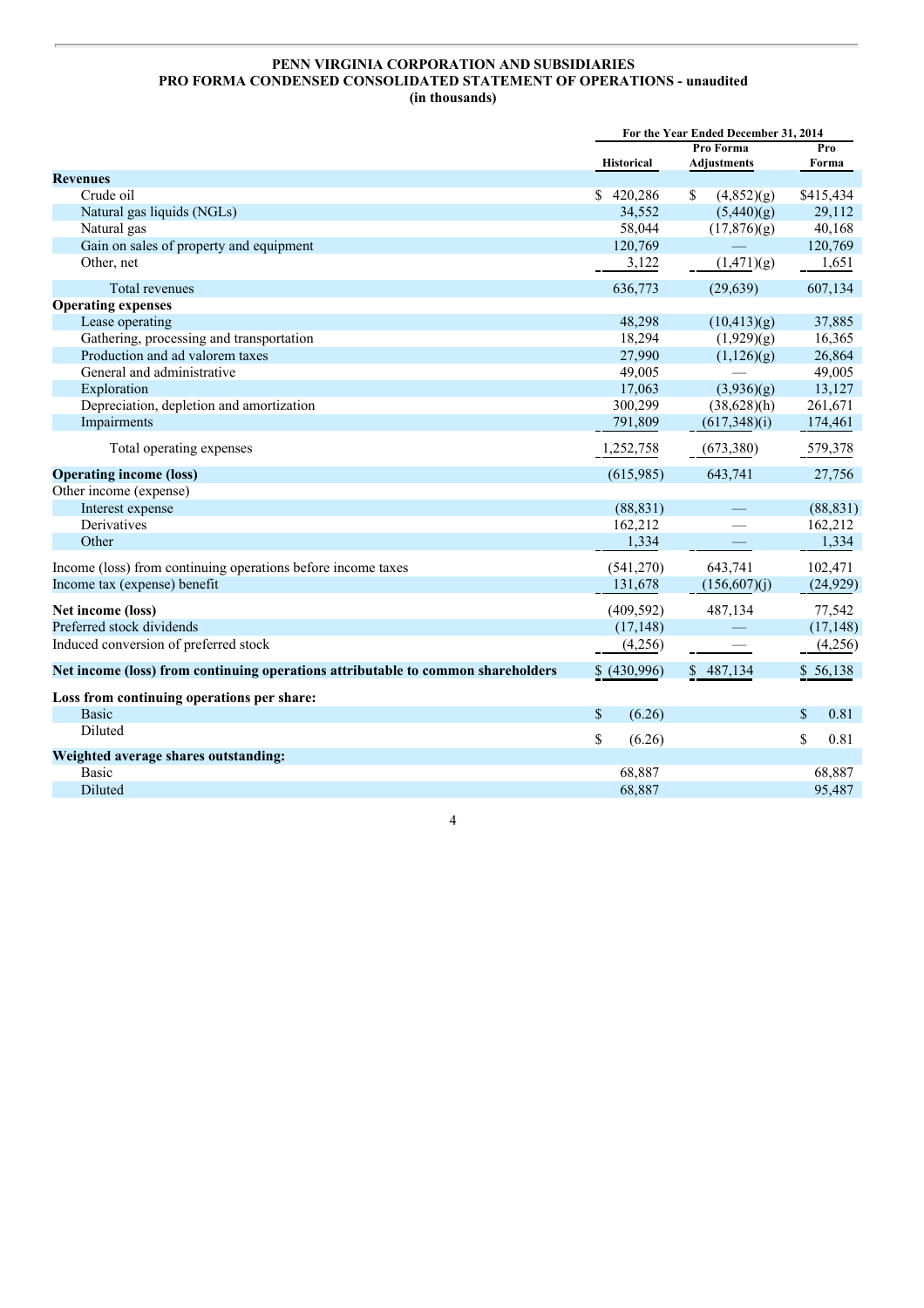#### **PENN VIRGINIA CORPORATION AND SUBSIDIARIES NOTES TO UNAUDITED PRO FORMA CONDENSED CONSOLIDATED FINANCIAL STATEMENTS**

#### 1. Basis of Presentation

The accompanying unaudited pro forma condensed consolidated financial statements and explanatory notes present the financial statements of Penn Virginia Corporation and subsidiaries (the "Company") assuming the Transaction, as described in the Description of Transaction preceding these pro forma financial statements, occurred as of June 30, 2015 with respect to the balance sheet and as of January 1, 2014 with respect to the statements of income for the six months ended June 30, 2015 and the year ended December 31, 2014.

The unaudited pro forma condensed consolidated financial statements are presented for illustrative purposes only and do not purport to represent what the financial position or results of operations of the Company would have been had the Transaction occurred on the dates noted above, or to project the financial position or results of operations of the Company for any future periods. The pro forma adjustments are based on available information and certain assumptions that management believes are reasonable. The pro forma adjustments are directly attributable to the Transaction and are expected to have a continuing impact on the results of operations of the Company. In the opinion of management, all adjustments necessary to present fairly the unaudited pro forma financial statements have been made.

The following are descriptions of the columns included in the accompanying unaudited pro forma condensed consolidated financial statements:

Historical – Represents the historical condensed consolidated balance sheet of the Company as of June 30, 2015 and the historical condensed consolidated statements of operations of the Company for the six months ended June 30, 2015 and the year ended December 31, 2014.

Pro Forma Adjustments – Represents the adjustments to the historical condensed consolidated financial statements required to derive the pro forma financial position of the Company as of June 30, 2015, assuming the Transaction occurred as of June 30, 2015, and the pro forma results of operations of the Company for the six months ended June 30, 2015 and the year ended December 31, 2014, assuming the Transaction occurred as of January 1, 2014.

#### 2. Pro Forma Adjustments

Condensed Consolidated Balance Sheet

- (a) To record (i) the gross cash proceeds (\$75 million) of the Transaction, minus (ii) the excess (\$0.7 million) of estimated revenues over recoverable expenses attributable to the disposed assets for the period from the effective date to the closing date, minus (iii) reductions to the purchase price for title defects (\$0.5 million), minus (iv) transaction fees and other related closing costs (\$1.3 million).
- (b) To reduce tubular inventory and well materials by the carrying value of the disposed assets as of June 30, 2015.